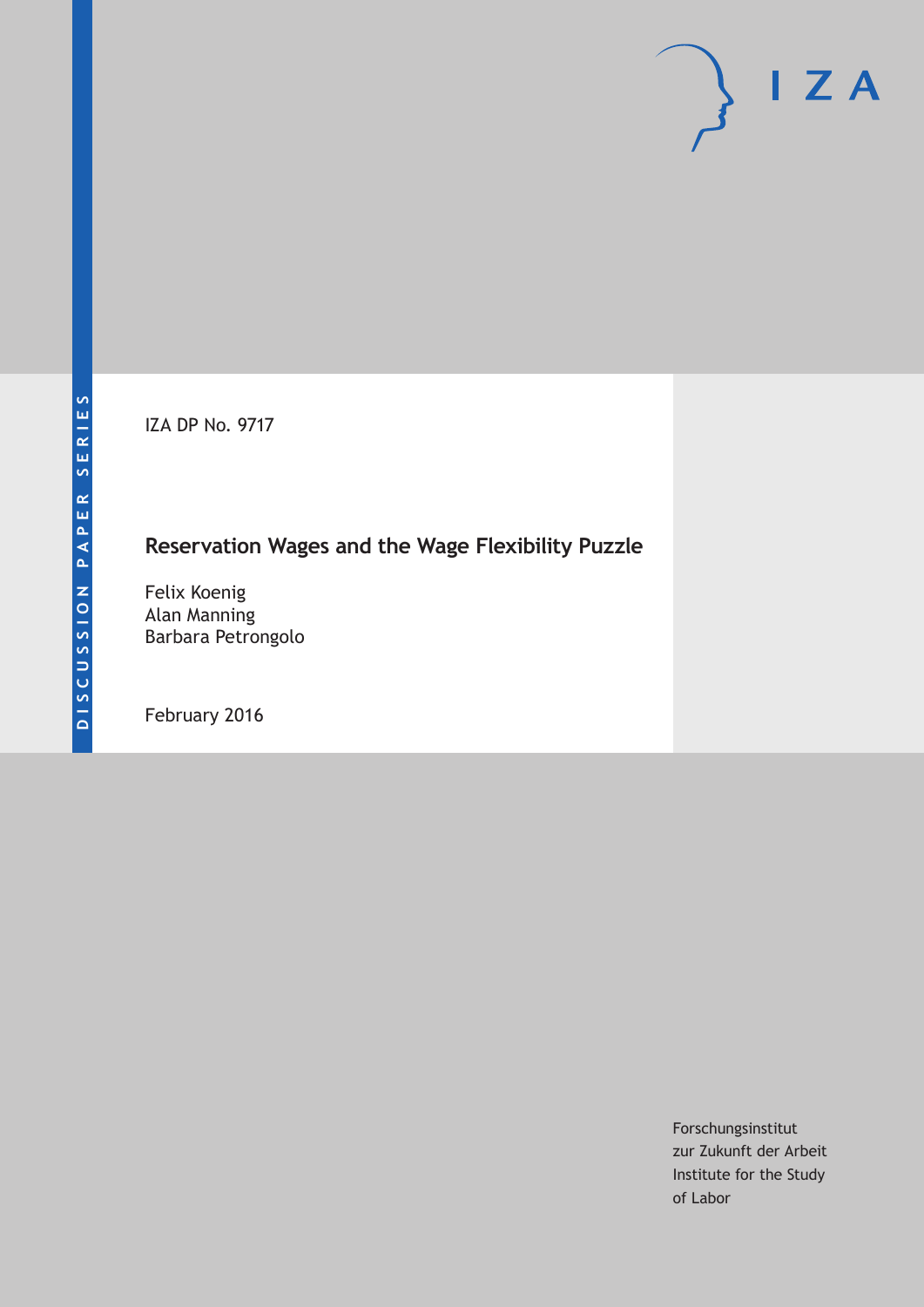# **Reservation Wages and the Wage Flexibility Puzzle**

## **Felix Koenig**

*London School of Economics and CEP-LSE* 

### **Alan Manning**

*London School of Economics and CEP-LSE* 

## **Barbara Petrongolo**

*Queen Mary University London, CEP-LSE and IZA*

Discussion Paper No. 9717 February 2016

IZA

P.O. Box 7240 53072 Bonn Germany

Phone: +49-228-3894-0 Fax: +49-228-3894-180 E-mail: iza@iza.org

Any opinions expressed here are those of the author(s) and not those of IZA. Research published in this series may include views on policy, but the institute itself takes no institutional policy positions. The IZA research network is committed to the IZA Guiding Principles of Research Integrity.

The Institute for the Study of Labor (IZA) in Bonn is a local and virtual international research center and a place of communication between science, politics and business. IZA is an independent nonprofit organization supported by Deutsche Post Foundation. The center is associated with the University of Bonn and offers a stimulating research environment through its international network, workshops and conferences, data service, project support, research visits and doctoral program. IZA engages in (i) original and internationally competitive research in all fields of labor economics, (ii) development of policy concepts, and (iii) dissemination of research results and concepts to the interested public.

IZA Discussion Papers often represent preliminary work and are circulated to encourage discussion. Citation of such a paper should account for its provisional character. A revised version may be available directly from the author.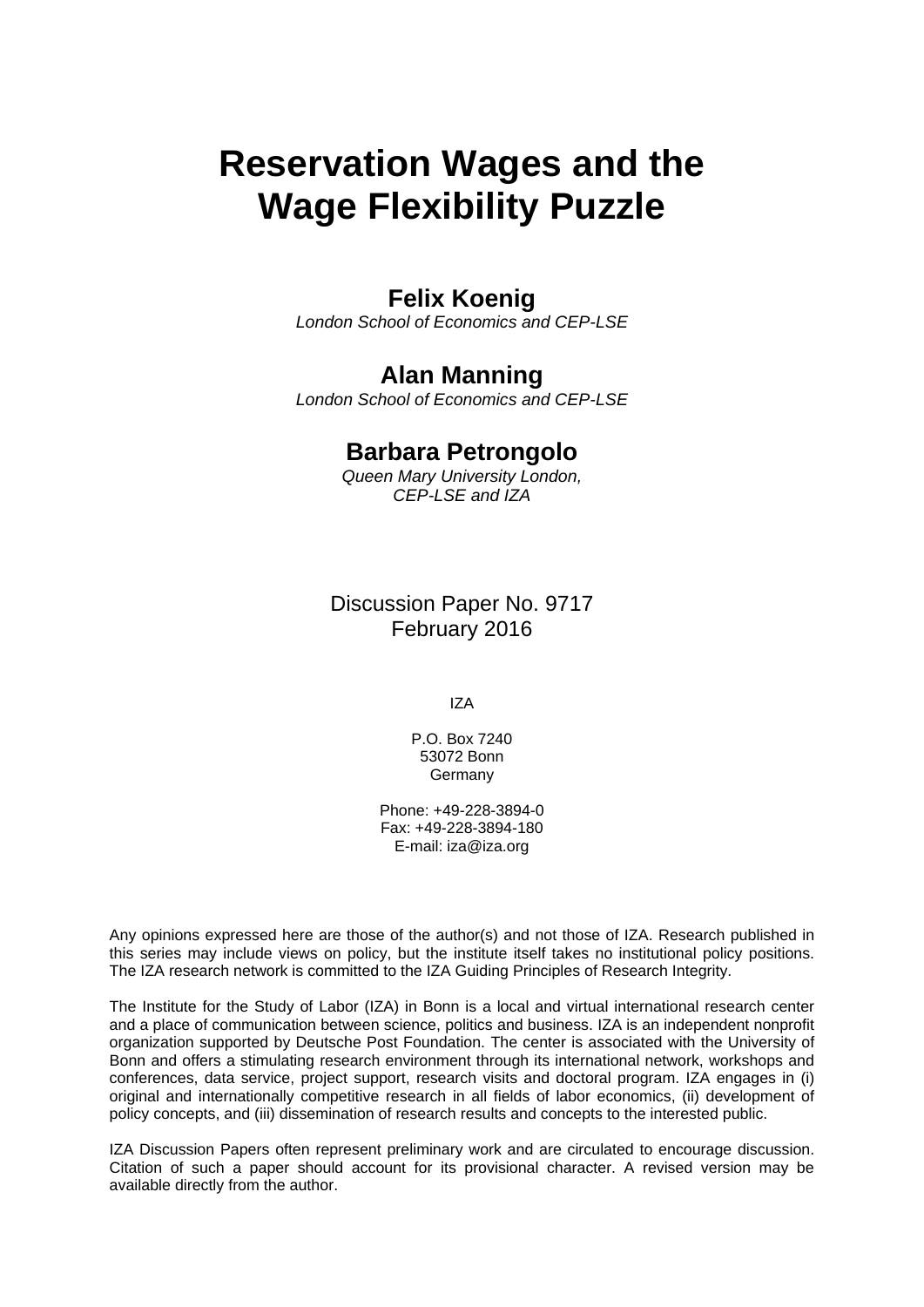IZA Discussion Paper No. 9717 February 2016

## **ABSTRACT**

## **Reservation Wages and the Wage Flexibility Puzzle\***

Wages are only mildly cyclical, implying that shocks to labour demand have a larger short-run impact on unemployment rather than wages, at odds with the quantitative predictions of the canonical search model – even if wages are only occasionally renegotiated. We argue that one source of the wage flexibility puzzles is plausibly the model for the determination of reservation wages, and consider an alternative reservation wage model based on reference dependence in job search. This extension generates less cyclical reservation wages than the canonical model, as long as reference points are less cyclical than forward-looking components of reservation wages such as the arrival rate of job offers. We provide evidence that reservation wages significantly respond to backward-looking reference points, as proxied by rents earned in previous jobs. In a model calibration we show that backward-looking reference dependence markedly reduces the predicted cyclicality of both wages and reservation wages and can reconcile theoretical predictions of the canonical model with the observed cyclicality of wages and reservation wages.

JEL Classification: E24, J31, J64

Keywords: job search, reservation wages, wage cyclicality, reference dependence

Corresponding author:

 $\overline{a}$ 

Barbara Petrongolo School of Economics and Finance Queen Mary University London Mile End Road London E1 4NS United Kingdom E-mail: b.petrongolo@qmul.ac.uk

<sup>\*</sup> We would like to thank Robert Shimer and seminar participants at the NBER Summer Institute 2014, Sciences Po, EUI, University Pompeu Fabra, University of Amsterdam-Tinbergen, University of Essex, for useful comments on this paper; and the ESRC for funding this research through the Centre for Economic Performance at the LSE.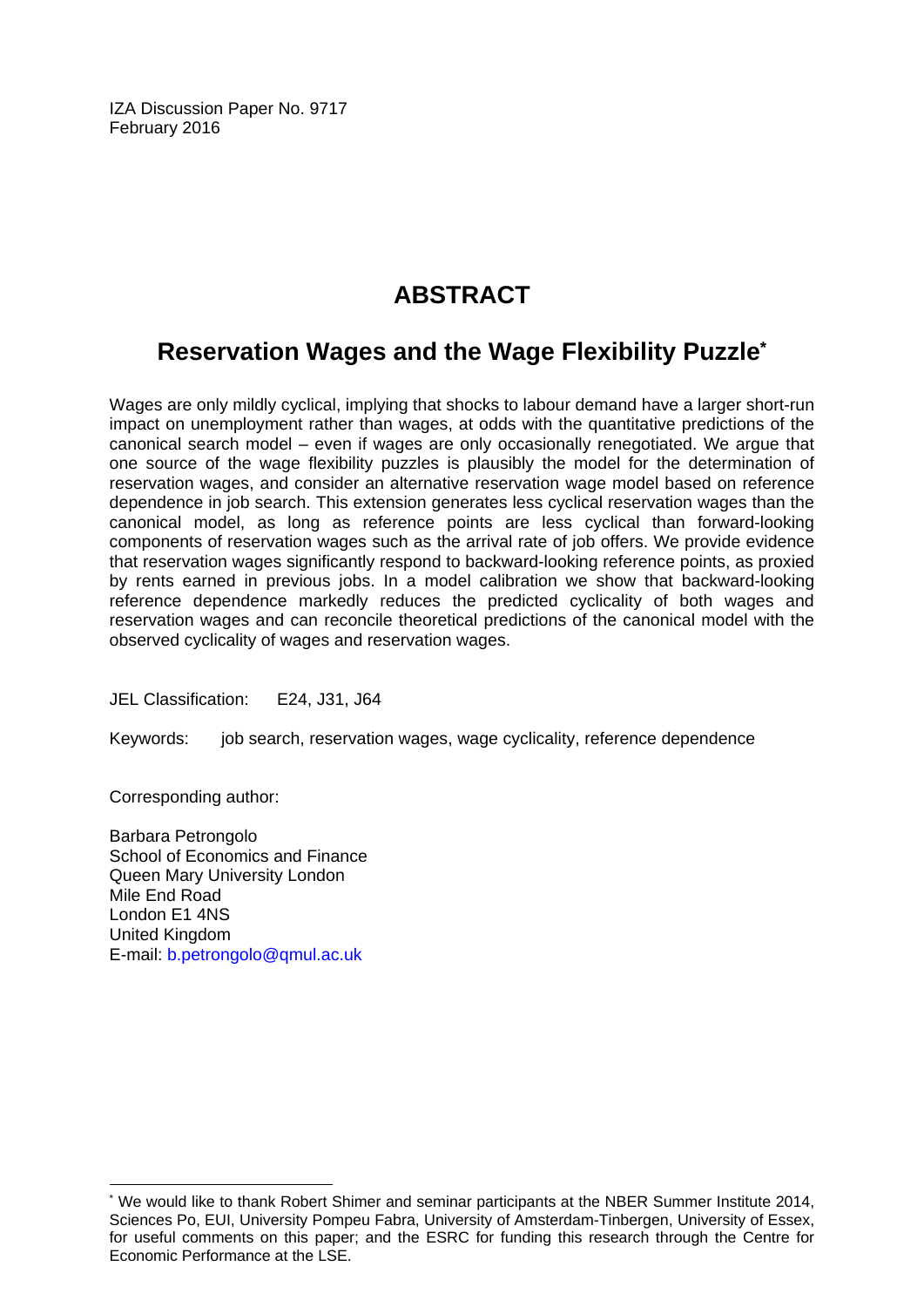#### **1. Introduction**

Empirical evidence suggests that real wages are only mildly pro-cyclical. For example, Blanchflower and Oswald (1994) conclude that, once the composition of the unemployment pool is controlled for,<sup>1</sup> the elasticity of wages with respect to the unemployment rate is  $-0.1$ . Although this estimate should not be thought of as a universal constant (see, for example, the review by Card, 1995), most existing estimates are not too far from this benchmark, and the meta-analysis of Nijkamp and Poot (2005) reports a mean estimated elasticity of  $-0.07$ . This modest pro-cyclicality in wages implies that shocks to labour demand have a larger short-run impact on unemployment rather than wages.

In recent years most business cycle analysis of labour markets has adopted the currently dominant model of equilibrium unemployment – the search and matching framework developed by Diamond, Mortensen and Pissarides (see, Pissarides, 2000, for an overview). This framework offers undoubtedly valuable insight in interpreting labour market dynamics, but the quantitative predictions of the specific models used have difficulty in matching relatively mild wage cyclicality and large unemployment fluctuations (see Shimer, 2005, and Rogerson and Shimer, 2011, for an overview).

In this paper, we first present an alternative perspective on the wage flexibility puzzle. We use a conventional search and matching framework to derive a relationship between wages and unemployment that, under plausible assumptions, is not shifted by demand shocks. Demand shocks – independent of their source or magnitude – are associated with movements along this curve, and the elasticity of the 'wage curve' derived determines the relative volatility of wages and unemployment over the business cycle. This approach has a natural analogy in a perfectly competitive labour market model, in which the labour supply curve is not shifted by labour demand shocks. We use the obtained wage curve to show that the model can only replicate the modest observed cyclicality in wages if replacement ratios are extremely high (see also Hagedorn and Manovskii, 2008). This problem is most severe in the version of the canonical model with continual wage re-negotiation. However, we also consider the cases in which wages are only infrequently re-negotiated, implying higher wage cyclicality on new, rather than continuing, matches (Hall, 2005, Pissarides, 2009, and Haefke, Sonntag and Rens, 2008), and in which there is some backward-looking component in wages (Hall, 2005, Hall

<sup>&</sup>lt;sup>1</sup> Failure to control for the characteristics of the unemployed typically makes wages appear even less cyclical because unemployment in recessions tends to fall most heavily on less-skilled workers, making the skill composition of employment mildly counter-cyclical.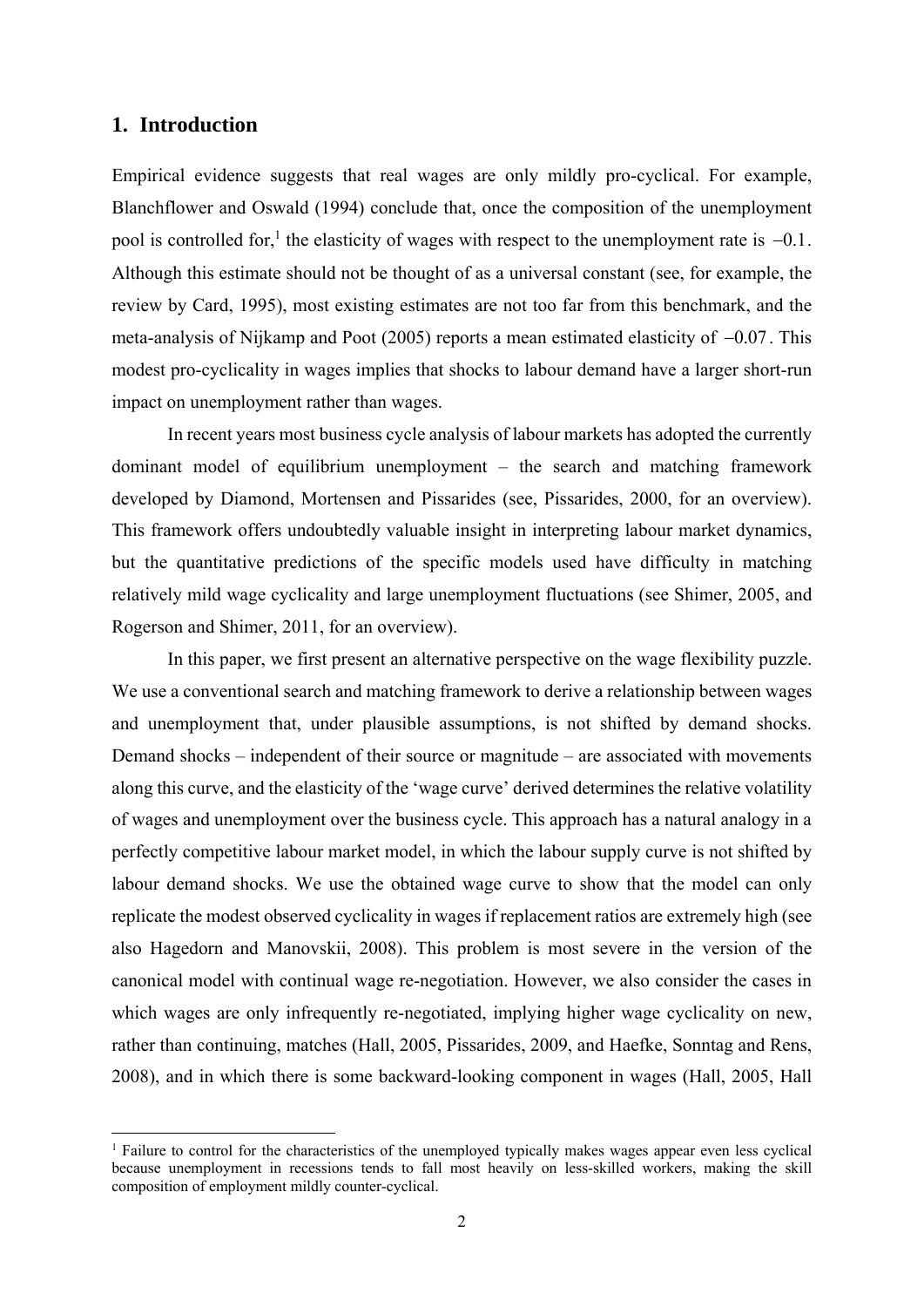and Milgrom, 2008, Gertler and Trigari, 2009; Gertler, Sala and Trigari, 2008, Shimer 2010, 2013, Rogerson and Shimer, 2011, Michaillat, 2012). We find that these elements only address the wage flexibility puzzle if unemployment persistence is implausibly low.

Secondly, we derive predictions for the cyclicality in workers' reservation wages. We show that the canonical model predicts that reservation wages should be more cyclical than wages in new or continuing jobs. The intuition is that the determination of the reservation wage encompasses both the cyclicality in the expected wage offer and, conditional on this, an extra cyclicality component directly driven by unemployment fluctuations. That is, in a recession the reservation wage falls because workers face both a lower expected wage offer and a lower probability of receiving an offer.

In our empirical analysis we provide estimates of the cyclicality of wages and reservation wages for the UK and West Germany using micro data from the British Household Panel Survey (BHPS) and the German Socio Economic Panel (SOEP), respectively. These are the only two known sources of information on (self-reported) reservation wages, which cover at least one full business cycle. In recent years, rich longitudinal data on job search behaviour in the US, collected and analysed by Krueger and Mueller (2011, 2012, 2016), have greatly added to knowledge on reservation wage determination, but these data cover too short a time span to investigate their cyclicality. This paper contributes to the empirics of reservation wages by exploring their cyclical properties.

Our baseline estimates for the elasticity of wages and reservation wages to aggregate unemployment are about  $-0.17$  and  $-0.16$ , respectively, for the UK, and we obtain markedly lower elasticities for West Germany, which are only borderline significant. These estimates highlight two flaws in the quantitative predictions of the canonical model. First, wages, whether in new or continuing jobs, are not as cyclical as the theory predicts for plausible parameter values – and this is the essence of the wage flexibility puzzle. Second, reservation wages are not more cyclical than wages.

We explore the origin of these puzzles by decomposing wage determination into two steps. The first step stems from wage bargaining and relates the bargained wage to the reservation wage and the mark-up of wages over outside options. The second step is derived from the behaviour of the unemployed, and relates the reservation wage to current and expected future unemployment. To raise the wage elasticity relative to the reservation wage elasticity, one could introduce a procyclical wage mark-up. However, this would worsen the wage flexibility puzzle. Thus we do not further pursue changes to the wage determination model and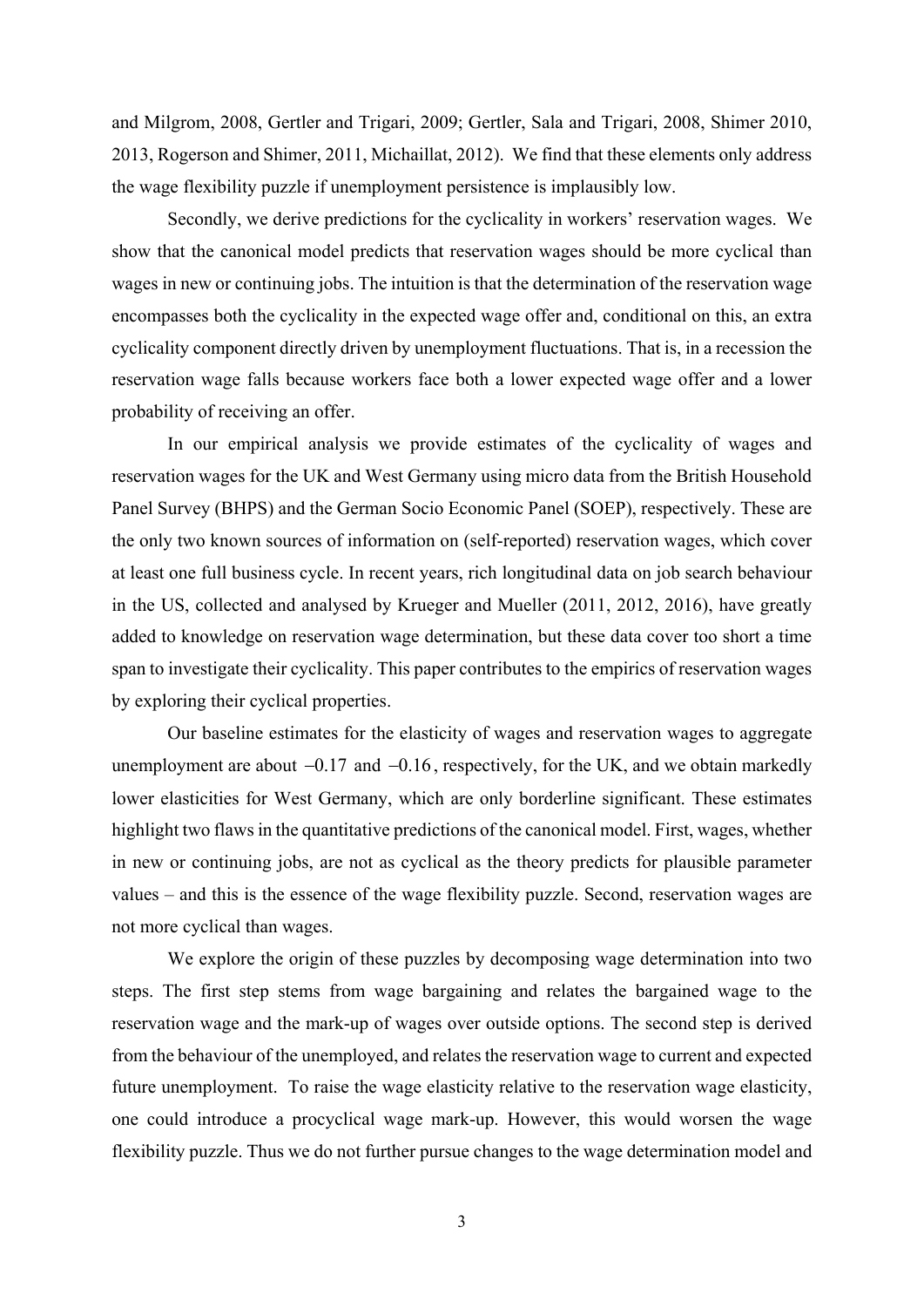explore instead changes to the model of determination of reservation wages, so as to reduce their cyclicality.

We consider an extension of the canonical search model with search-on-the job, as well as behavioural search models based on present-biased preferences and reference-dependent preferences, respectively. We show that allowing for search on-the-job or hyperbolic discounting in an otherwise canonical search model would not improve model predictions on cyclicality without worsening predictions in other important dimensions. A more promising route consists instead in introducing reference-dependent behaviour in the determination of reservation wages. As long as reference points are less cyclical than forward-looking components of reservation wages such as the arrival rate of job offers, the presence of reference dependence in job search generates less cyclical reservation wages that the canonical search model.

Reference-dependent preferences have attracted increasing attention in economic behaviour in general and labour supply modelling in particular (see – among others – Della Vigna, 2009, Falk, Fehr and Zehnder, 2006, and Farber, 2008), with the aim of explaining observed deviations from the standard neoclassical model of individual decision making. The central idea is one of loss aversion relative to some reference status (Tversky and Kahneman, 1991), whereby utility is more sensitive to losses rather than gains around one's reference point. Reference points may be determined by both past personal experiences and peer influences (Akerlof, 1980; Akerlof and Yellen, 1990; Blanchard and Katz, 1999), and are plausibly less cyclical than forward-looking labour market variables.

We bring these ideas to the job-search context, allowing reservation wages to respond to an individual's past work experience, as proxied by rents enjoyed in previously held jobs. Absent wealth effects (which we show to be negligible in our working sample of unemployed jobseekers) past rents would not affect reservation wages if jobseekers are forward looking, but would in fact influence job search behaviour if they represent a significant reference point for wage aspirations. By exploiting the long panel dimension of the UK BHPS, we provide evidence that reservation wages significantly respond to rents earned in previous jobs, and this effect is robust to controls for individual unobservables. In a model calibration we show that backward-looking reference dependence in reservation wages markedly reduces the predicted cyclicality of both wages and reservation wages for plausible parameter values. While backward-looking elements of wage setting hardly have an impact on the predicted cyclicality of wages, we show that plausible backward-looking components in reservation wages can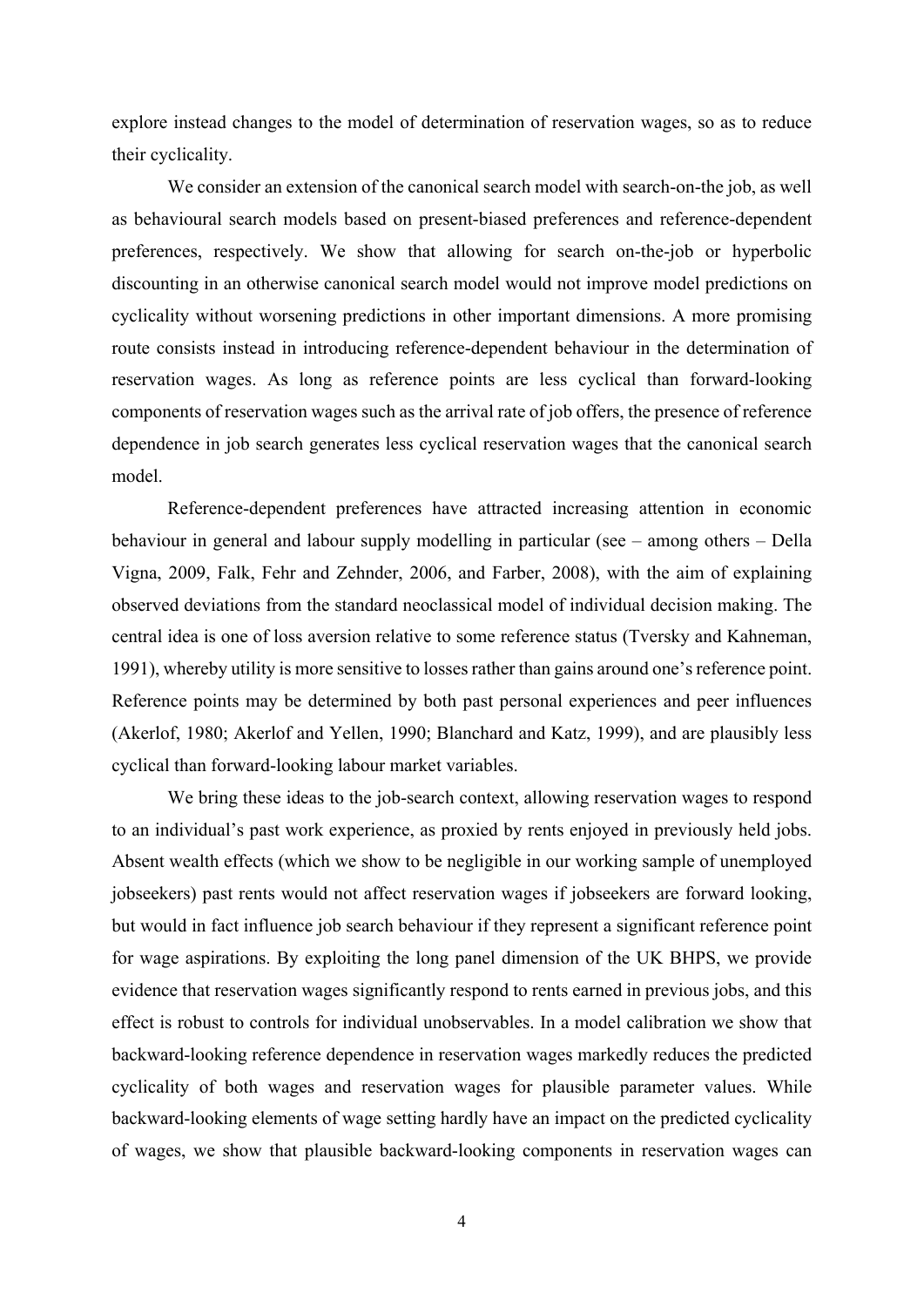reconcile theoretical predictions of the search and matching framework with the observed cyclicality of both wages and reservation wages.

The paper is organized as follows. Section 2 lays out a search and matching model with infrequent wage negotiations and a backward looking component in wages, and Section 3 derives theoretical predictions for the cyclicality of newly-negotiated wages, wages in new jobs, average wages and reservation wages. Section 4 presents estimates of wage and reservation wage curves for the U.K. and West Germany, highlighting that the estimated cyclicalities of both wages and reservation wages are lower than their theoretical predictions. Section 5 proposes alternatives models for the determination of reservation wages and provides evidence on reference dependence and backward-looking behaviour in job search. Section 6 concludes.

#### **2. The model**

This section lays out a canonical search and matching model to derive implications for the cyclicality of wages. Our set-up encompasses elements previously highlighted by work on wage cyclicality, and namely it allows for higher wage cyclicality in new than continuing jobs (see, among others, Pissarides, 2009) and for a backward-looking component to wages (see, for example, Gertler and Trigari, 2009). As both elements only have consequences for wage cyclicality out of steady-state, we allow the economic environment to change over time. In the interest of simplicity we assume away heterogeneity in workers or jobs.

A special case of this model is the classical DMP framework with continuous wage renegotiation and without any backward-looking component in wages. As shown below, wages in this special case are predicted to be more strongly cyclical than in the general case, as both infrequent renegotiations and a backward looking component in wages act to curb their procyclicality. Both additions introduced here give the search and matching model a better chance to match wage and unemployment fluctuations at the business cycle frequency.

#### **A.** *Employers*

Each firm has one job, which can be either filled and producing or vacant and searching. If a worker and firm are matched, we assume that they negotiate a wage with probability  $\alpha$ , while with probability  $1-\alpha$  a pre-existing ("old") wage is paid, randomly drawn from the existing cross-section of wages. We assume throughout that all old wages generate some surplus to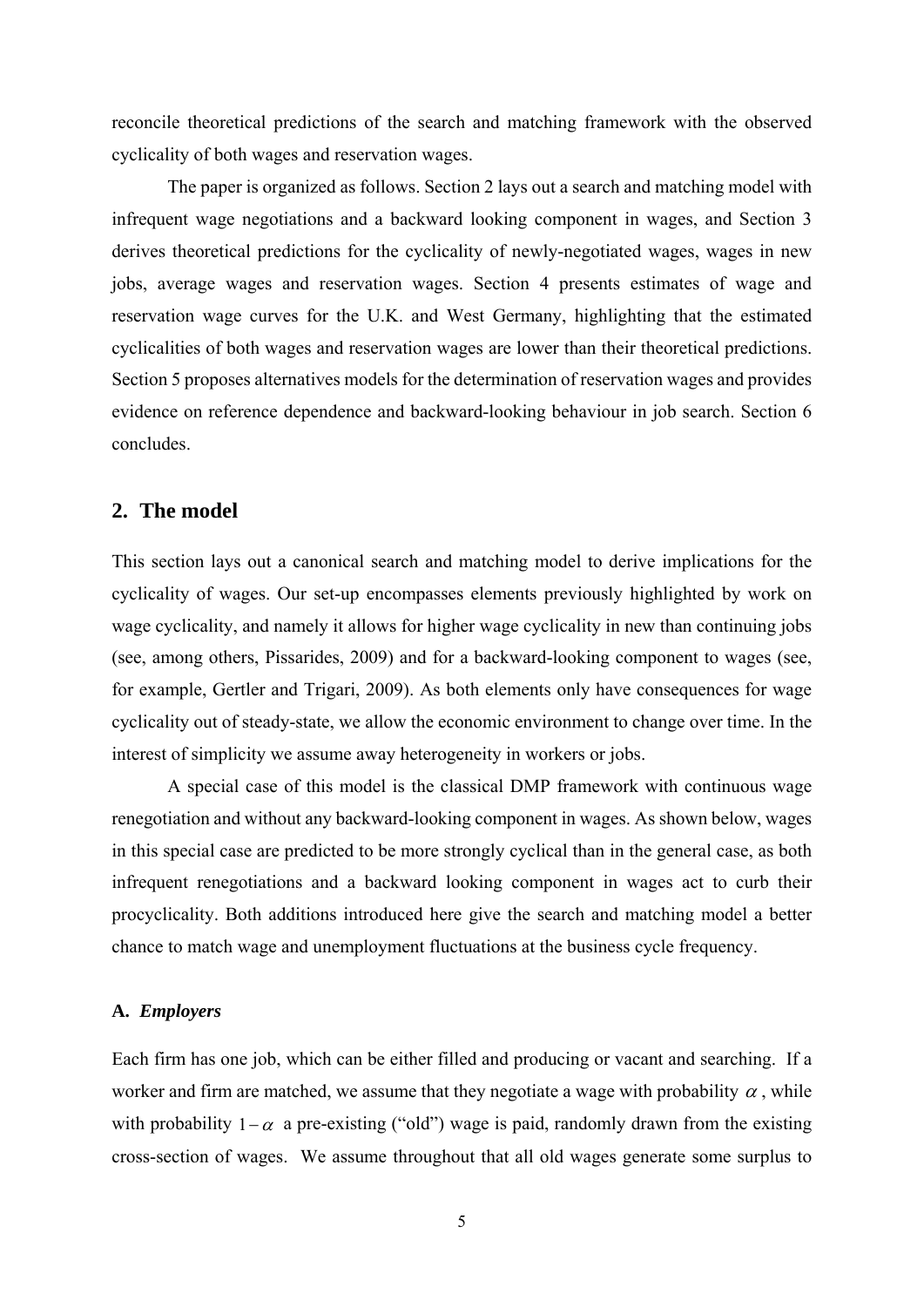both parties. This is the case if there is sufficient surplus-sharing in steady-state and the deviations from steady-state are small enough. The extent of job creation at old wages (represented by  $\alpha$ ) is the source of the backward-looking component in wage determination.

The value function for a vacant job at time  $t$ ,  $V(t)$ , is given by:

$$
rV(t) = -c(t) + q(t)E_t \Big[ J(t; w(t)) - V(t) - C(t) \Big] + E_t \frac{\partial V(t)}{\partial t}, \qquad (1)
$$

where  $J(t; w)$  is the value of a filled job at time t, paying a wage w. Following Pissarides (2009) and Silva and Toledo (2009), we allow the cost of a vacancy to include both a perperiod cost,  $c(t)$ , and a fixed cost,  $C(t)$ , paid upon hiring. The related literature sometimes indexes vacancy costs to productivity shocks or wages (e.g. Pissarides, 2000), and we return to this issue later. For the moment we simply allow both components of vacancy costs to be timevarying, and assume that they are exogenous to the individual firm.<sup>2</sup> Finally,  $q(t)$  is the rate at which vacancies are filled at time *t* . This rate varies over time via the impact of shocks on labour market tightness.

The first expectation term in (1) captures uncertainty about the wage in future matches, whether it will be newly-negotiated or drawn instead from the existing wage distribution. As the value functions are linear in wages, the expectations term can be replaced by averages:

$$
rV(t) = -c(t) + q(t) \Big[ \alpha J(t; w_r(t)) + (1 - \alpha) J(t; w_a(t)) - V(t) - C(t) \Big] + E_t \frac{\partial V(t)}{\partial t}, (2)
$$

where  $w_r(t)$  denotes a newly-negotiated wage and  $w_a(t)$  denotes the average wage in the existing distribution.

Consider next the value of a filled job that currently pays a wage *w*. Wages are occasionally renegotiated, and renegotiation opportunities arrive at an exogenous rate  $\phi$ ,<sup>3</sup> leading to a staggered wage setting process à la Calvo (1983). The parameter  $\phi$  captures the extent to which wages on new and continuing jobs may differ. If the wage in an existing match is renegotiated, we assume that neither party has the option to continue the match at the previous wage, which has thus no influence on the outcome of the wage bargain, and any

<sup>&</sup>lt;sup>2</sup> This could be relaxed, but would require more notation for little extra insight.

<sup>&</sup>lt;sup>3</sup> We assume renegotiation opportunities arrive exogenously, not triggered by a threatened separation caused by a demand shock. This amounts to assuming that demand shocks never cause the surplus in continuing matches to become negative. Allowing for this possibility would induce an extra source of cyclicality as it implies more frequent renegotiation in recessions.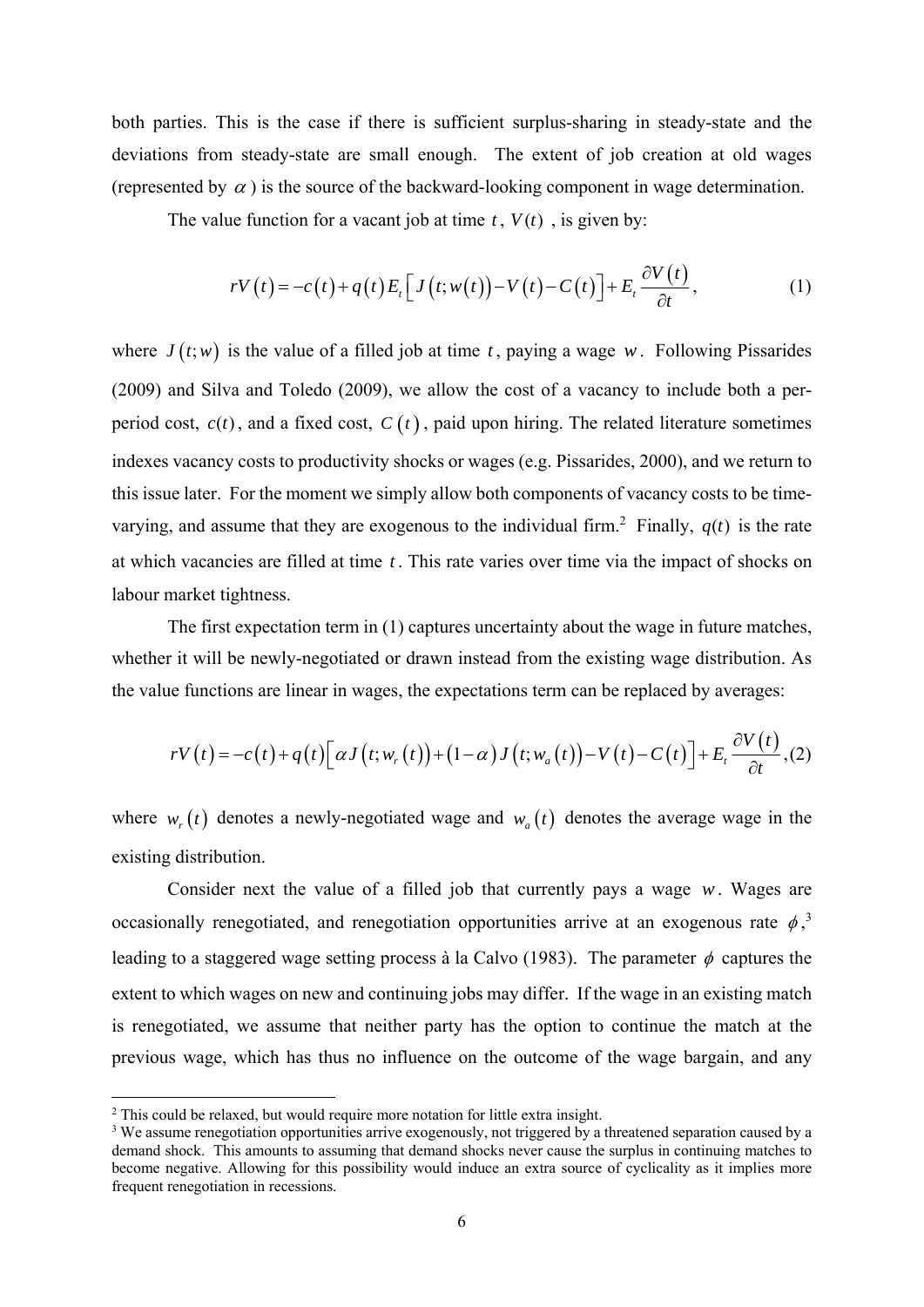renegotiation results in a wage  $w_r(t)$ . Using this, the value of a filled job that pays a wage *w* at time *t* is given by:

$$
rJ(t;w) = p(t) - w - s[J(t;w) - V(t)] + \phi[J(t;w_r(t)) - J(t;w)] + E_t \frac{\partial J(t;w)}{\partial t}, \quad (3)
$$

where  $p(t)$  denotes the productivity of a job-worker pair, and is the ultimate source of shocks, and *s* is the exogenous rate at which jobs are destroyed. The second term in square brackets represents the change in job value resulting from renegotiation.

Free entry of vacancies ensures  $V(t) = 0$ , so that (2) can be re-arranged to give:

$$
\alpha J\big(t; w_r\big(t\big)\big) + \big(1-\alpha\big)J\big(t; w_a\big(t\big)\big) - V\big(t\big) = C\big(t\big) + \frac{c\big(t\big)}{q\big(t\big)},\tag{4}
$$

i.e. the expected value of a newly-filled job equals the expected cost of filling a vacancy. Expression (3) implies  $\partial J(t; w) / \partial w = 1/(r + \phi + s)$ , so (4) can be rewritten as:

$$
J(t; w_r(t)) = C(t) + \frac{c(t)}{q(t)} - \frac{(1-\alpha)(w_a(t) - w_r(t))}{r + \phi + s}
$$
 (5)

#### **B.** *Workers*

Workers can be either unemployed and searching or employed and producing. The value of being unemployed at time *t* is given by:

$$
rU(t) = z + \lambda(t) \Big[ \alpha W(t; w_r(t)) + (1 - \alpha) W(t; w_a(t)) - U(t) \Big] + E_t \frac{\partial U(t)}{\partial t}, \tag{6}
$$

where z is the flow utility when unemployed, assumed to be fixed in the short-run,<sup>4</sup>  $W(t; w)$ is the value at *t* of a job that paying wage *w*, and  $\lambda(t)$  is the rate at which the unemployed find jobs, which varies over time with labour market tightness. In (6) we have again exploited the linearity of value functions in wages to replace wage expectations with their average.

<sup>4</sup> Chodorow-Reich and Karabarbounis (2013) argue that *z* is pro-cyclical. Allowing for procyclical *z* would make wages more pro-cyclical in this model, making it even harder for other elements of the model to explain the wage flexibility puzzle.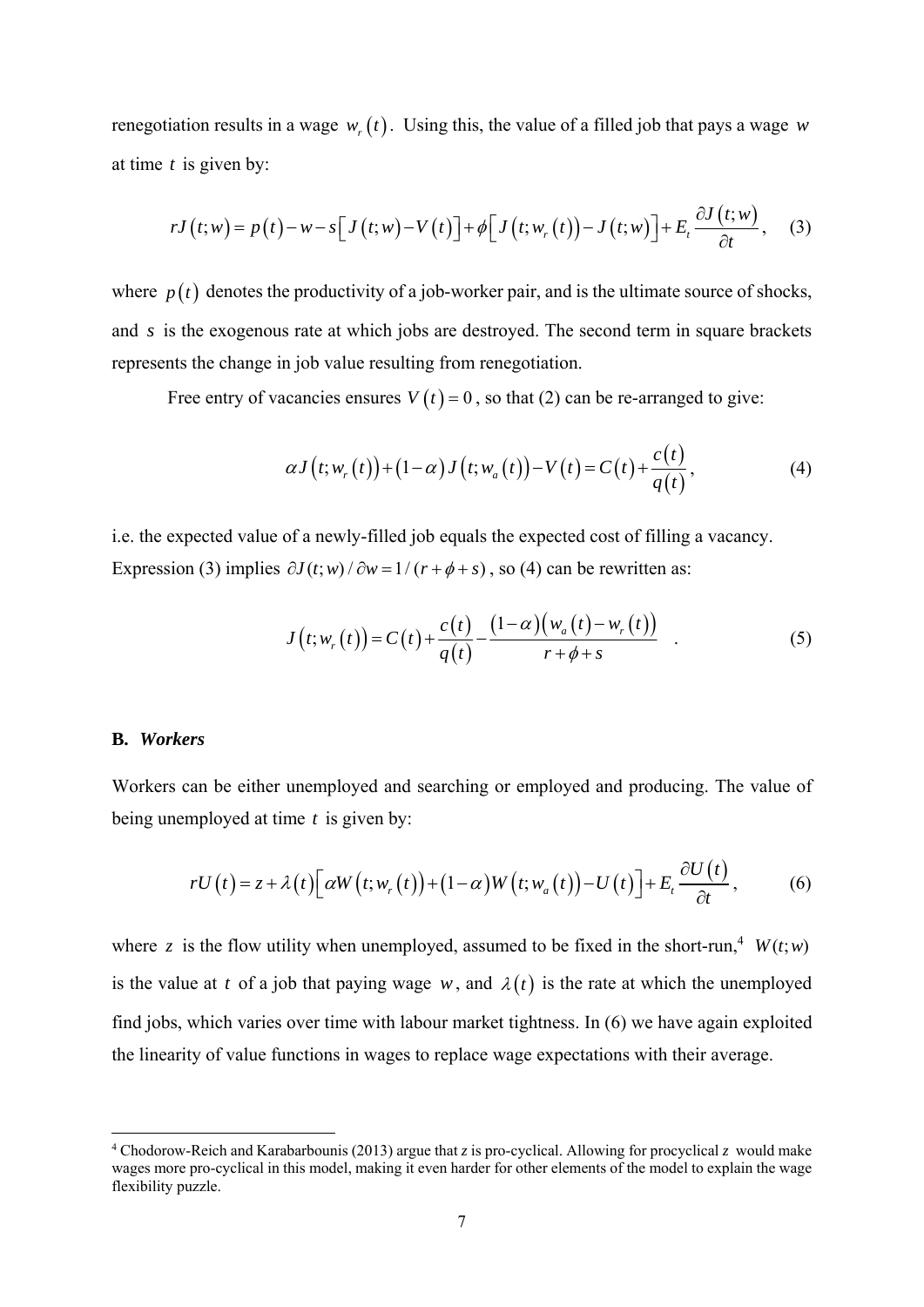The value of being employed at a wage *w* is given by:

$$
rW(t; w) = w + \phi \Big[ W(t; w_r(t)) - W(t; w) \Big] - s \Big[ W(t; w) - U(t) \Big] + E_t \frac{\partial W(t; w)}{\partial t}, \qquad (7)
$$

implying that the difference between the value of working in a job paying  $\tilde{w}$  and the value of working in a job paying *w* can be written as:

$$
W(\tau; \tilde{w}) = W(\tau; w) + \frac{\tilde{w} - w}{r + \phi + s}.
$$
\n(8)

Combining workers' value functions (6) and (7) yields the following differential equation for the match surplus  $S(t; w) = W(t; w) - U(t)$ :

$$
rS(t; w) = w - z - (s + \phi)S(t; w) + (\phi - \alpha \lambda(t))S(t; w_r)
$$
  
 
$$
- (1 - \alpha) \lambda(t)S(t; w_a) + E_t \frac{\partial S(t; w)}{\partial t},
$$
 (9)

with solution:

$$
S(t; w) = \frac{w-z}{r+\phi+s}
$$
  
+ 
$$
\frac{1}{r+\phi+s} E_t \int_t^{\infty} e^{-\int_t^{\tau} (r+\lambda(x)+s)dx} \left[ \left(\phi - \alpha \lambda(\tau)\right) \left(w_r(\tau) - z\right) - \left(1-\alpha \right) \lambda(\tau) \left(w_a(\tau) - z\right) \right] d\tau.
$$
 (10)

#### **C.** *Wage determination.*

The Nash rent-sharing condition implies that a wage negotiated at time  $t$ ,  $w_r(t)$ , is set to maximize:

$$
\left[W\left(t;w\right)-U\left(t\right)\right]^{\beta}\left[J\left(t;w\right)-V\left(t\right)\right]^{1-\beta},\tag{11}
$$

where  $\beta$  denotes workers' relative bargaining power. This implies

$$
(1-\beta)\frac{\partial J(t;w)}{\partial w}\Big[W(t;w_r(t))-U(t)\Big]+\beta\frac{\partial W(t;w)}{\partial w}\Big[J(t;w_r(t))-V(t)\Big]=0.\qquad(12)
$$

Value functions (3) and (7) imply  $\partial W(t; w) / \partial w = -\partial J(t; w) / \partial w$ , so that (12) can be rewritten, using (4), as: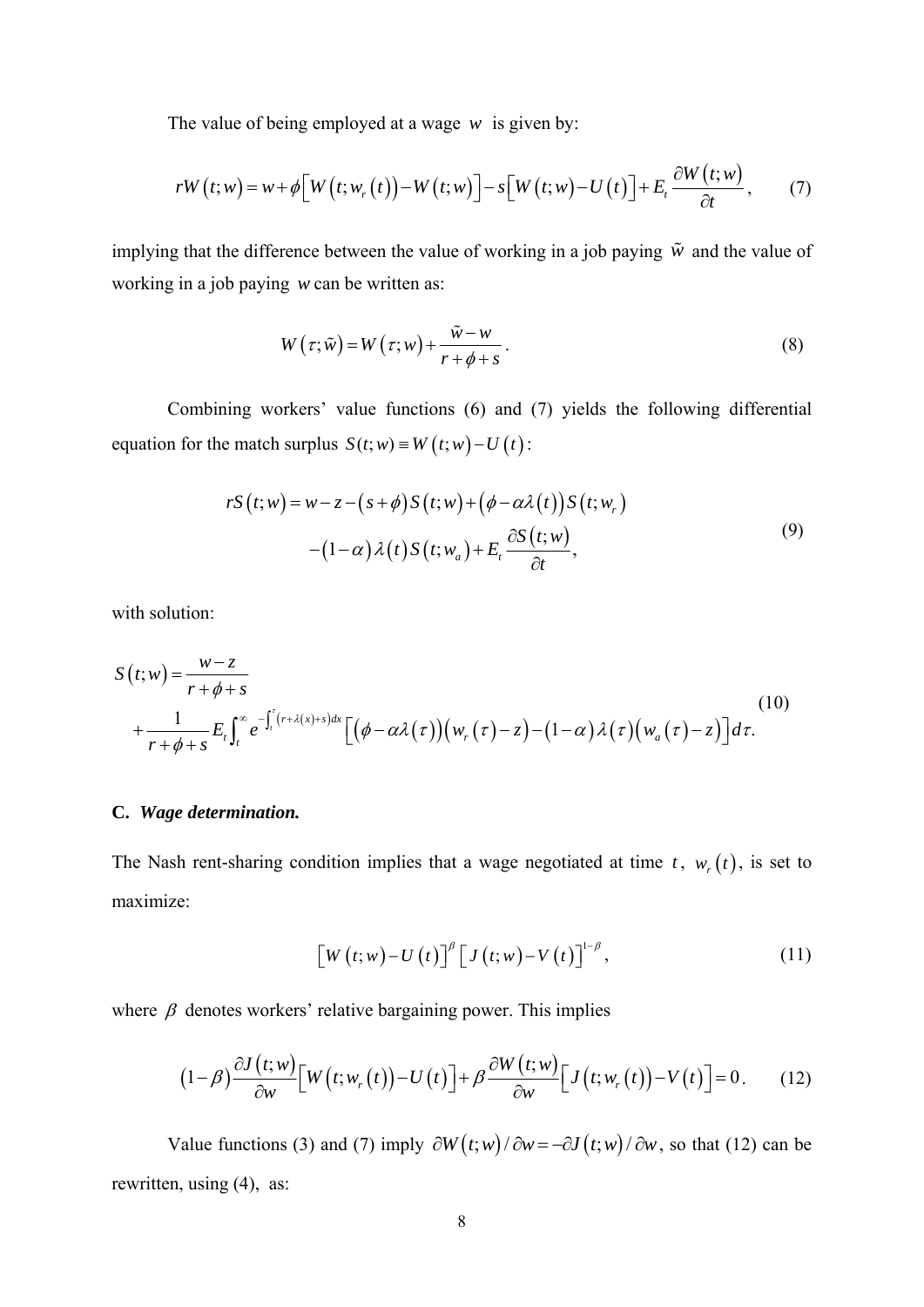$$
S(t; wr(t)) = \tilde{\beta}\left[\mu(t) - \frac{(1-\alpha)(w_a(t) - w_r(t))}{r + \phi + s}\right],
$$
\n(13)

where  $\tilde{\beta} = \beta/(1-\beta)$  and  $\mu(t) = c(t)/q(t) + C(t)$ . According to expression (4),  $\mu(t)$ denotes the excess job value over outside options, and is thus related to the mark-up of wages over outside options. The term in  $(w_a(t) - w_r(t))$  derives from ex-ante uncertainty about the wage to be paid in a new job, whether it will be drawn from the existing cross-section of wages or newly-negotiated. A higher average wage reduces the value of creating a new job, and, hence, must be offset by lower negotiated wages in equilibrium. Combining (13) with (10) evaluated at  $w_r(t)$  implies that current wages are affected by expected future wages – both average and newly-negotiated – and future labour market conditions. Similarly, expected future average wages are influenced by past labour market history.

#### **D.** *The reservation wage*

Let  $\rho(t)$  denote the reservation wage at time *t*, which satisfies  $S(t; \rho(t)) = 0$ . Using (8) we can rewrite (13) as:

$$
w_r(t) = \rho(t) + \tilde{\beta}(r + \phi + s)\mu(t) - \tilde{\beta}(1 - \alpha)\left[w_a(t) - w_r(t)\right].
$$
 (14)

Using (10), the reservation wage must satisfy:

$$
\rho(t) = z + E_t \int_t^{\infty} e^{-\int_t^{\tau} (r + \lambda(x) + s) dx} \left[ \left( \alpha \lambda(\tau) - \phi \right) \left( w_r(\tau) - z \right) + (1 - \alpha) \lambda(\tau) \left( w_a(\tau) - z \right) \right] d\tau, \tag{15}
$$

and is thus a function of future expected wages and labour market conditions.

In a special case without renegotiation or discounting ( $r = \phi = 0$ ), the reservation wage in steady state is given by:

$$
\rho = \frac{sz + \lambda w}{(\lambda + s)} = uz + (1 - u)w,
$$
\n(16)

where  $u = s/(s + \lambda)$  denotes the steady-state unemployment rate. This result states that the reservation wage is a weighted average of incomes in and out of work, with the weight on the wage given by the probability of being in employment.

For future use, it is helpful to differentiate (15) with respect to time, which leads to: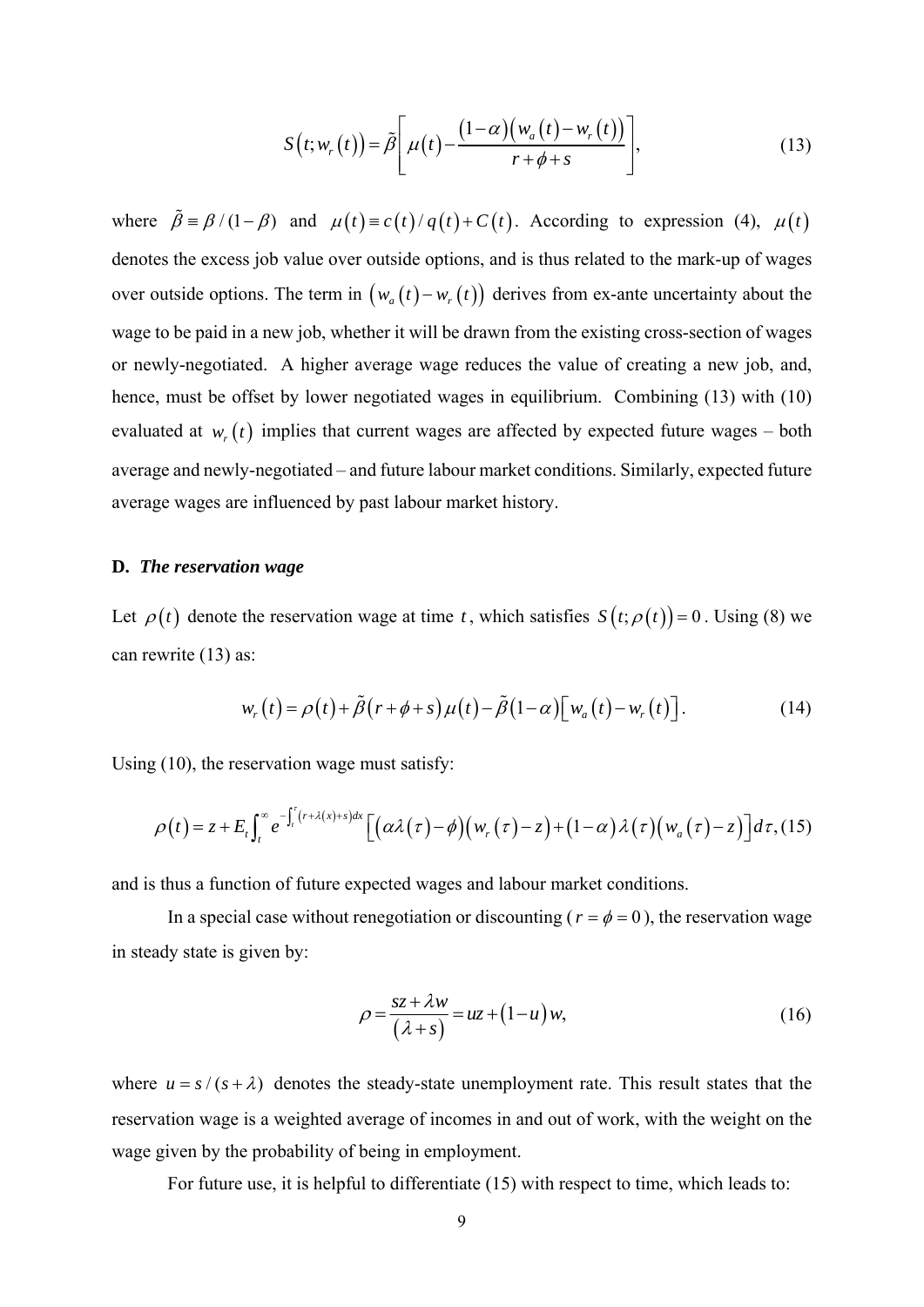$$
(r+\lambda(t)+s)(\rho(t)-z)=E_t\frac{d\rho(t)}{dt}+\left[(\alpha\lambda(t)-\phi)(w_r(t)-z)+(1-\alpha)\lambda(t)(w_a(t)-z)\right].
$$
 (17)

#### **E.** *The dynamics of wages*

As all wages are renegotiated at rate  $\phi$ , the law of motion for average wages can be written as:

$$
\frac{dw_a}{dt} = \frac{\lambda(t)u(t)}{1-u(t)}\alpha(w_r - w_a) + \phi(w_r - w_a) = \left[\frac{\alpha\lambda(t)u(t)}{1-u(t)} + \phi\right](w_r - w_a),\tag{18}
$$

where  $u(t)$  is the unemployment rate at time *t*. The first term in (18) reflects wage changes from the inflow of new jobs (equal to *s* in steady-state) multiplied by the share of negotiations in new jobs ( $\alpha$ ), and the second term reflects wage changes from renegotiations in existing jobs. Expression (18) implies that the average wage rises whenever newly-renegotiated wages are higher than average wages.

The endogenous variables in the model are the newly-renegotiated wage,  $w(t)$ , the average wage,  $w_a(t)$ , and the reservation wage,  $\rho(t)$ . Their equilibrium values are obtained from equations (14), (17) and (18), as a function of labour market conditions,  $\lambda(t)$ , which we treat as exogenous. Shocks only affect wages and reservation wages via  $\lambda(t)$ , and further structure on their nature is not needed.

#### **3. The Predicted Cyclicality of Wages**

We derive model predictions for the cyclicality of wages and reservation wages, as measured by their respective elasticity with respect to the current unemployment rate. Predictions are based on the assumption that variation in unemployment is driven by changes in job finding (  $\lambda$ ), while job separations (s) are held constant. We start with a comparison of steady-states, before considering the more general case in which labour market conditions vary over time.

#### **A.** *A comparison of steady states*

In steady-state labour market conditions are constant and all wages, whether pre-existing or newly-negotiated, are equal. Using (15), the steady-state reservation wage must satisfy: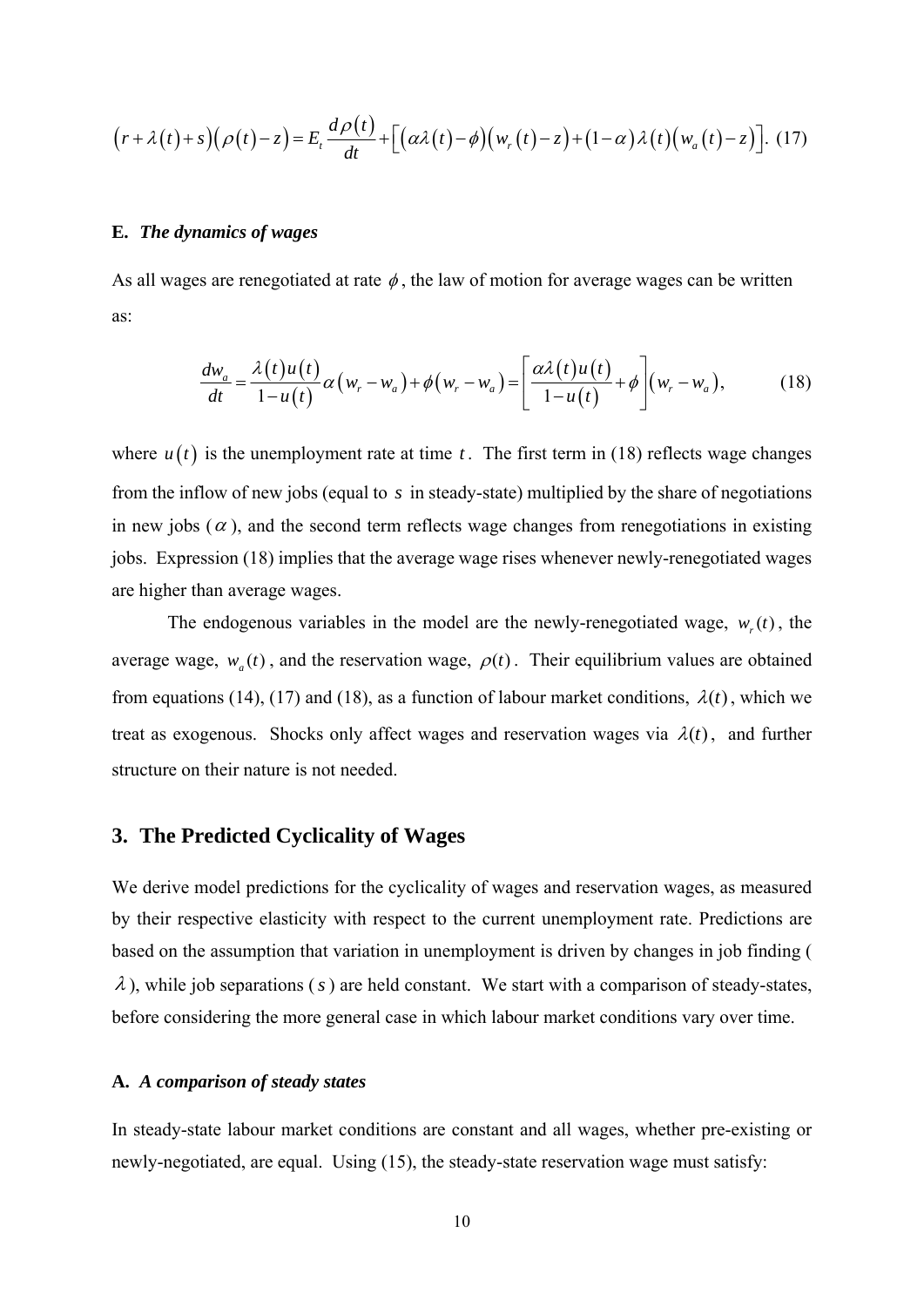$$
\rho = z + \frac{\lambda - \phi}{r + \lambda + s} (w - z). \tag{19}
$$

Substituting (19) into (14) and re-arranging leads to the steady-state wage equation:

$$
w = z + \tilde{\beta} (r + \lambda + s) \mu.
$$
 (20)

Expression (20) illustrates how wages would compare in two steady states that only differ in the job finding rate  $\lambda$  and, hence, their unemployment rate.

There are two reasons why wages may be procyclical. First,  $\lambda$  is higher when unemployment is lower. Secondly, the mark-up  $\mu$  may be pro-cyclical. Using (13), this happens, first, if there is a flow element to the cost of filling vacancies  $(c > 0)$ , which rises when unemployment is low as vacancy durations rise (*q* falls). Secondly, vacancy costs themselves  $(c \text{ and } C)$  may vary, and the literature often indexes them to productivity (Pissarides, 2000) or to the level of wages (Hagedorn and Manovskii, 2008, do both). In either case the mark-up is pro-cyclical, in turn accentuating the pro-cyclicality in wages. As one of the aims of this paper is to show why it is hard for this type of model to generate the modest observed level of wage cyclicality, we assume in what follows that the mark-up is acyclical. Most studies on the costs of filling jobs find the fixed cost component to be more important than the variable cost, so we assume  $c=0$  and that C does not vary with short-term fluctuations in productivity and/or wages.<sup>5</sup> These assumptions imply constant  $\mu$ .

Given steady-state unemployment,  $u = s/(s + \lambda)$ , condition (20) yields a wage curve relating wages to unemployment:

$$
w = z + \tilde{\beta}\mu \left(r + \frac{s}{u}\right).
$$
 (21)

This wage curve is conceptually akin to a labour supply curve in a competitive model, in the sense that demand shocks do not feature in the curve, but drive movements along it. The slope of (21) determines the relative response of wages and unemployment to shocks, independent of their source or size, allowing us to be agnostic about the nature of demand shocks and to evaluate model predictions without measuring them.<sup>6</sup>

<sup>&</sup>lt;sup>5</sup> Of course, one has to assume that in the long run the vacancy cost is linked to productivity and/or wages as otherwise long-run growth would make the vacancy filling costs less and less important.

<sup>&</sup>lt;sup>6</sup> The alternative, most common, approach focuses on the reduced-form response of wages and unemployment to the (measured) average product of labour, which is assumed to be an exogenous shock. But, as pointed out by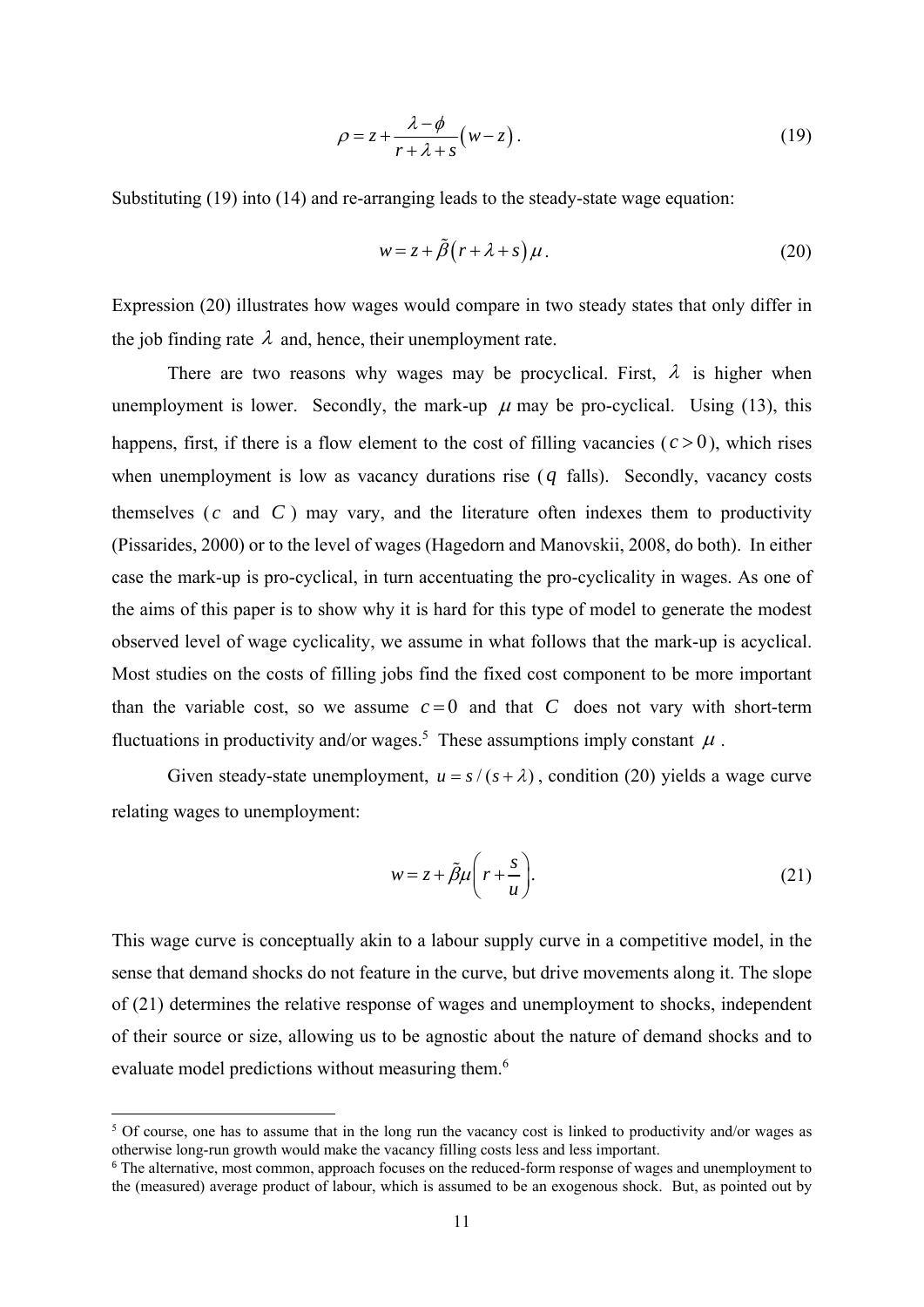Differentiating (21) gives the elasticity of wages with respect to the unemployment rate across steady-states:

$$
\frac{\partial \ln w}{\partial \ln u} = -\frac{\beta \mu}{1 - \beta} \frac{s}{w u} = -\frac{w - z}{w} \frac{s}{r u + s} = -(1 - \eta) \frac{s}{r u + s},\tag{22}
$$

where  $\eta = z/w$  is the replacement ratio. Because *s* is substantially larger than *ru* for conventional values of the interest rate,<sup>7</sup> the  $s/(ru + s)$  ratio is close to 1, implying that the unemployment elasticity of wages should be close to one minus the replacement ratio. Using the Blanchflower and Oswald (1994) benchmark estimate for such elasticity of  $-0.1$ , expression (23) requires a replacement ratio of 0.9 , a value too high to be plausible, and implying an excessive sensitivity of unemployment to changes in the generosity of unemployment insurance (Costain and Reiter, 2008). Unless the replacement ratio is assumed to be extremely high, $<sup>8</sup>$  the canonical model would fail to fit the data well.</sup>

While a replacement ratio of 0.9 is arguably implausible, it is not straightforward to obtain estimates of flow utility during unemployment, encompassing unemployment compensation and the utility of leisure while unemployed, net of job search costs. The OECD Benefits and Wages Statistics (http://www.oecd.org/els/benefitsandwagesstatistics.htm) show the proportion of net in-work income that is maintained when a worker becomes unemployed, by household composition and unemployment duration. In 2001, the overall average of this ratio across worker types in the UK and West Germany was 0.42 and 0.63, respectively. These estimates do not assign a value to the increase in leisure time for the unemployed, and there is considerable dispute about the size and even sign of this component. For example, empirical work on the determinants of individual well-being has identified a strong detrimental impact of unemployment on subjective well-being, even conditional on household income (see, among others, Winkelmann and Winkelmann, 1998; Clark, 2003; Kassenboehmer Haisken-DeNew, 2009; Krueger and Mueller, 2012). This evidence points at large non-pecuniary effects of unemployment, and implies that benefit-to-income ratios would provide a rather generous upper bound for true replacement ratios.

Rogerson and Shimer (2011), a drawback of this approach is that a Cobb-Douglas production function with decreasing returns to labour would always deliver proportionality between average labour productivity and the wage, though causation may run from the latter to the former.

<sup>7</sup> It may be argued that the unemployed have limited access to credit so that the relevant interest rate for them is the one offered by payday lenders, which in the UK is currently a monthly rate of 36%. This rate of interest could explain why wages are not very responsive to unemployment but, as we discuss later in the paper, would fail to explain why reservation wages are strongly correlated with expected wages.

<sup>&</sup>lt;sup>8</sup> For example, by assuming that z is close to  $p$ , or that worker's bargaining power is very small.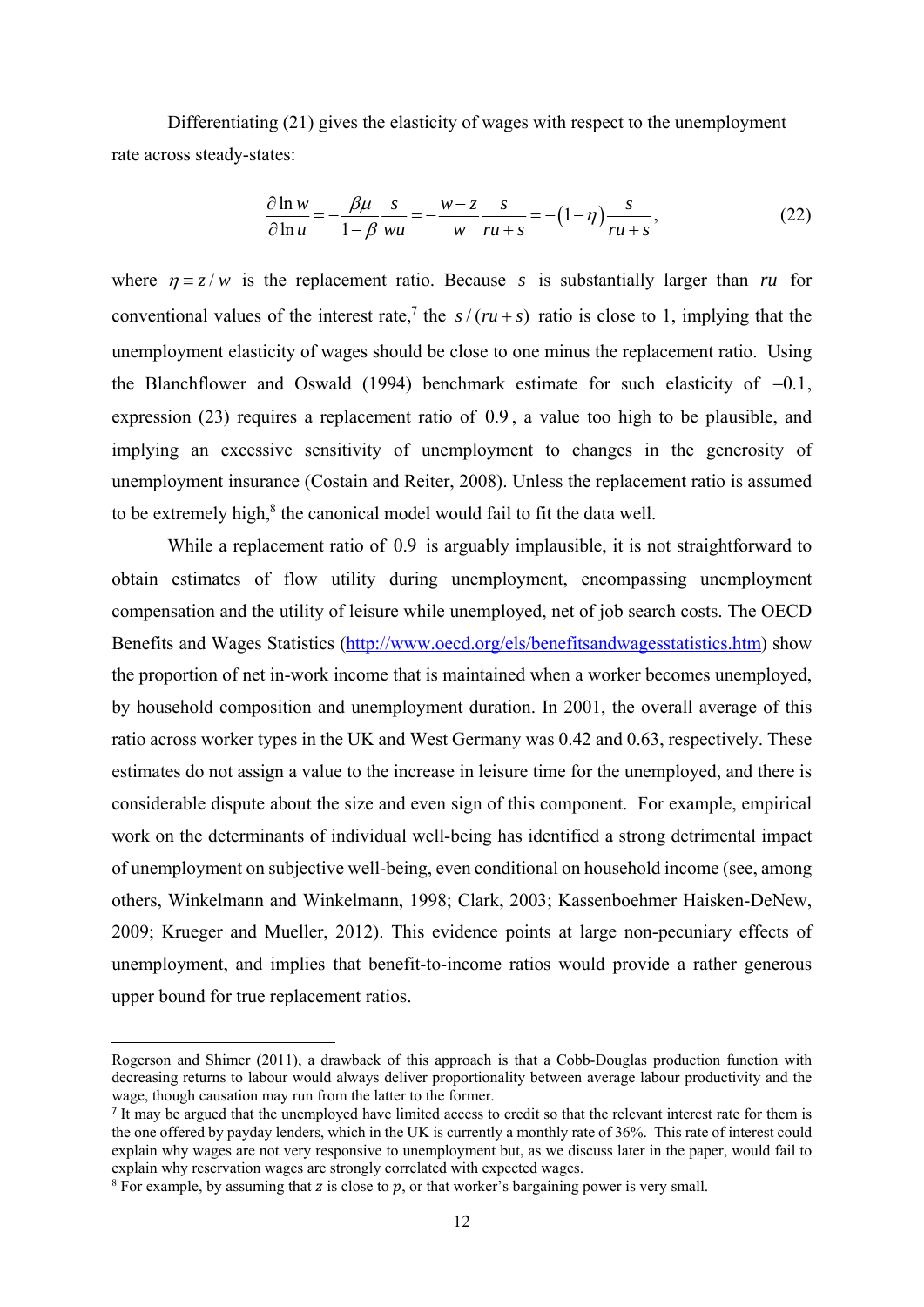We cut through these debates by using information on reservation wages and expected wages upon reemployment, contained in the BHPS, from which we obtain a direct estimate of  $\rho/w$ . Using (19),  $\rho/w$  is related to the replacement ratio according to:

$$
1 - \frac{\rho}{w} = \left(1 - \eta\right) \frac{r + \phi + s}{r + \lambda + s}.
$$
\n(24)

In the BHPS, reservation wages are on average 20% lower than expected reemployment wages, i.e.  $\rho / w = 0.8$ . As the duration of a wage contract  $(1/\phi)$  is typically longer than the duration of a spell of unemployment  $(1/\lambda)$ ,  $(24)$  implies an upper bound for the replacement ratio of 0.8. And for realistic values of  $\lambda$  and  $\phi$ , the replacement ratio is considerably lower.

We next turn to the cyclicality of the reservation wage. From  $(14)$ :

$$
\frac{\partial \ln \rho}{\partial \ln u} = \frac{w}{\rho} \frac{\partial \ln w}{\partial \ln u} < \frac{\partial \ln w}{\partial \ln u},
$$
\n(25)

i.e. reservation wages are more strongly cyclical than wages, and the ratio between the respective elasticities is given by  $\rho / w = 0.8$ . Thus reservation wages are expected to be about 20% more cyclical than wages. Intuition for the excess cyclicality of reservation wages can be gauged from the special case  $r = \phi = 0$ , represented by equation (16). In this case the reservation wage has a cyclical component driven by the cyclicality of wages, and an extra cyclical component that derives directly from the unemployment rate.

#### **B.** *Continuous wage re-negotiation*

We relax the assumption of steady state, and consider first a special case with continuous wage renegotiation (i.e.  $\phi = \infty$ ). In this case, equation (18) implies that newly-negotiated wages and average wages are equal, and expression (10) can be written as:

$$
S(t; w_r(t)) = E_t \int_t^{\infty} e^{-\int_t^t (r + \lambda(x) + s) dx} \left( w_r(\tau) - z \right) d\tau.
$$
 (26)

Differentiating (26) gives:

$$
\frac{dS(t; w_r(t))}{dt} = -(w_r(\tau) - z) + (r + \lambda(t) + s)S(t; w_r(t)).
$$
\n(27)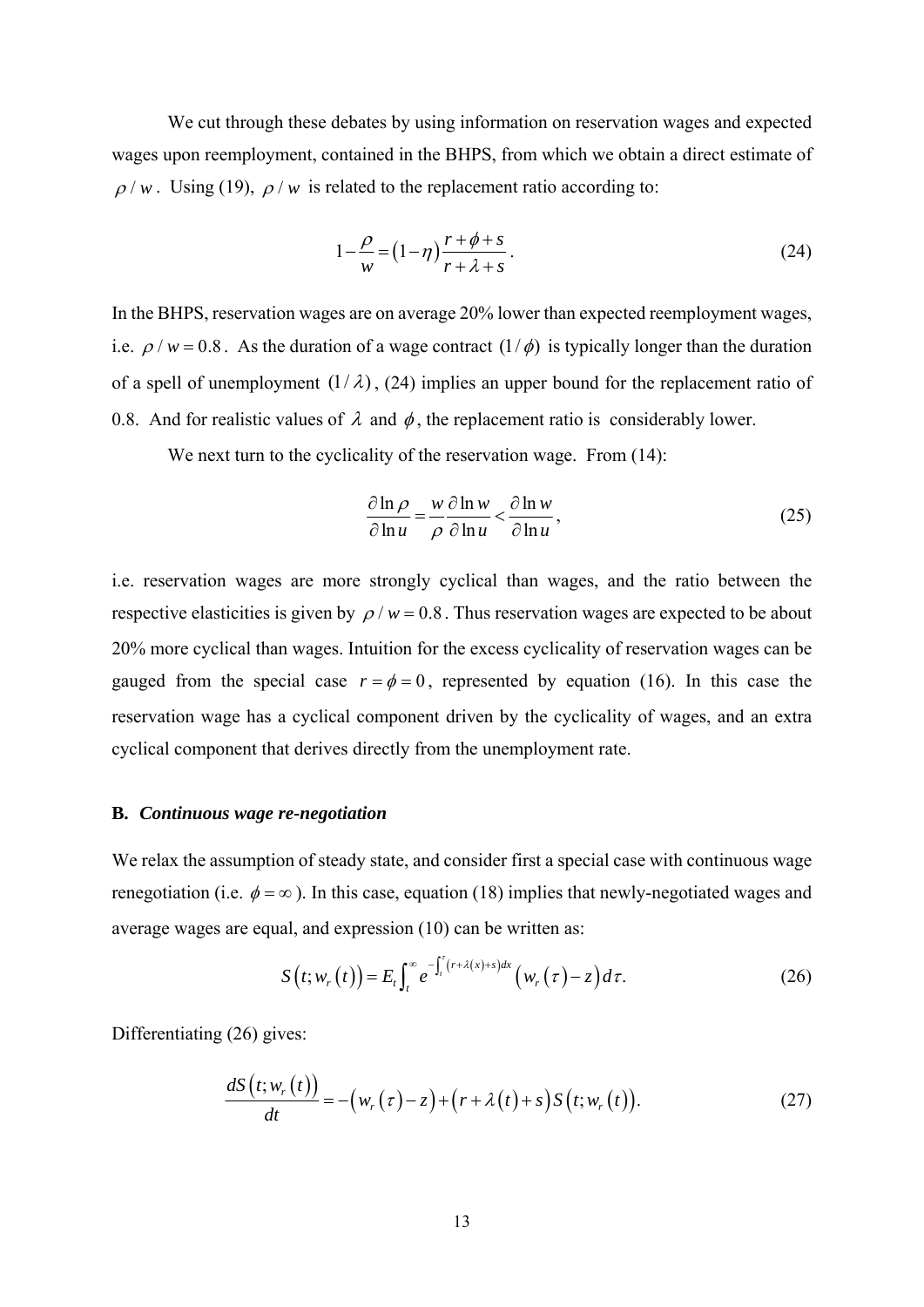With continuous renegotiation, equation (13) implies a constant surplus,  $S(t; w_r(t)) = \tilde{\beta}\mu$ . Substituting this in (27) and re-arranging yields the same wage equation as in the steady state, (21), thus this version of the model clearly has the same difficulty as the steady-state model in fitting the empirical evidence on the cyclicality of wages.

However, predictions about the level of reservation wages are different. When  $\phi \rightarrow \infty$ , expression (15) implies  $\rho \rightarrow -\infty$ , i.e. workers would accept a job at any wage because, with continuous renegotiation, they expect any accepted wage to be immediately revised.

#### **C.** *Occasional wage re-negotiation*

We next relax the assumption of continuous renegotiation. Workers (reasonably) expect that their accepted wages would persist for a non-zero length of time ( $\phi < \infty$ ), and thus need to form expectations about the dynamics of labour market conditions, as the reservation wage is forward-looking according to (17). We make the simplest assumption that the expected path of  $\lambda(t)$  follows the continuous time version of an AR(1) process:

$$
E_t\left(\frac{d\lambda(t)}{dt}\right) = -\xi\left(\lambda(t) - \lambda^*\right),\tag{28}
$$

where  $*$  denotes steady-state values and  $\xi$  represents the rate of convergence to steady state, whereby lower  $\xi$  implies higher persistence.

The model is non-linear in  $\lambda(t)$ , and we linearize it around its steady-state solution, and then derive wage responses to deviations of  $\lambda(t)$  from steady-state. These can be in turn related to changes in the log of the current unemployment rate. We can prove the following Proposition about the cyclicality in wages and reservation wages:

**Proposition 1:** If the mark-up is acyclical and  $\phi < \infty$ :

(a) The cyclicality of *newly-negotiated wages* is

$$
\frac{\partial \ln w_r(t)}{\partial \ln u(t)} = -\frac{\left(1-\eta^*\right)\left(r+\phi+s\right)\left(\lambda+s+\xi\right)\left(\alpha s+\phi+\xi\right)}{\left(r+\lambda+s\right)\left\{\left(\alpha s+\phi+\xi\right)\left(r+\phi+s+\xi\right)-\left(1-\alpha\right)\xi\left[\tilde{\beta}\left(r+\lambda+s+\xi\right)-\lambda\right]\right\}}(29)
$$

(b) The cyclicality of *reservation wages* is: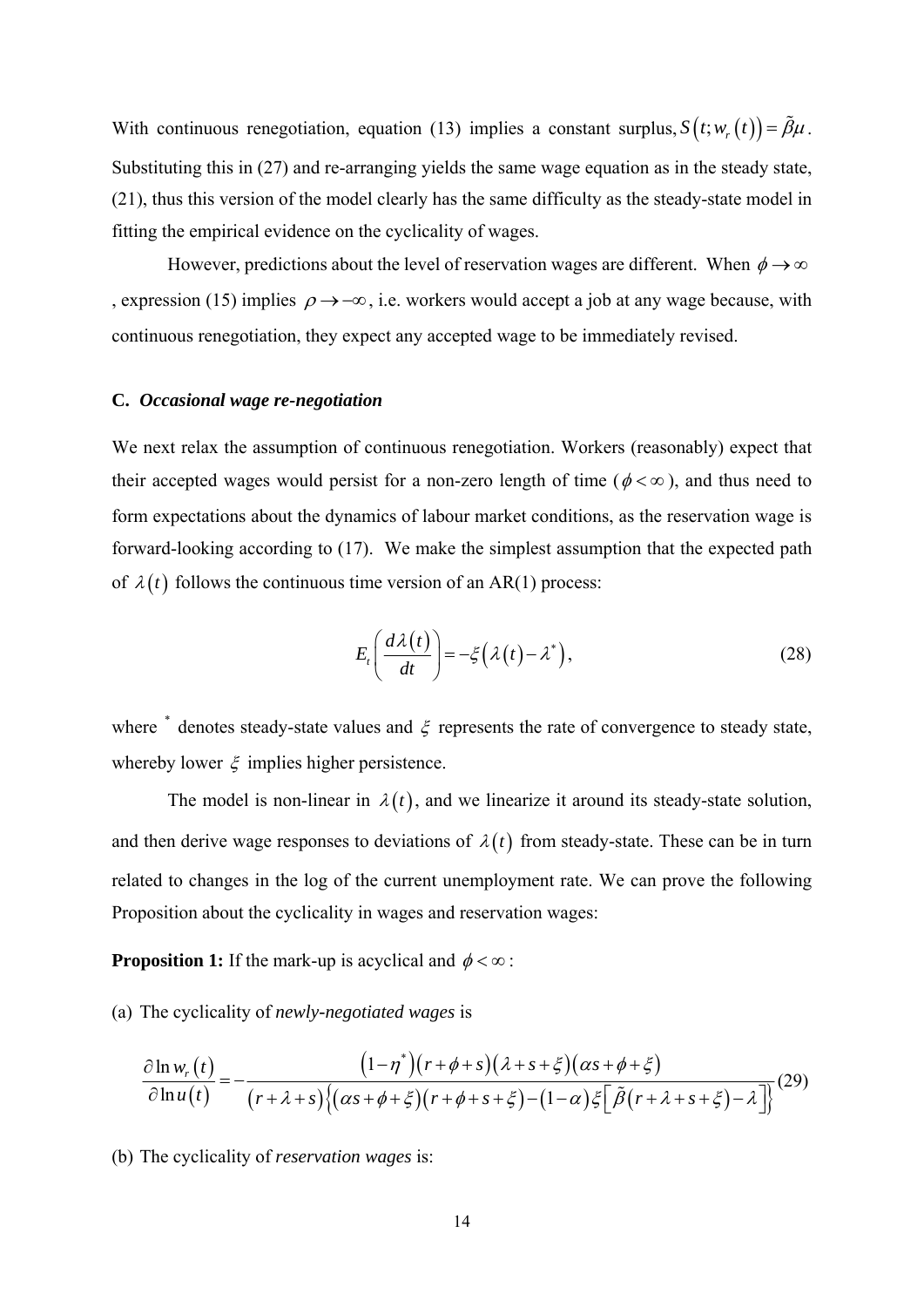$$
\frac{\partial \ln \rho(t)}{\partial \ln u(t)} = \frac{r + \lambda + s}{\lambda - \phi + (r + \phi + s)\eta} \left[ 1 - \frac{\tilde{\beta}(1-\alpha)\xi}{\alpha s + \phi + \xi} \right] \frac{\partial \ln w_r(t)}{\partial \ln u(t)}
$$
(30)

(c) The cyclicality of *average wages* is:

$$
\frac{\partial \ln w_a(t)}{\partial \ln u(t)} = \frac{\alpha s + \phi}{\alpha s + \phi + \xi} \frac{\partial \ln w_r(t)}{\partial \ln u(t)}
$$
(31)

(d) The cyclicality of *wages in new jobs* is:

$$
\frac{\partial \ln w_n(t)}{\partial \ln u(t)} = \frac{\alpha s + \phi + \alpha \xi}{\alpha s + \phi + \xi} \frac{\partial \ln w_r(t)}{\partial \ln u(t)} = \frac{\alpha s + \phi + \alpha \xi}{\alpha s + \phi} \frac{\partial \ln w_a(t)}{\partial \ln u(t)}
$$
(32)

Proof: See Appendix B, where we allow for the general case of (pro)cyclical  $\mu(t)$ .

Results (29)-(32) provide insight on how and to what extent infrequent wage renegotiations and a backward looking component in wages may help reconcile theoretical predictions with the modest cyclicality in observed wages.

It has been argued that it is the cyclicality of wages on new hires that matters for the cyclical behaviour of unemployment and vacancies, (Hall, 2005, Pissarides, 2009, Haefke, Sonntag and Rens, 2008), and that wages on new hires are more cyclical than wages on existing jobs (see e.g. Devereux and Hart, 2001). Expression (32) delivers this result, and implies that the predicted difference in wage cyclicality between new and continuing jobs widens with the forward-looking component in wages (rising  $\alpha$ ) and with the length of labour contracts (falling  $\phi$ ), and shrinks with unemployment persistence (falling  $\xi$ ). In particular, when unemployment is highly persistent, wages in new and continuing jobs tend to display similar degrees of cyclicality, independent of any backward-looking component in wages or the length of labour contracts. In this case, although wages negotiated at different points in time reflect labour market conditions at different points in time, these are strongly serially correlated, and a regression of wages negotiated in the past on current unemployment alone would detect a significant relationship, with an elasticity not very different from that detected for new jobs. In the limiting case  $\xi \rightarrow 0$ , renegotiated wages, average wages and wages in new jobs are equally cyclical, and (29)-(32) imply:

$$
\frac{\partial \ln w_n(t)}{\partial \ln u(t)} = \frac{\partial \ln w_a(t)}{\partial \ln u(t)} = \frac{\partial \ln w_r(t)}{\partial \ln u(t)} = -\frac{\left(1 - \eta^*\right)\left(\lambda^* + s\right)}{\left(r + \lambda^* + s\right)} \approx -\left(1 - \eta^*\right),\tag{33}
$$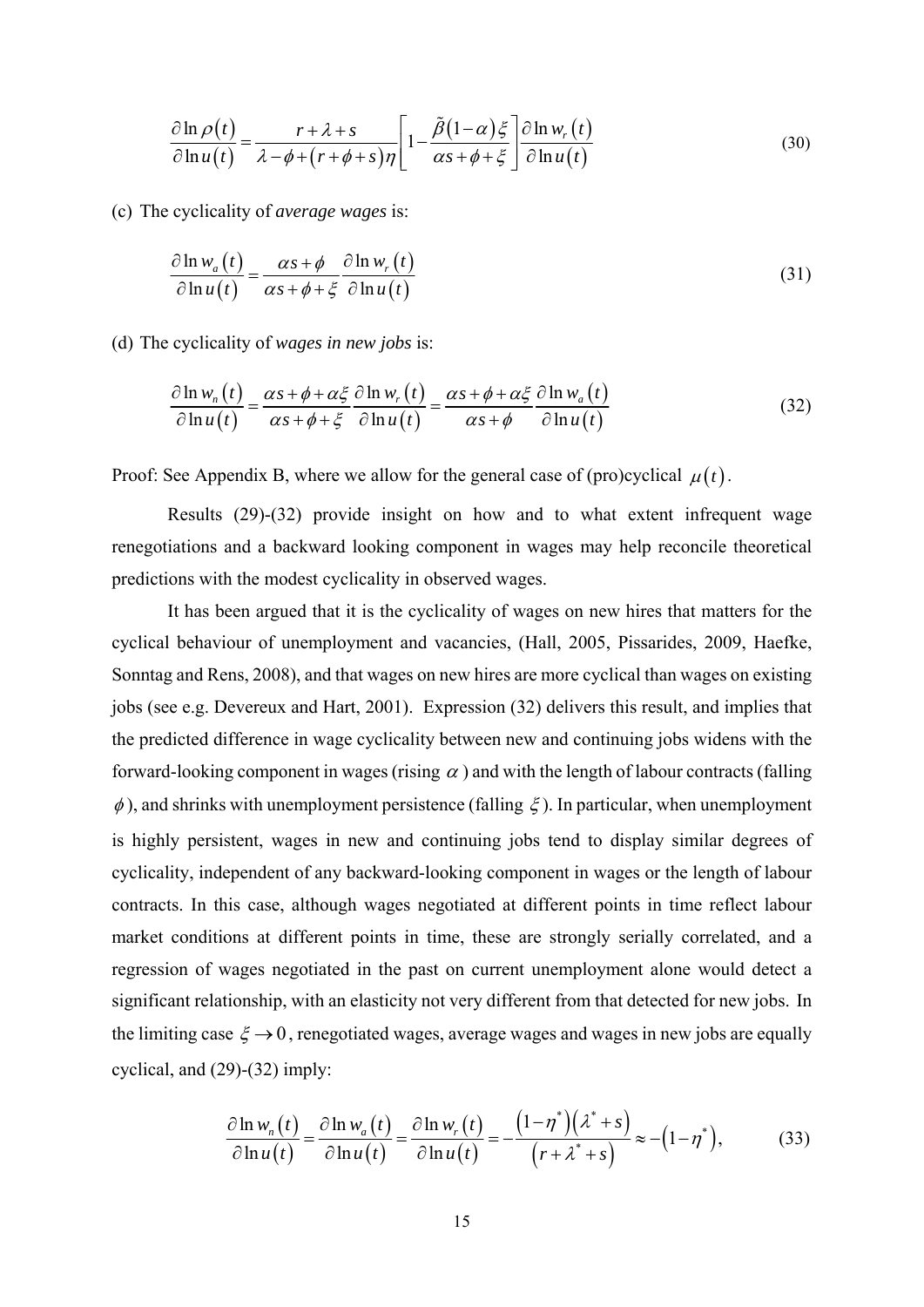where the approximation follows from  $r \to 0$ . This expression replicates result (22).

We next consider the special case in which there is no backward-looking element to wage determination ( $\alpha = 1$ ). In this case (29) can be written as:

$$
\frac{\partial \ln w_n(t)}{\partial \ln u(t)} = \frac{\partial \ln w_r(t)}{\partial \ln u(t)} = -\frac{\left(1 - \eta^*\right)\left(r + \phi + s\right)\left(\lambda + s + \xi\right)}{\left(r + \phi + s + \xi\right)\left(r + \lambda + s\right)}
$$
\n
$$
\approx -\left(1 - \eta^*\right)\left[1 + \frac{\xi(\phi - \lambda)}{\left(\phi + s + \xi\right)\left(\lambda + s\right)}\right],\tag{34}
$$

for  $r = 0$ . As the expected duration of a wage contract is typically longer than the expected duration of an unemployment spell ( $\phi > \lambda$ ), (34) predicts that newly-renegotiated wages are more cyclical than in steady state (see (22)). Wages in new jobs are more cyclical than wages in existing jobs, but a high degree of unemployment persistence implies that, quantitatively, this difference is small (see (32)).

We finally consider the general case in which there is some backward-looking component to wages ( $\alpha$ <1) and a modest amount of unemployment persistence ( $\xi$ >0). In general the cyclicality of wages in new hires rises with both  $\alpha$  and  $\xi$ . Intuitively, as  $\alpha$  rises, a smaller fraction of new hires are tied to old wages, and at the same time old wages have a weaker influence on newly-renegotiated wages, according to (13).

To ease intuition for the general case, we obtain predictions from Proposition 1 for plausible parameter values. We use benchmark values for the UK, with an unemployment rate of 7%, a separation rate  $s = 0.0125$  and a persistence parameter  $\xi = 0.003$ .<sup>9</sup> We consider a monthly interest rate of  $r = 0.003$ , and an expected contract length of 12 months, thus  $\phi$  = 0.0833. Finally we set the bargaining power of workers at  $\beta$  = 0.05 (see estimates reported by Manning, 2011, Table 4), and note incidentally from expression (13) that  $\beta$  has limited importance whenever  $\alpha$  is high, or newly-negotiated wages are close to average wages. For the value of the replacement ratio we use BHPS data on reservation wages and expected wages ( $\rho$ / $w \approx 0.8$ ) and compute the replacement ratio using condition (24), which yields  $\eta = 0.69$ at benchmark parameter values.

<sup>&</sup>lt;sup>9</sup> Data for *s* and *u* are obtained from the Quarterly Labour Force Survey for the same sample period used in Section 4. Together, they imply  $\lambda = s(1 - u)/u \approx 0.17$ .  $\xi$  is estimated on a AR(1) model for the quarterly series of unemployment. Flows are lower in the UK than in the US and unemployment persistence is higher, so these are numbers different from those often used in the literature for the analysis of US data.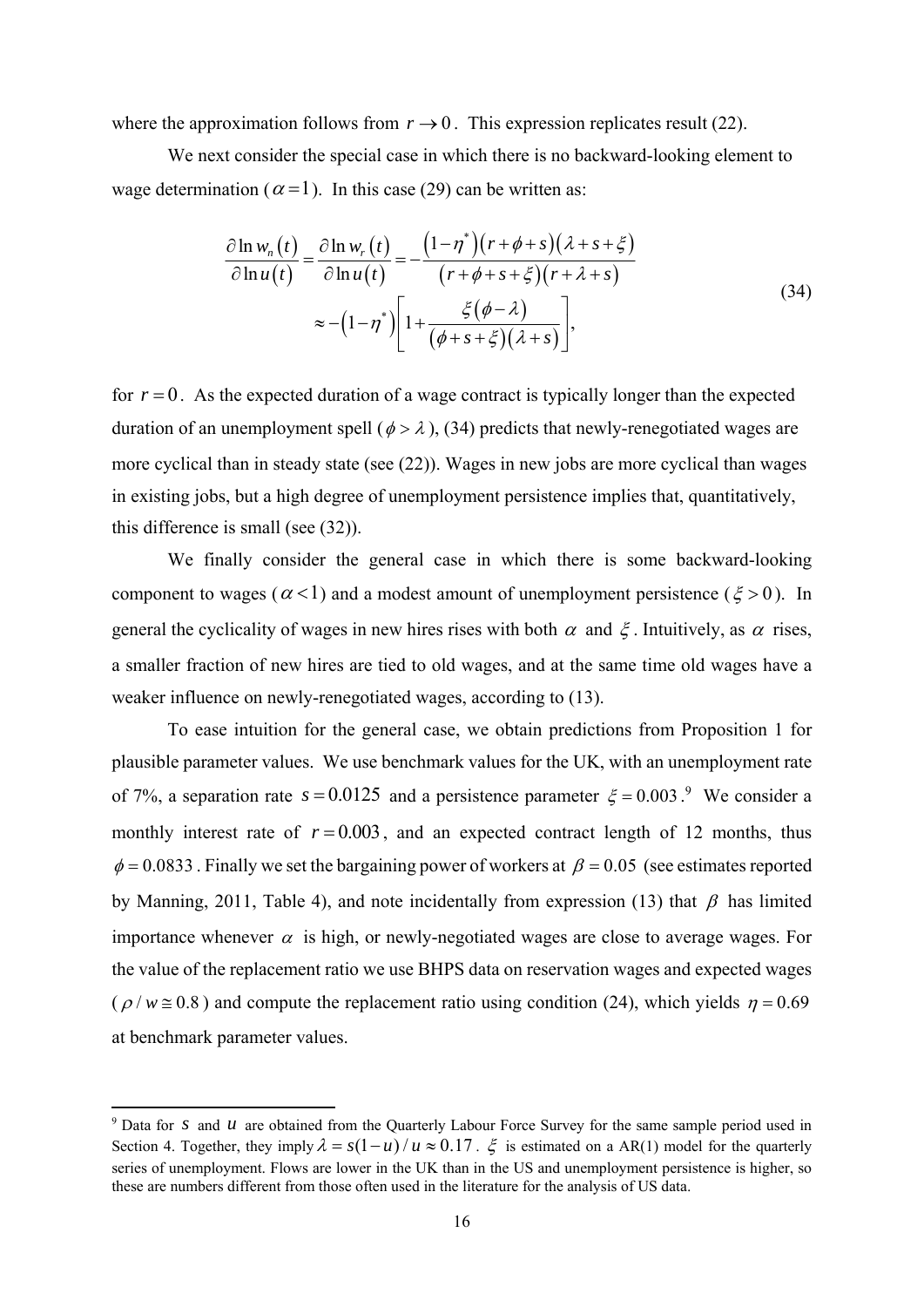As we do not have direct information on the share of new matches that pay a newlynegotiated wage, we obtain predictions for wage and reservation wage cyclicality for alternative values of  $\alpha$ . These are plotted in panel A of Figure 1. The predicted elasticities of newly-negotiated wages, wages in new jobs and average wages are relatively high, between  $-0.27$  and  $-0.3$ , and thus much higher than the  $-0.1$  benchmark estimate advocated by Blanchflower and Oswald (1994) and broadly replicated in later studies. Moreover wage elasticities are not very sensitive to the amount of backward-looking behaviour in wage determination,  $1 - \alpha$ , as a consequence of high unemployment persistence. To quantitatively illustrate the role played by unemployment persistence, Panel B imposes a higher (and unrealistic) value of  $\xi = 0.1$ . All predicted elasticities become more sensitive to  $\alpha$ , and average wages become markedly more cyclical than newly-negotiated wages.

The predicted cyclicality in reservation wages is considerably higher than all three measures of wage cyclicality. For example, the elasticity of reservation wages with respect to unemployment is about 20% higher than the elasticity of newly-negotiated wages, 25% higher than the elasticity of average wages, and between 20-25% higher than the elasticity of wages in new job, depending on  $\alpha$ . These predictions are quantitatively very close to the corresponding steady-state result represented by condition (25). This is again a consequence of high unemployment persistence.

#### **4. Empirical wage and reservation wage curves**

#### **A.** *Estimates of the wage curve*

This Section contrasts predicted elasticities derived above with empirical estimates of wage and reservation wage cyclicality for the UK and Germany. We use British data from the BHPS and West German data from the SOEP. These are both longitudinal studies, running from 1991 to 2009 and from 1984 to 2010, respectively. The advantage of these data sets is that they contain information on reservation wages over a long period of time.

We first provide estimates of wage curves in line with the literature which gained momentum with Blanchflower and Oswald (1994). The typical approach in this literature regresses the (log of) hourly wages on the usual set of individual covariates and the (log) unemployment rate or some alternative indicator of the business cycle. Blanchflower and Oswald (1994) provide estimates of this specification for several OECD countries, and suggest a remarkably stable elasticity of real wages to the unemployment rate of  $-0.1$ . Their work has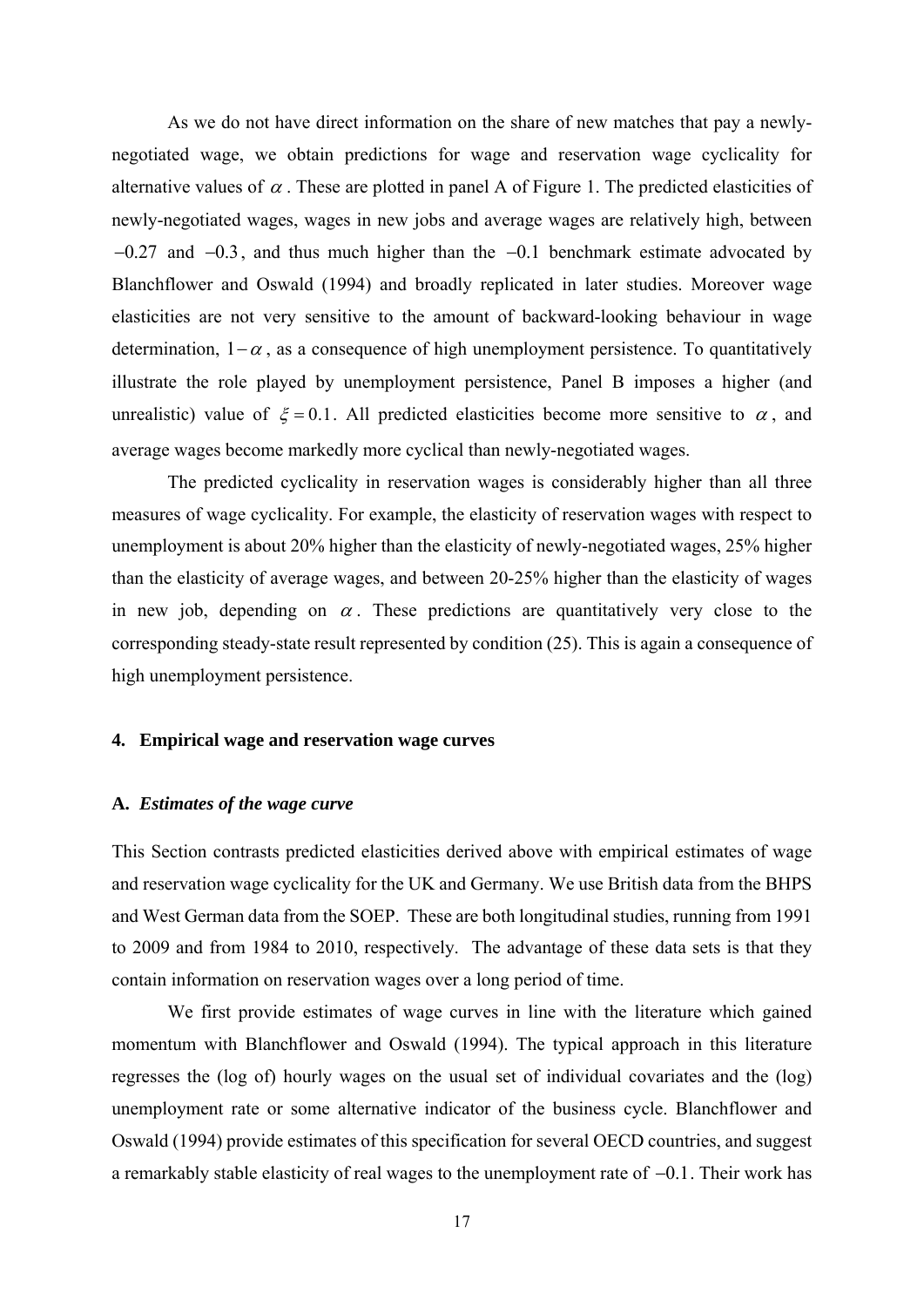been extended to cover more recent US evidence by Devereux (2001), Hines, Hoynes and Krueger (2001) and Blanchflower and Oswald (2005).

For the UK, Bell, Nickell and Quintini (2002) obtain a short-run elasticity of wages to unemployment in the UK around  $-0.03$ , and long-run elasticities varying between  $-0.05$  and  $-0.13$ . Further work has found that the sensitivity of wages to unemployment in the UK has increased over recent decades (Faggio and Nickell, 2005, and Gregg, Machin and Salgado, 2014), and that wages of job movers are more procyclical than wages of stayers (Devereux and Hart, 2006). For Germany, Blanchflower and Oswald (1994) provide estimates between  $-0.01$ and  $-0.02$  using data from the International Social Survey Programme, and Wagner (1994) finds elasticities between 0 and  $-0.09$  on the SOEP, and slightly higher estimates up to  $-0.13$ on data from the Institute for Employment Research (IAB). Baltagi, Blien and Wolf (2009) estimate dynamic specifications on IAB data and find elasticities consistently lower than  $-0.1$ . Ammermueller et al. (2010) use data from the German micro census and suggest a  $-0.03$ upper bound for the elasticity in empirical specifications close to ours.

Our empirical specification for the wage equation is in line with the wage bargaining model of Section 2, and controls for the usual demographics that influence wages, as well as a measure of the unemployment rate. Wage curves estimated for the US typically use the statelevel unemployment rate as the measure of the cycle, and include both year and state fixed effects, identifying the elasticity of wage to unemployment from within-region deviations in unemployment from aggregate trends (Blanchard and Katz, 1992, Hines, Hoynes and Krueger, 2001). However, this strategy is not empirically feasible for the UK and West Germany, where regional unemployment differentials are highly persistent, making it hard to identify any cyclicality in wages over and above unrestricted time and region effects. As a result, our baseline specifications use national unemployment as a business cycle indicator, and we model underlying productivity growth by a linear or quadratic trend. We also present estimates based on regional unemployment, which typically deliver even lower wage cyclicality, though the corresponding estimates are not precise.

Our working sample includes all employees aged 16-65, with non-missing wage information. Descriptive statistics for our wage samples are reported in Table A1 for both the BHPS and the SOEP. Regression results for the UK are presented in Table 1.<sup>10</sup> The dependent variable is the log hourly gross wage, deflated by the aggregate consumer price index. All specifications control for individual characteristics (gender, age, education, job tenure and

 $10$  Full regression results for the specification of column 2 in Table 1 are reported in Table A2.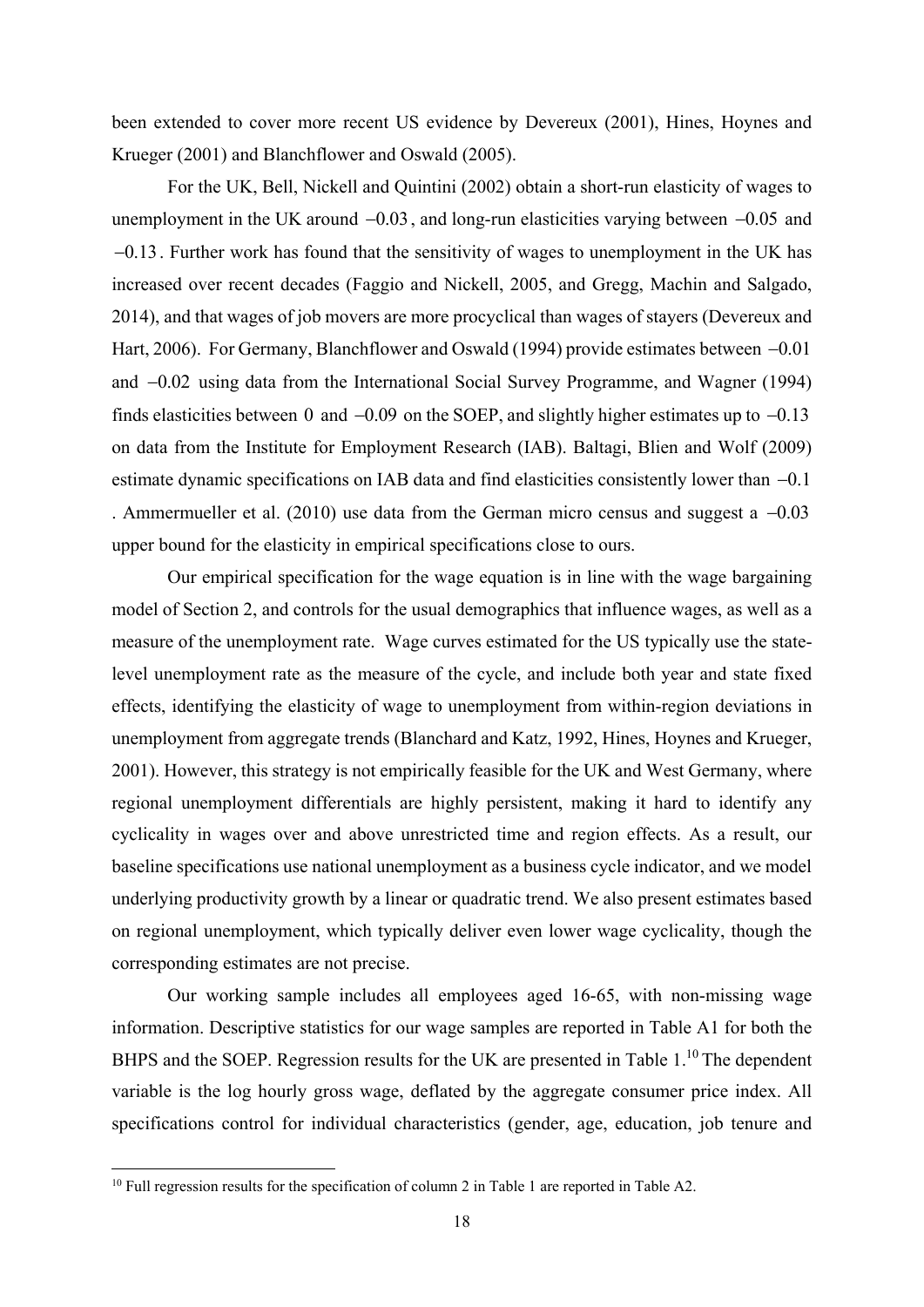household composition) and region fixed-effects, and standard errors are clustered at the year level. Column 1 includes the (log of the) aggregate unemployment rate and a linear trend, and delivers an insignificant impact of unemployment on wages. The unemployment effect becomes significant in column 2, which includes a quadratic trend. This better absorbs non linearities in aggregate productivity growth, while cyclical wage fluctuations are now captured by the unemployment rate, with an elasticity of  $-0.165$ . Column 3 introduces individual fixedeffects, and the unemployment elasticity stays virtually unchanged.

Columns 4 and 5 distinguish between wages on new and continuing jobs, by including an interaction term between the unemployment rate and an indicator for the current job having started within the past year. In column 4 the coefficient on the interaction term implies that newly-negotiated wages are 50% more cyclical than wages on continuing jobs, in line with the hypothesis that wages are only infrequently renegotiated. Note, however, that even wages on continuing jobs significantly respond to the state of the business cycle, consistent with some degree of on-the-job renegotiation. But when job fixed effects are included in column 5, the difference in cyclicality between old and continuing wages is much lower and borderline significant. As the excess cyclicality in column 5 is identified by unemployment fluctuations within a job spell, and unemployment is highly persistent, we likely lack power to identify the effect of interest within job spells, which are on average only observed over 2.6 waves. The alternative explanation is that the (permanent) quality of newly-created jobs is procyclical, and when such cyclicality is captured by job fixed-effects the excess cyclicality in newly-negotiated wages is much reduced (see Gertler and Trigari, 2009, for a similar result for the US).

If wages are infrequently renegotiated, the unemployment rate at the start of a job is expected to have a long-lasting impact on the wage while on the same job, over and above the impact of current unemployment. This is tested in column 6, which shows that both starting and current unemployment have a significant impact on wages. Column 7 controls for both current and lagged unemployment, and shows that lagged unemployment has a stronger bite on wages than current unemployment. Column 8 controls for the lagged dependent variable, which automatically restricts the sample to individuals continuously employed, and the unemployment elasticity remains very close to the baseline specification of column 3.

Other aggregate indicators like the output gap or the output growth rate have no impact on wages, while the (log) labour market tightness has an impact on wages that is very similar to the impact of the (log) aggregate unemployment rate (results not reported). When controlling for regional unemployment, specifications that also include a quadratic trend deliver a negative and significant unemployment elasticity, but its magnitude in all specifications stays below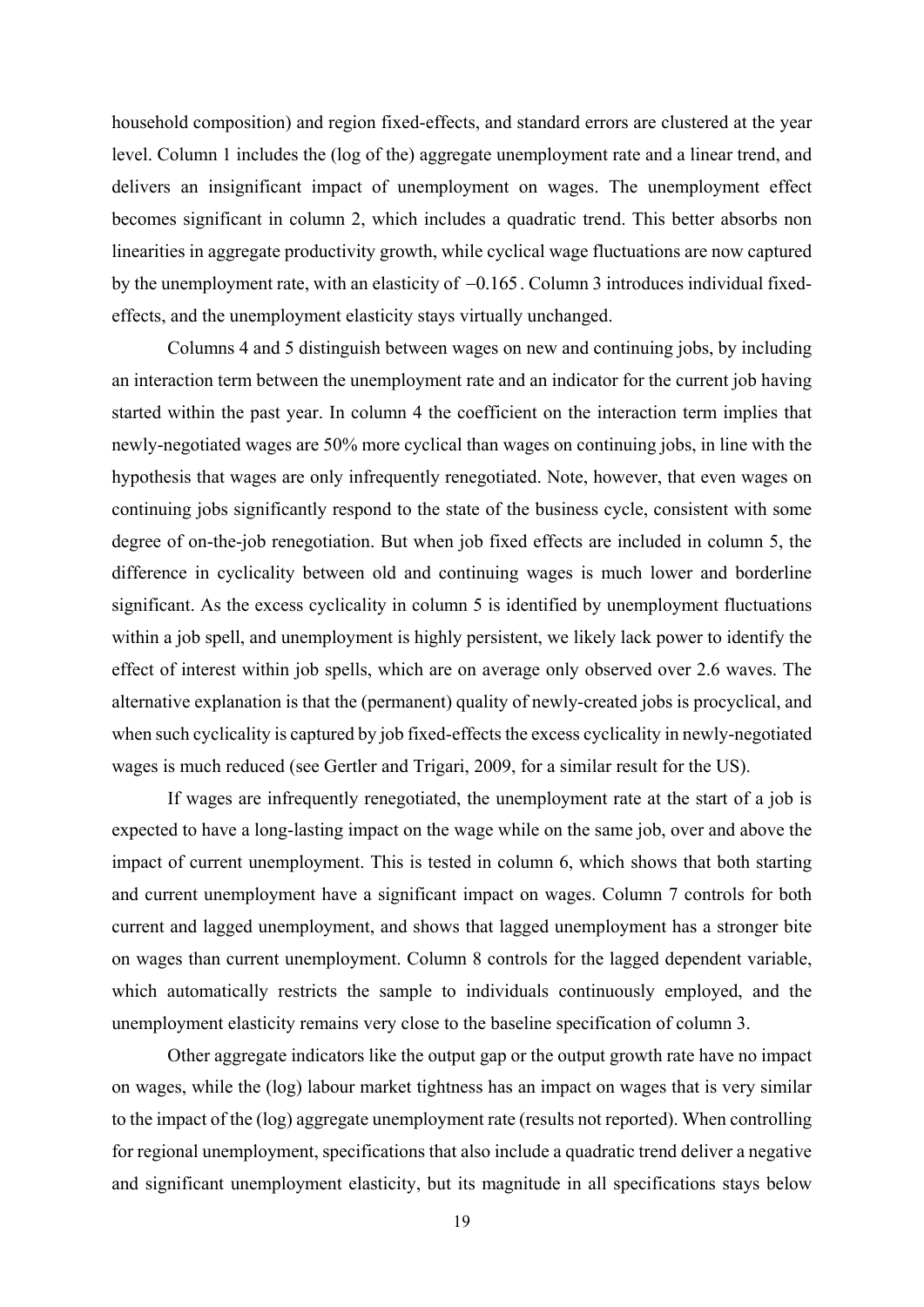$-0.1$  in absolute value, as illustrated in Table A3. Similarly as for aggregate wage curves, we do find evidence of excess cyclicality of wages on new jobs (column 5), but this falls when job fixed-effects are introduced (column 6).

The corresponding results for West Germany are presented in Table 2. The dependent variable is the log monthly wage, deflated by the consumer price index, and all regressions control for the log of monthly hours worked. The use of monthly, as opposed to hourly, wages is motivated by comparability with the reservation wage regressions presented in the next subsection, as information on reservation wages is only available at the monthly level. The unemployment elasticity of wages in all jobs is markedly lower than in UK estimates, in line with previous estimates for Germany, and is only significant for new matches (column 4) or when lagged unemployment is used (column 7). A clear similarity between Germany and the UK is that the unemployment elasticity of wages is higher for new hires than for continuing jobs, but such difference becomes not significant in Germany when controlling for job fixedeffects (column 5). Estimates based on regional unemployment (Table A4) are qualitatively similar to those reported in Table 2, but with smaller elasticities throughout.

To summarise evidence on the wage equation, our analysis delivers elasticities of wages with respect to unemployment between  $-0.1$  and  $-0.17$  for the UK, and markedly lower values (often non statistically significant) for West Germany. Overall, the estimates obtained suggest that it is hard to align theoretical predictions represented in Figure 1, suggesting wage elasticities between  $-0.27$  and  $-0.3$ , with the empirical evidence on wage elasticity, and this is the essence of the wage flexibility puzzle.

#### **B.** *Estimates of the reservation wage curve*

Existing work on reservation wage cyclicality is scant, and its role in business cycle fluctuations underexplored. An obvious reason for this gap in the literature is the scarcity of reservation wage data. In the US, no data source has collected reservation wage information on a regular basis for a long period of time,<sup>11</sup> but this is available in both the BHPS and the SOEP.

In the BHPS respondents in each wave 1991-2009 are asked about the lowest weekly take-home pay that they would consider accepting for a job, and about the hours they would

<sup>&</sup>lt;sup>11</sup> For the US, a handful of studies analyse reservation wage data occasionally collected (Feldstein and Poterba, 1984, Holzer, 1986a,b; Petterson, 1998, Ryscavage, 1988). In recent years the Survey of Unemployed Workers in New Jersey has advanced the empirical study of reservation wages (Krueger and Muller, 2011, 2012, 2016; Hall and Mueller, 2015) but these only cover a span of 24 weeks. Early work on reservation wages for the UK has used cross-section survey data (Lancaster and Chesher, 1983, Jones, 1988).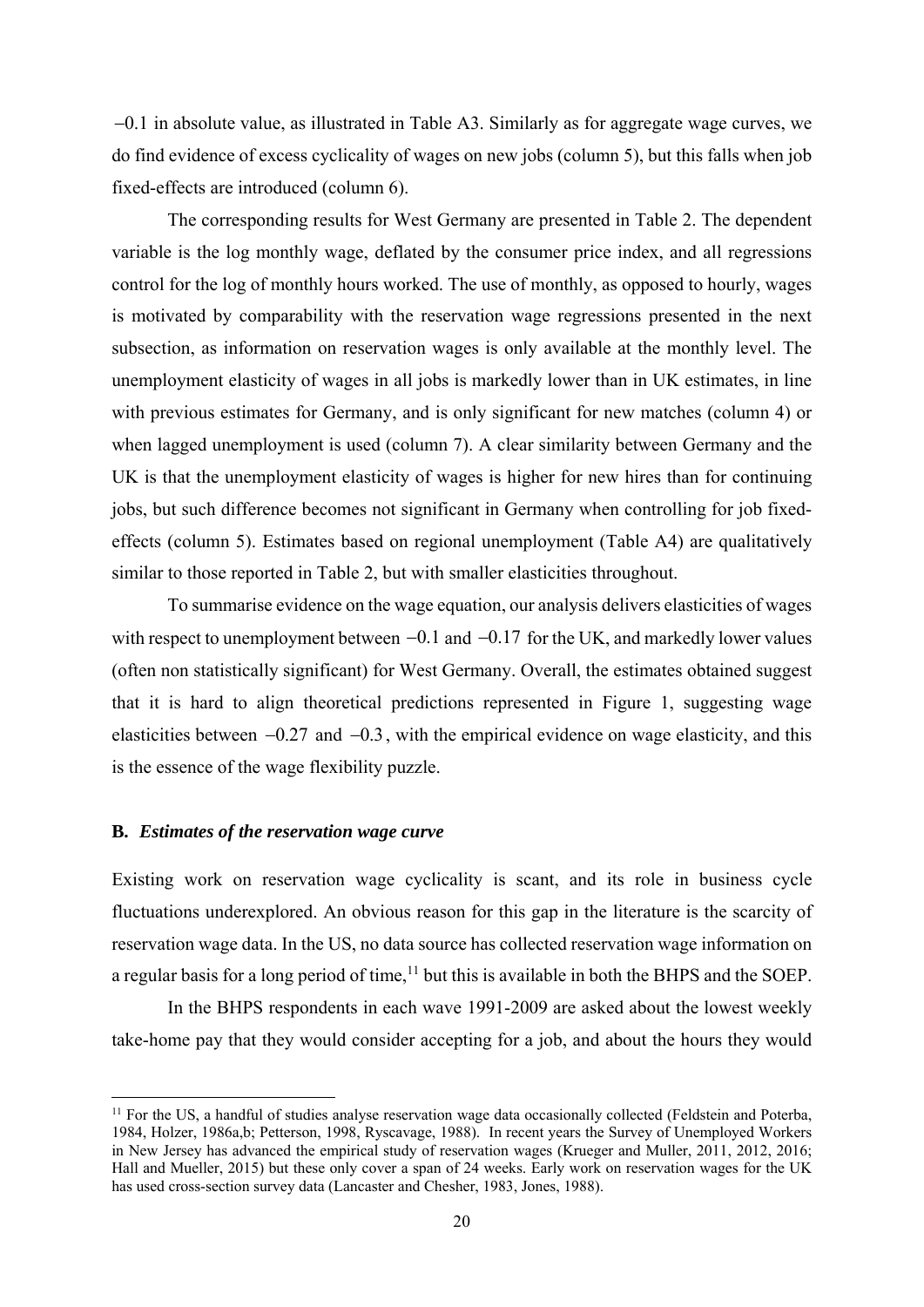expect to work for this amount. Using answers to these questions we construct a measure of the hourly net reservation wage, and deflate it using the aggregate consumer price index. A similar question is asked of SOEP respondents in all waves since 1987, except 1990, 1991 and 1995. The reservation wage information is elicited in monthly terms<sup>12</sup> and is not supplemented by information on expected hours, thus specifications for Germany use monthly reservation wages as the dependent variable, and control for whether an individual is looking for a fulltime or part-time job, or a job of any duration.

The working sample includes all individuals with information on reservation wages. In the BHPS the question on reservation wages is asked of all individuals who are out of work in the survey week and are actively seeking work or, if not actively seeking, would like to have a regular job. In the SOEP the same question is asked of all individuals who are currently out of work but contemplate going back to work in the future. Descriptive statistics for the reservation wage samples are reported in Table A1.

Theory implies that reservation wages should respond to three sets of variables. First, as the reservation wage depends on expected wage offers, reservation wage equations should control for factors featuring in earnings functions, namely gender, human capital components, regional and aggregate effects, as well as a measure of workers' outside options, proxied by the unemployment rate. As the duration of unemployment affects workers' employability, this should also be controlled for in reservation wage equations. Second, the reservation wage responds to the probability of receiving a wage offer, and therefore to the unemployment rate. Cyclical factors, as captured by the unemployment rate, thus affect the reservation wage via both the probability of receiving an offer and the expected wage offer. Third, the reservation wage depends on the level of utility enjoyed while out of work, which we proxy using available measures of unemployment benefits and family composition.

The estimates for the UK reservation wage equation are reported in Table 3. The dependent variable is the log of the real hourly reservation wage. All specifications control for the same set of individual characteristics as wage equations, having replaced job tenure with the elapsed duration of a jobless spell, and for the amount of benefit income received. In column 1 the state of the business cycle is captured by the (log) national unemployment rate and a linear trend is included. The unemployment coefficient is equal to  $-0.095$  and is significant at the 5% level. Such elasticity rises to  $-0.175$  when a quadratic trend is included in column 2,

<sup>&</sup>lt;sup>12</sup> The actual question in German is "Wie hoch müsste der Nettoverdienst mindestens sein, damit Sie eine angebotene Stelle annehmen würden? (im Monat)".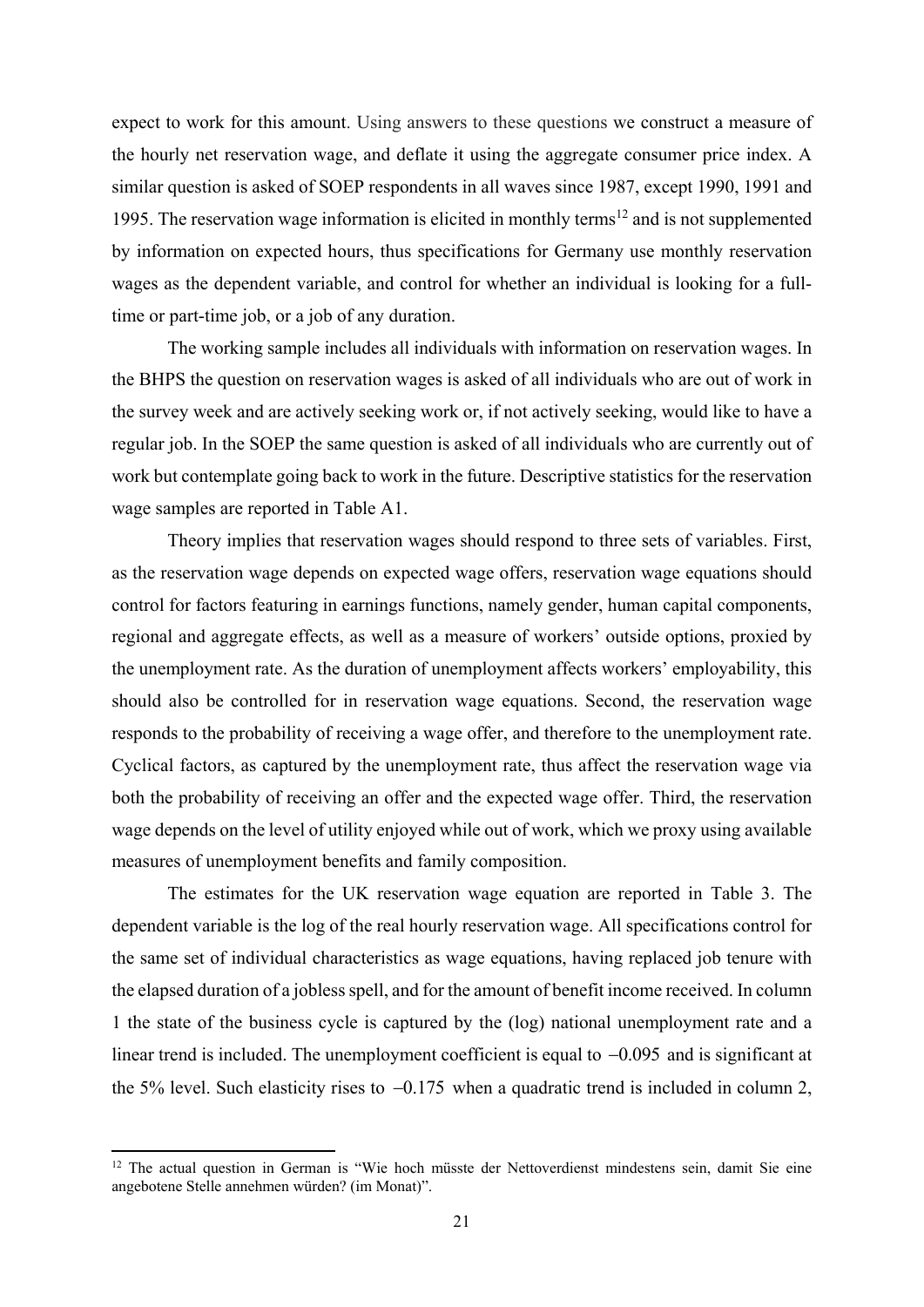and very slightly declines when individual filed-effects are introduced in column 3. Column 4 controls for lagged unemployment, and shows that the main source of cyclicality in the reservation wage is lagged rather than current unemployment.

Similarly as for wage equations, alternative business cycle indicators have no impact on reservation wages, except the (log) labour market tightness, which has an impact on reservation wages that is very similar to the impact of the (log) aggregate unemployment rate (results not reported). The results from regional reservation wage equations are reported in Table A5 and show that only when one controls for a quadratic trend is the unemployment elasticity significant, and again lagged unemployment has a stronger impact on reservation wages than current unemployment. Overall, the elasticity of reservation wages to regional unemployment is markedly lower than the elasticity with respect to aggregate unemployment.

We estimate similar reservation wage specifications for West Germany,<sup>13</sup> and the results are reported in Table 4. While the elasticity of reservation wages with respect to current unemployment is wrongly signed, the elasticity of reservation wages with respect to lagged unemployment has the expected sign and is significant. This result is also replicated on estimates based on regional unemployment (see Table A6)

From estimates of reservation wage equations we conclude that there is fairly limited cyclicality in reservation wages. The highest elasticity estimate obtained across our specifications is  $-0.175$  (column 2 in Table 3), which is very similar to the corresponding average wage elasticity of  $-0.169$  (column 2 in Table 1), and in-between estimates of wage elasticity in new matches  $(-0.221$  and  $-0.126$ , obtained with ad without job fixed-effects, respectively). These results are not consistent with theoretical predictions summarised in Proposition 1, and shown graphically in Figure 1, implying that reservation wages should be about 20-25% more cyclical than both average wages and wages in new jobs.

#### **C.** *The quality of reservation wage data*

One concern in the empirical analysis of reservation wages is that the reservation wage data used may be poorly informative, hence the lack of a strong response to cyclical fluctuations. However, it should be noted that the impact of most covariates considered on reservation wages

<sup>&</sup>lt;sup>13</sup> In Germany the duration of unemployment compensation is a nonlinear function of age and previous social security contributions, which are potentially correlated to individual characteristics that also determine wages. We thus exploit nonlinearites in entitlement rules to obtain the number of months to benefit expiry, which is used as an instrument for unemployment benefits in Table 4 (in which age and months of social security contributions feature linearly in all regressions). No instruments are required for the UK reservation wage equations as the duration of benefits in the UK is determined by job search behaviour rather than previous employment history.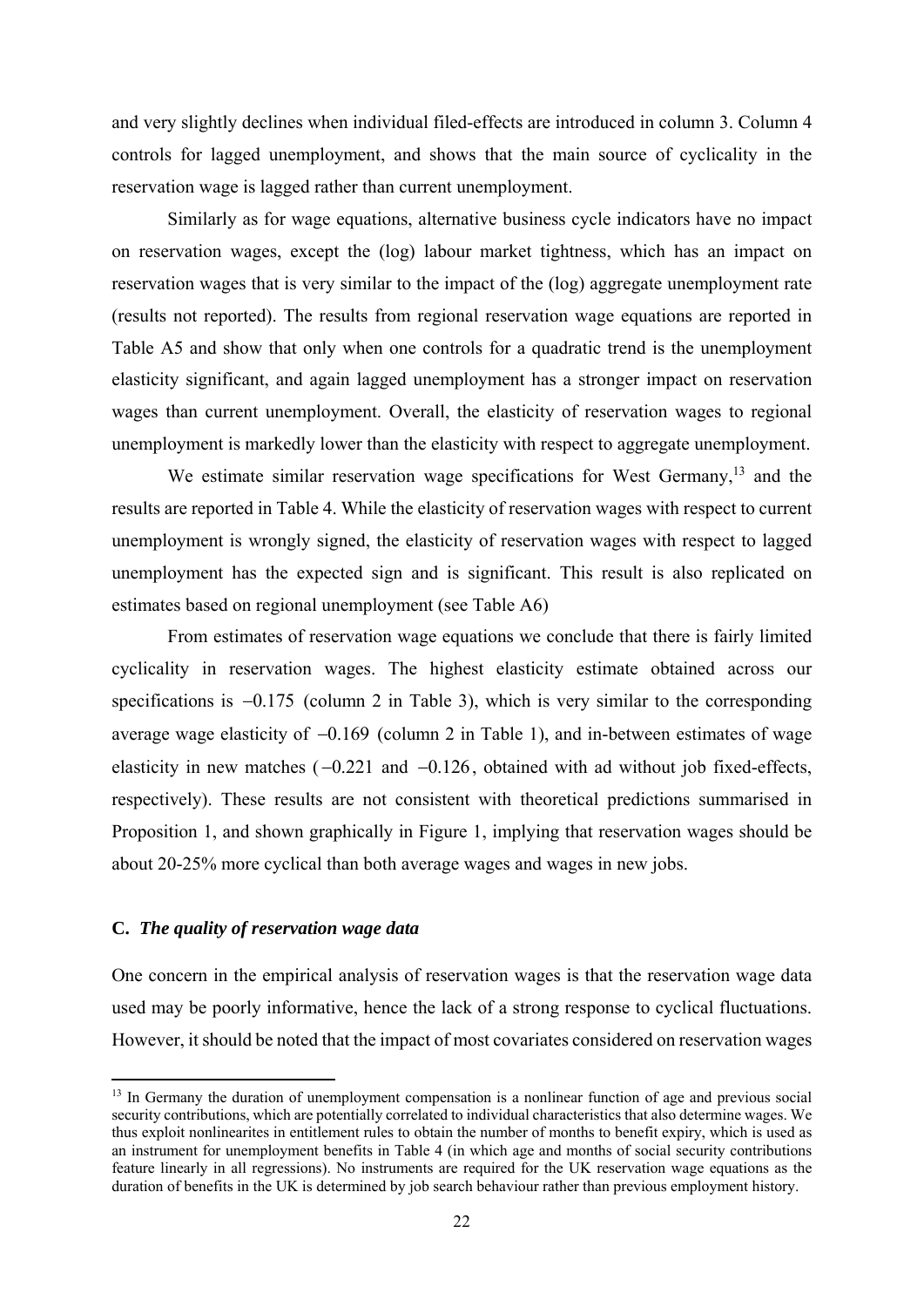(e.g. age, education and gender) has the expected sign and is precisely estimated, as shown in Table A2. We further address concerns about the quality of reservation wage data by investigating whether the correlation between reservation wages and job search outcomes has the sign predicted by search theory. Ceteris paribus, a higher reservation wage should cause a higher remaining duration in unemployment and higher entry wages upon job finding.

Table 5 illustrates the effect of reservation wages on each outcome for the UK. Column 1 simply regresses an indicator of whether a worker has found a job in the past year on the reservation wage recorded at the beginning of that year and a set of year and region dummies. The impact of the reservation wage is virtually zero. This estimate is likely to be upward biased due to omitted controls for worker ability, as more able workers have both higher reservation wages and are more likely to find employment. Column 2 controls for the usual individual covariates and the national unemployment rate, and indeed shows that, conditional on such factors, workers with higher reservation wages tend to experience significantly longer unemployment spells. Column 3 shows that this results is robust to the introduction of individual fixed-effects.

Columns 4-6 show the impact of reservation wages on wages for those who find jobs. In column 4, which does not control for individual characteristics, the estimated elasticity of reemployment wages with respect to reservation wages is positive and highly significant, but likely to be upward biased by unobserved individual factors that are associated to both higher reservation wages and re-employment wages. Such elasticity falls by about a quarter in column 5, which controls for individual characteristics, and is further halved in column 6, which controls for individual fixed-effects, but remains significant

Similar results for West Germany are presented in Table 6, and they are clearly in line with the UK results, with the qualification that the negative impact of reservation wages on job-finding rates is stronger for West Germany than for the UK. The conclusion from this analysis is that the reservation wage data, though undoubtedly noisy, embody meaningful information about job search behaviour, and there is no particular reason to think that the estimate of their cyclicality is seriously under-estimated.

#### **5. Alternative reservation wage models**

The estimates of the previous Section have highlighted two flaws in the canonical search model. The first is the wage flexibility puzzle, whereby wages  $-$  in new or continuing jobs  $$ are not as cyclical as the theory predicts for plausible parameter values. Second, reservation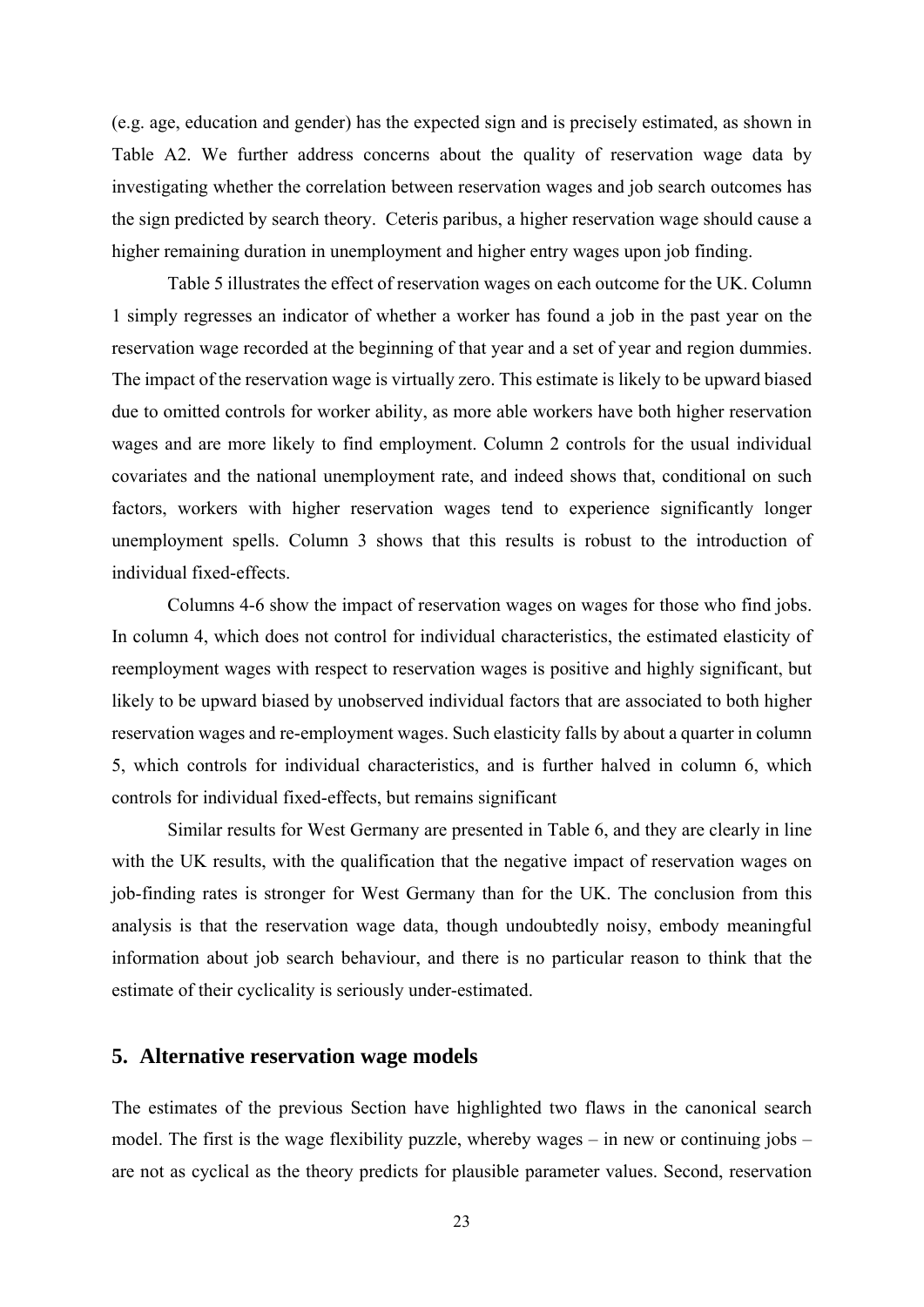wages are not more cyclical than wages. We next consider how the model may be extended to better fit the evidence.

The model presented in Section 2 has two ingredients. The first is wage determination, conditional on reservation wages, as represented by equation (14). The second is the determination of reservation wages, conditional on wages, as represented by equation (15). To fix the second model flaw and raise the wage elasticity relative to the reservation wage elasticity, one could introduce a procyclical mark-up  $\mu(t)$  in wage determination. However, this would increase the predicted cyclicality of wages and exacerbate the wage flexibility puzzle. Thus we do not further pursue changes to the model of wage determination (14). Instead we explore variations to the model of determination of reservation wages, so as to curb their predicted cyclicality.

To this purpose we derive the following result for the cyclicality of reservation wages, conditional on the cyclicality in newly-renegotiated wages:

**Proposition 2:** If the mark-up is acyclical and  $\phi < \infty$ ,<sup>14</sup> the reservation wage equation (17) implies the following relationship between the cyclicality of reservation wages and the cyclicality of newly-renegotiated wages:

$$
\left(r+\lambda^*+s+\xi\right)\frac{\partial\ln\rho(t)}{\partial\ln u(t)} = \left[\lambda^*-\phi-\frac{(1-\alpha)\lambda^*\xi}{\alpha s+\phi+\xi}\right]\frac{w^*}{\rho^*}\frac{\partial\ln w_r(t)}{\partial\ln u(t)} - \left(\lambda^*+s+\xi\right)\left(\frac{w^*}{\rho^*}-1\right) \tag{35}
$$

Proof: See Appendix B.

If the interest rate is small and  $\partial \ln w_x(t)/\partial \ln u(t) = 0$ , the elasticity of reservation wages with respect to unemployment equals  $-(w^*/\rho^*-1)$ . As BHPS data suggest  $w^*/\rho^*-1 \approx 0.2$ , Proposition 2 predicts as much or more cyclicality in reservation wages than we observe in the data, even if wages in newly-negotiated jobs are acyclical. The intuition is that, independent of wage cyclicality, reservation wages are predicted to fall in a recession as the chances of finding a job fall, making workers more likely to accept low-wage jobs.

We next consider alternative models for the determination of reservation wages – a search model with the possibility of on-the-job search, a model in which workers use hyperbolic discounting, and a model with reference dependence in job search behaviour.

<sup>&</sup>lt;sup>14</sup> The proof in the Appendix B allows for the general case.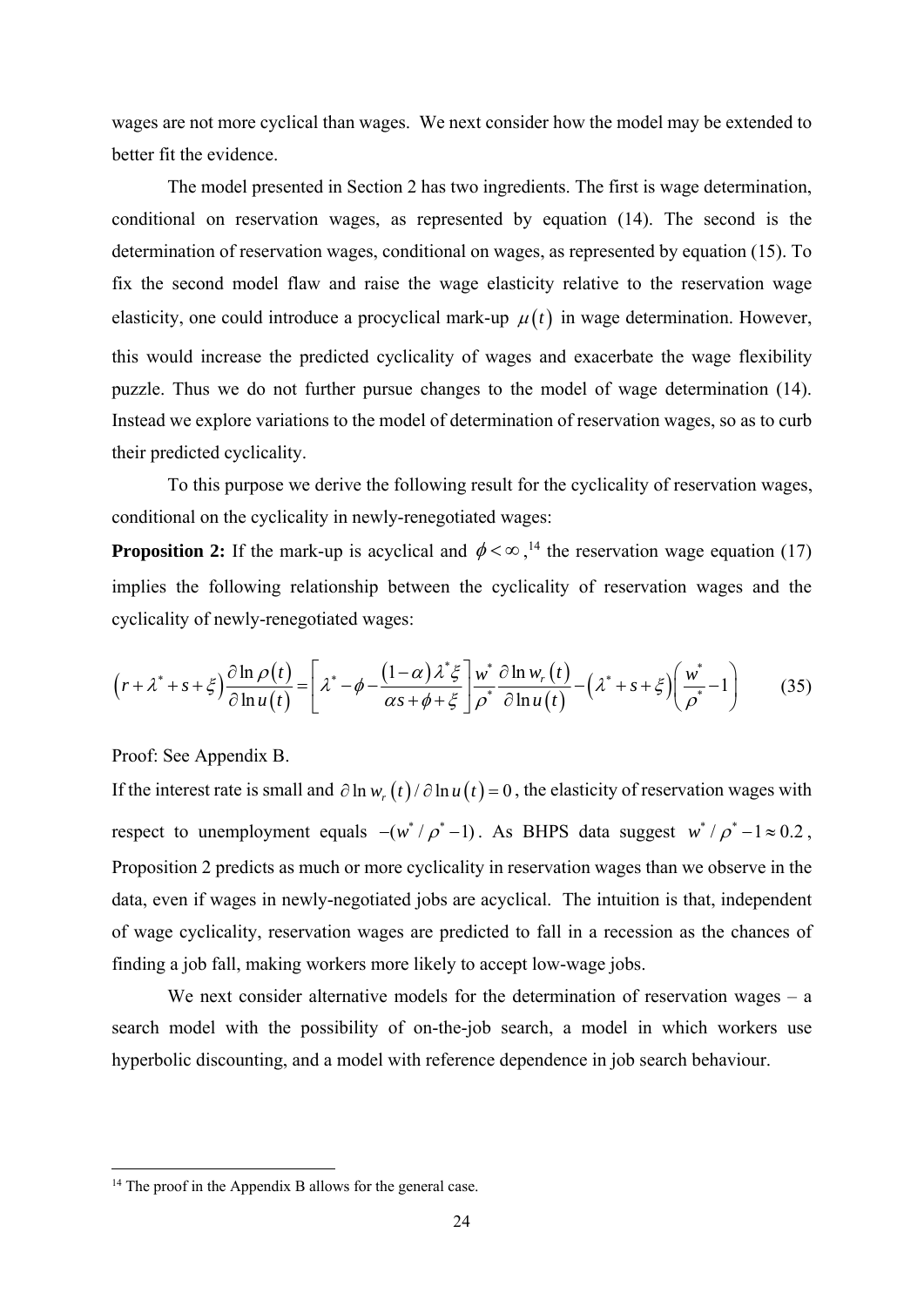#### **A.** *The reservation wage with on-the-job search*

Our baseline model assumes that only the unemployed search for jobs, while a fraction close to half of new jobs are taken by workers currently employed (Manning, 2003). This subsection considers how the reservation wage is altered when both the unemployed and the employed search for jobs. The analysis is conditional on expected wages, without need to specify the process for wage determination. For simplicity, we assume that the economy is in steady-state, so wages and job offer arrival rates for employed and unemployed jobseekers are constant, and they will be denoted by  $\lambda^e$  and  $\lambda^u$ , respectively.

Appendix C shows that, if the interest rate is small relative to transition rates, the reservation wage approximately satisfies:

$$
\rho \approx z + (1 - u) \left( 1 - \frac{\lambda^e}{\lambda^u} \right) \left( w_a - z \right),\tag{36}
$$

where  $w_a$  denotes the average wage. Equation (16) is a special case of (36) for  $\lambda^e = 0$ .

According to (36), reservation wages are acyclical whenever the job arrival rates for employed and unemployed workers are equal,  $\lambda^e = \lambda^u$ , as in this case the reservation wage equals the flow of unemployment income,  $\rho = z$  (Burdett and Mortensen, 1998). Intuitively, taking or leaving a job offer has no consequences for future job opportunities when arrival rates are independent of one's employment status, and the optimal search strategy consists in accepting the first offer that provides a higher flow utility than that enjoyed while unemployed. If  $z$  is not cyclical, neither is the reservation wage.

While this seems an attractive path to reduce the cyclicality of reservation wages, it has the less desirable consequence that the reservation wage is independent of factors that influence the distribution of wages. This prediction is strongly rejected by the data, as high-wage workers tend to have relatively higher reservation wages. Detailed results reported in Table A2 show that gender, age and education affect wages and reservation wages in the same direction, thus the reservation wage is positively related to the wage that workers expect to earn. Taken to (36), this result implies that off-the-job search is more effective than on-the-job search, a conclusion that is also in line with structural estimates of labour market transition rates.

In general, using (36), the reservation wage embodies the cyclicality in wages, plus a further cyclical component represented by  $(1 - u)(1 - \lambda^e / \lambda^u)$ . The term  $1 - u$  is clearly procyclical, but the cyclicality of  $\lambda^e / \lambda^u$  is less clear. To provide evidence on the cyclicality of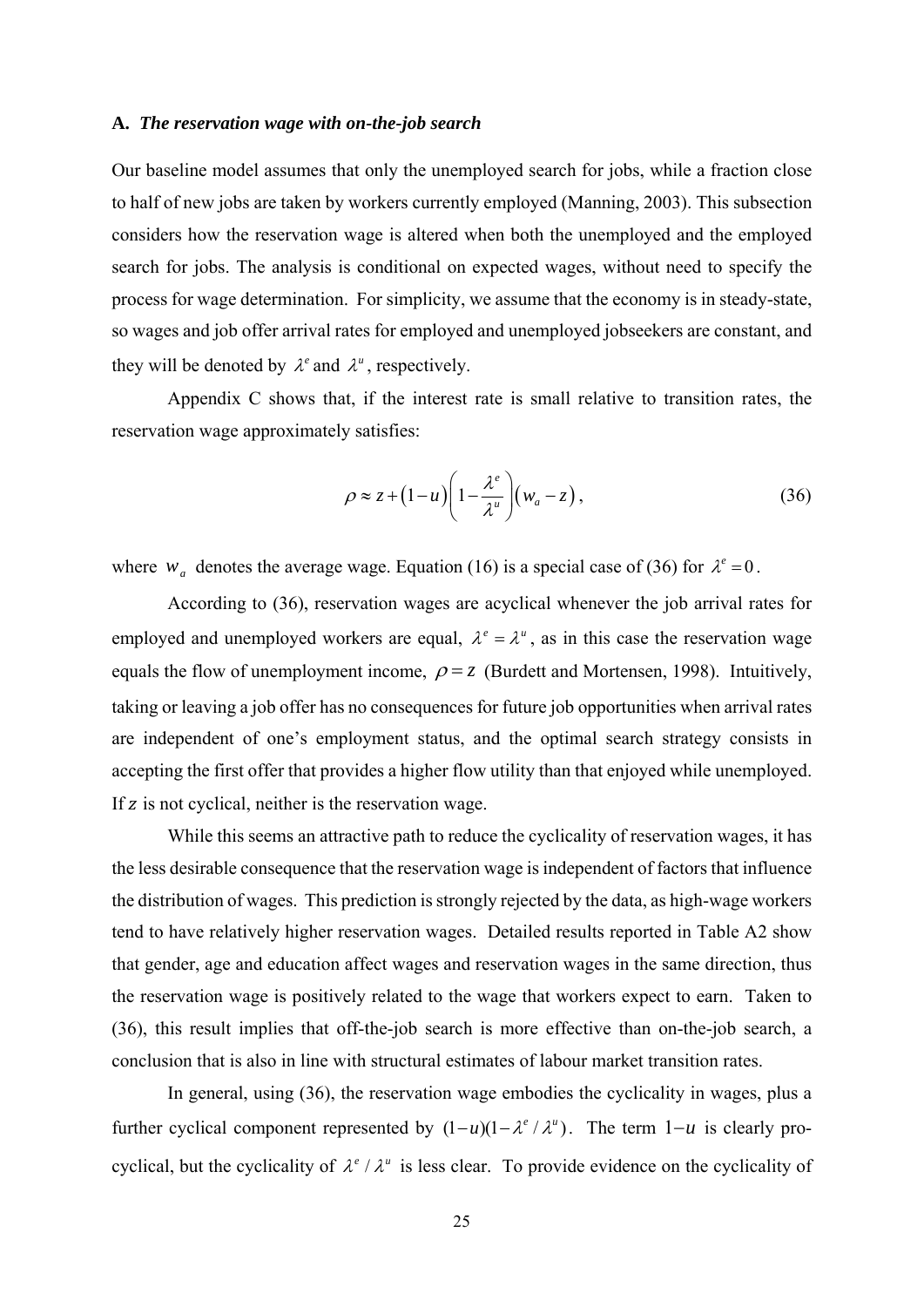$\lambda^e/\lambda^u$ , Appendix D shows that this ratio is positively related to the fraction of new jobs filled by previously employed workers, which can be directly measured on data on labour market transitions. The two measures are related as the more effective on-the-job search, the higher the fraction of jobs that are filled by someone already employed.

Using data from the UK Quarterly Labour Force Survey (LFS), we show that the fraction of new jobs filled by previously employed workers, and thus  $\lambda^e/\lambda^u$ , are countercyclical; and that  $\lambda^e / \lambda^u < 1$  (about 0.6 at the mean unemployment rate). The result  $0 < \lambda^e / \lambda^u < 1$  would make reservation wages less cyclical than in the case with  $\lambda^e = 0$ , while the cyclicality of  $\lambda^e / \lambda^u$  would make reservation wages more cyclical. The latter effect dominates quantitatively, thus on-the-job search may not solve the puzzle of the modest cyclicality in the reservation wage.

#### **B.** *Reservation wages under hyperbolic discounting*

The models so far considered have assumed that individuals have rational expectations and time-consistent preferences, but a growing body of evidence casts doubt on both these assumptions. In the area of job search, Spinnewijn (2015) argues that the unemployed tend to be overoptimistic about their job prospects, and Della Vigna and Paserman (2005) and Paserman (2008) show that hyperbolic discounting has large effects on search intensity but very small effects on the reservation wage. They do not investigate the implication of hyperbolic discounting for the cyclicality of reservation wages, but Appendix E below shows that hyperbolic discounting is not likely to have important consequences for the cyclicality of the reservation wage.

#### **C.** *Reference dependence in job search*

In recent years reference-dependent preferences have often featured in economic behavior in general and labor supply modelling in particular (see Della Vigna 2009 for an extensive survey and Farber, 2008, for an application to labor supply), with the aim of explaining observed deviations from the standard neoclassical model of individual decision making. The central idea is one of loss aversion relative to some reference status (Tversky and Kahneman, 1991), implying that a reduction in payoff below one's reference point produces a greater utility loss than an equivalent rise above it. In several contexts, reference points are determined by both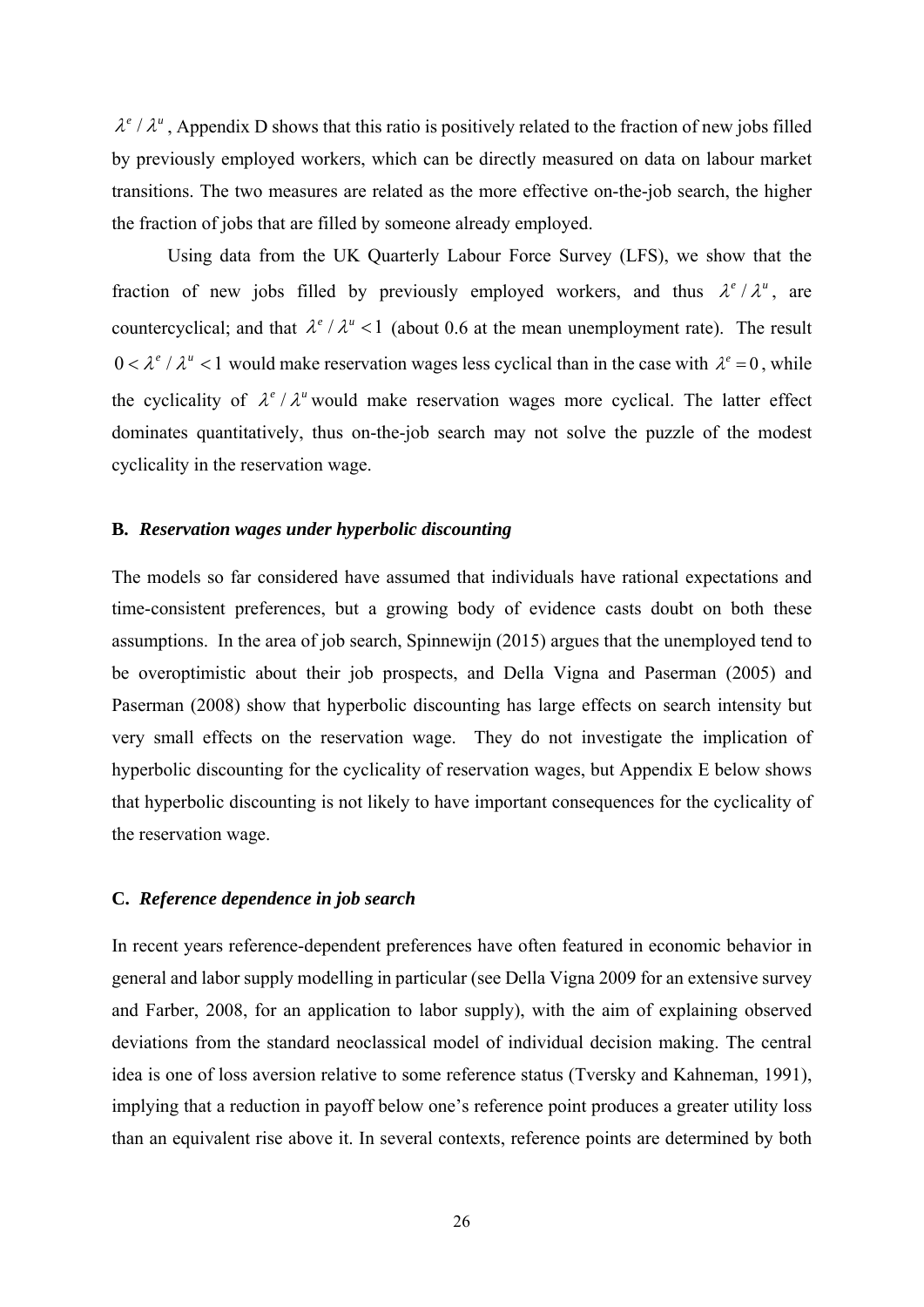past personal experiences and peer influences (Akerlof, 1980; Akerlof and Yellen, 1990; Blanchard and Katz, 1999).

The presence of reference dependence in job search – shaped for instance by one's previous employment history – would generate less cyclical reservation wages than the canonical model, as long as reference points are less cyclical than forward-looking variables that feature in it (typically the probability of receiving an offer and the expected wage offer distribution). Consider a worker who lost her job at the start of a recession. If she is adverse to losses relative to her previous earnings standards, she may decide to attenuate such losses by setting a reservation wage that exceeds the level that she would set under neoclassical preferences, rationalizing why reservation wages would not fall in a recession as much as the canonical model would predict.15 Closely related to our setting, Falk et al. (2006) show in a laboratory experiment that past minimum wages that are no longer in effect influence reservation wages, making reservation wages less cyclical than in the standard search model. Recently, Della Vigna et al. (2014) argue that a model of reference-dependent job search, with reference points represented by recent income, does a better job than conventional models at explaining the pattern of unemployment exits around the time of benefit exhaustion.

If past wages shape reference points, which in turn influence reservation wages, we should observe a significant correlation between past wages and reservation wages. While such correlation is consistent with the existence of reference points, it is clearly also consistent with alternative mechanisms. One possible confounding factor is any direct link between unemployment benefits and past wages, as unemployment income is a key component of reservation wages in the canonical model. This is the case for West Germany, where benefit entitlement is a function of age and previous social security contributions, which are in turn directly linked to past wages, implying a positive correlation between past and reservation wages, over and above the role of reference points. By contrast, in the UK, unemployment compensation is simply a function of family composition, and is not directly linked to previous wages, making the UK an ideal case study for reference points in reservation wages. We thus restrict the analysis that follows to the UK.

The second confounding factor is represented by unobserved productivity components of past wages, which are reflected in reservation wages in the canonical model via their effect on the wage offer distribution. Our approach consists in isolating the component of past wages that can be reasonably interpreted as rents – as opposed to productivity – and observe its

<sup>&</sup>lt;sup>15</sup> See Genesove and Mayer (2001) for a similar application to the housing market.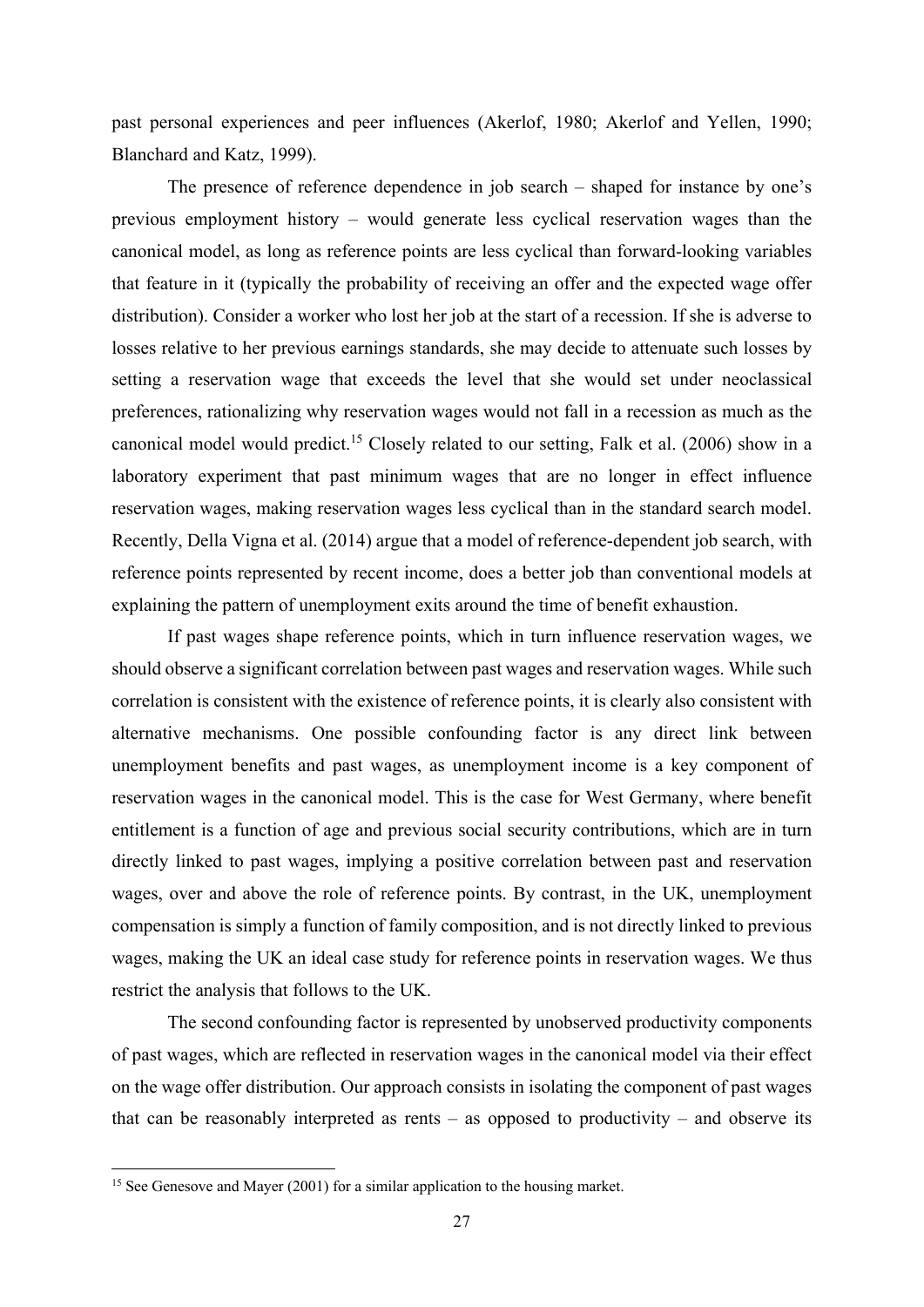correlation with reservation wages. A rational worker should not use past rents in forming their current reservation wage (absent wealth effects, which we do not find to be important), whereas a worker who uses past wages as a reference point might do so.

Let's consider a simple empirical model for the reservation wage:

$$
\ln \rho_{it} = \beta_1 X_{it} + \beta_2 w_i^* + \beta_3 R_{it-d} + \varepsilon_{it}, \qquad (37)
$$

where  $X_{it}$  denotes observable characteristics,  $w_i^*$  denotes worker ability, and  $R_{it-d}$  denotes the level of rents in the last job observed (*d* periods ago). The coefficient of interest is  $\beta_3$ , indicating whether rents lost with past jobs influence current reservation wages.

Let's assume the following model for the last observed wage:

$$
\ln w_{it-d} = \gamma_1 X_{it-d} + w_i^* + R_{it-d} + u_{it-d}
$$
\n(38)

and let's imagine to simply regress the reservation wage on the last observed wage:

$$
\ln \rho_{it} = \delta_1 X_{it} + \delta_2 \ln w_{it-d} + \varepsilon_{it}.
$$
\n(39)

The OLS estimate for  $\delta$ , would capture the effect of both unobserved heterogeneity and rents on the reservation wage, and is possibly attenuated by the presence of measurement error in past wages. Identification of the effect of interest would require an instrument that represents a significant component of past rents, while being orthogonal to worker ability.

As a proxy for the size of rents in a given job we use industry affiliation, in line with a long-established literature concluding that part of inter-industry wage differentials represent rents (see the classic papers, Krueger and Summers, 1988, and Gibbons and Katz, 1992; and Benito, 2000, and Carruth, Collie and Dickerson, 2004, for British evidence). Specifically, we use as an instrument for previous wages the predicted, inter-industry wage differential obtained on an administrative dataset, the Annual Survey of Hours and Earnings (ASHE), whose sample size allows us to control for industry affiliation at the 4-digit level. We estimate a log wage equation for 1982-2009 on ASHE, controlling for 4-digit industry effects, unrestricted age effects, region, and individual fixed effects. The inclusion of individual fixed effects allows us to capture the component of inter-industry wage differentials that is uncorrelated to individual unobservables, and is thus key to justify our exclusion restriction. We then match the estimated industry effects to individual records in the BHPS, and use them as an instrument for last observed wages in reservation wage regressions.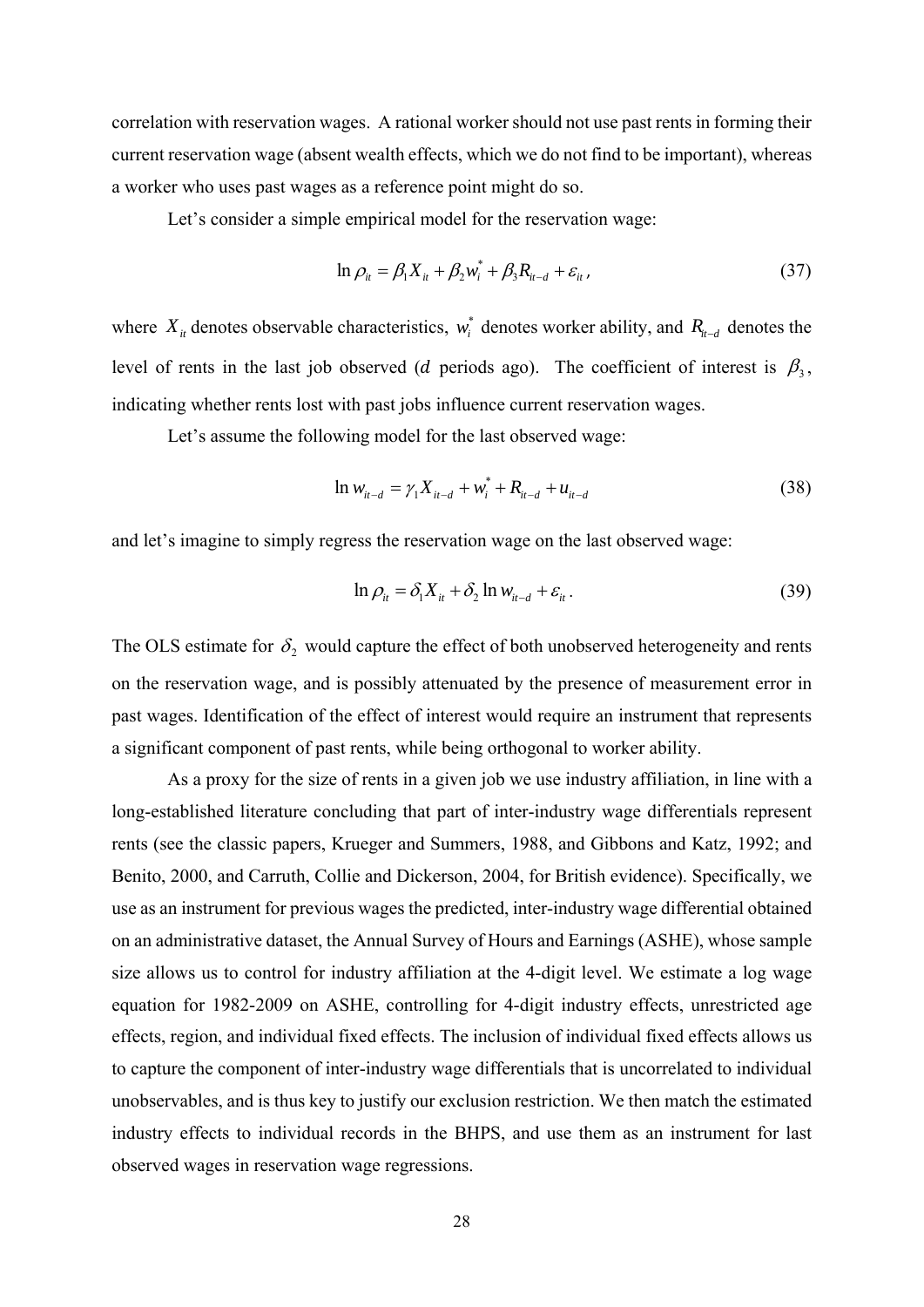Having controlled for unobserved heterogeneity in the construction of our instrument, the exclusion restriction would still be violated in the presence of wealth effects in job search behaviour (see for example Shimer and Werning, 2007, for a model of job search with asset accumulation). Rents received in previous jobs would have an impact on asset accumulation, which in turn affects worker utility during unemployment and reservation wages. This does not seem to be a major issue in our working sample, in which more than three quarters of unemployed workers have no capital income, and another 11% have capital income below £100 per year, but in order to control for wealth effects, if any, we include indicators for household assets and housing tenure in the estimated reservation wage equations.

Past wages can be obtained for currently unemployed respondents who had previous employment spells over the BHPS sample period. For those who are observed in employment at any of the previous interview dates, we use contemporaneous information on their last observed job. For those who are not observed in employment at any interview date, but had between-interview employment spells, we use the most recent retrospective information on previous jobs. Retrospective employment information is typically more limited than contemporaneous information, and in particular it does not cover working hours. The analysis that follows is thus entirely based on monthly wages and reservation wages.

Our results are reported in Table 7. Column 1 reports OLS estimates of the reservation wage equation, controlling for the last observed wage in the BHPS panel. The sample is smaller than the original sample of Table 3, as for about 45% of the reservation wage sample we do not observe any previous job in the BHPS panel. The coefficient on the wage in the last job is, unsurprisingly, positive and highly significant. The specification in column 2 introduces individual fixed-effects, and the coefficient on the lagged wage is markedly reduced, as part of the observed association between current reservation wages and past wages is driven by unobserved worker quality. Column 3 allows for some gradual decay of the influence of past wages on reservation wages, controlling for the interaction between the past wage and the number of years since it was observed. The coefficient on the interaction term implies that the influence of previous wage realisations on current reservation wages should vanish about 4 years after job loss, although this effect is only significant at the 10% level.

Column 4 instruments the previous wage with its rent component, as proxied by the 4 digit industry level differential, and shows that this has a positive and significant impact on the reservation wage, consistent with a model in which previous rents affect workers' reference points during job search. The IV coefficient on the past wage is higher than the OLS coefficient, due to the presence of transitory components, (classical) measurement error, and unobserved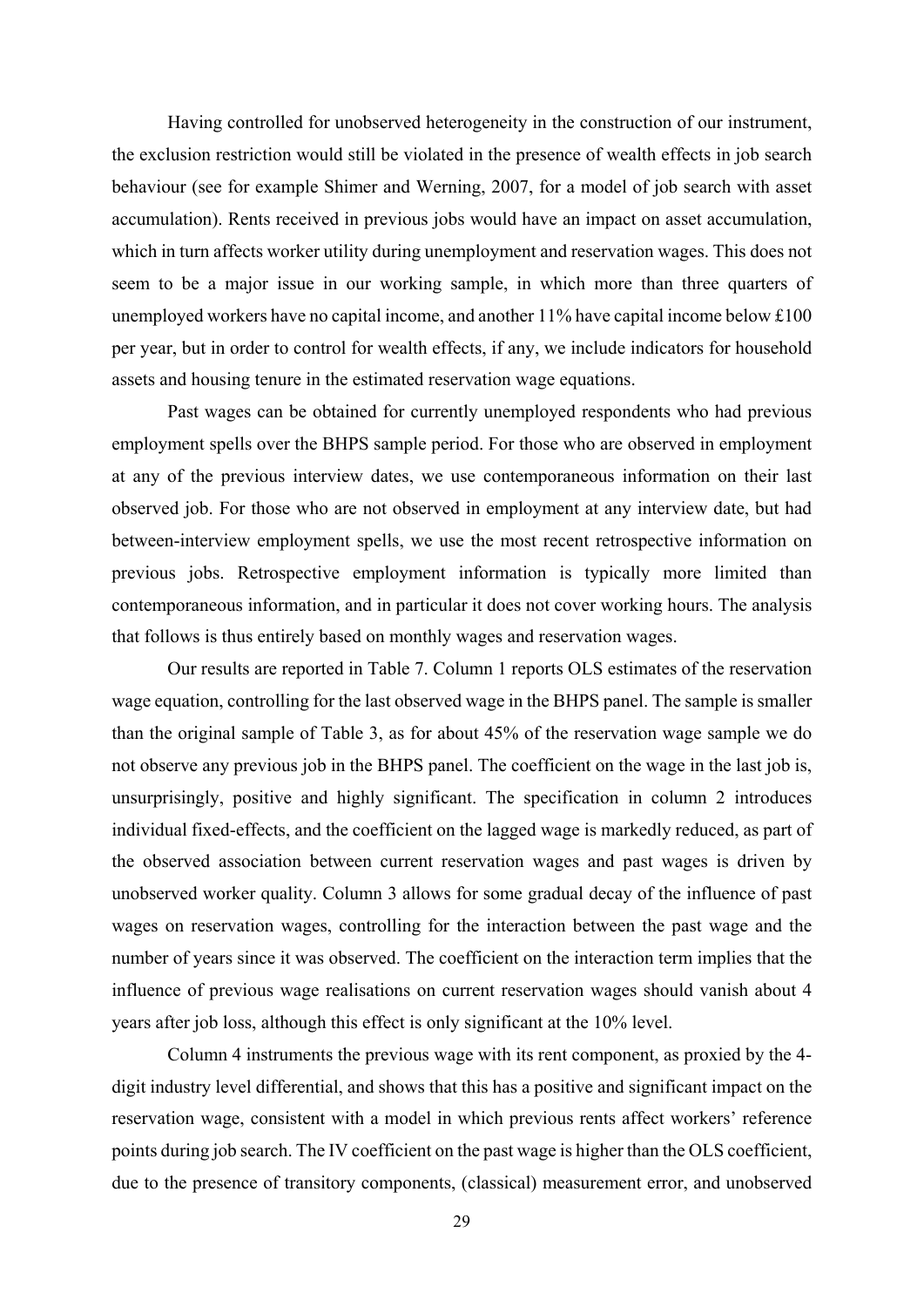compensating differentials in the last observed wage (see also Manning, 2003, chapter 6). The specification in Column 5 introduces individual fixed-effects, and the coefficient of interest is now identified by the sub-sample of individuals with multiple unemployment spells originating from different 4-digit industries. Unlike in the OLS model, the coefficient on the lagged wage remains very close to the one obtained without fixed-effects in column 4. Once lagged wages are instrumented by inter-industry wage differentials, their impact on current wage aspirations is no longer confounded by unobserved ability. Indirectly, this signals that unobserved ability is not driving the (very disaggregate) industry allocation of individuals, confirming the validity of the instrument. Column 6 allows for changes in reference points over time, but the decay effect is no longer significant. In summary, the finding that rents in previous jobs affect reservation wages is not consistent with the determination of reservation wages in the canonical model, but is instead consistent with a model in which reference wages influence reservation wages and these reference wages are, in part, influenced by past wages.

We finally explore the ability of a model with reference-dependent reservation wages to explain the evidence on the (limited) cyclicality of wages and reservation wages. We retain the model for wage determination introduced in Section 2, and combine it with a different reservation wage model, in which reservation wages are a linear combination of the optimal reservation wage derived in (15), which we will denote by  $\rho_0(t)$ , and a reference point which itself is a linear combination of the most recent wage, denoted by  $w_i(t)$  and an acyclical component, *k* :

$$
\rho(t) = \alpha_{\rho} \rho_0(t) + (1 - \alpha_{\rho}) \big[ \alpha_l w_l(t) + (1 - \alpha_l) k \big], \tag{40}
$$

where  $\alpha_{\rho}$  captures forward-looking behaviour in reservation wages, and  $\alpha_{l}$  captures the role of last observed wages in reference points. Lower  $\alpha_{\rho}$  implies stronger reference dependence in reservation wages, and lower  $\alpha_l$  implies lower cyclicality in reference points.

The way in which these elements influence the predicted cyclicality of wages is best understood through simulation. Section 3 has shown how model predictions for cyclicality are affected by varying persistence in wage setting (implicitly imposing  $\alpha_{\rho} = 1$ ), and noted that while the predicted cyclicality falls with  $1-\alpha$ , quantitatively this effect is small as a consequence of high persistence in labour market conditions. In Figure 2, we plot for reference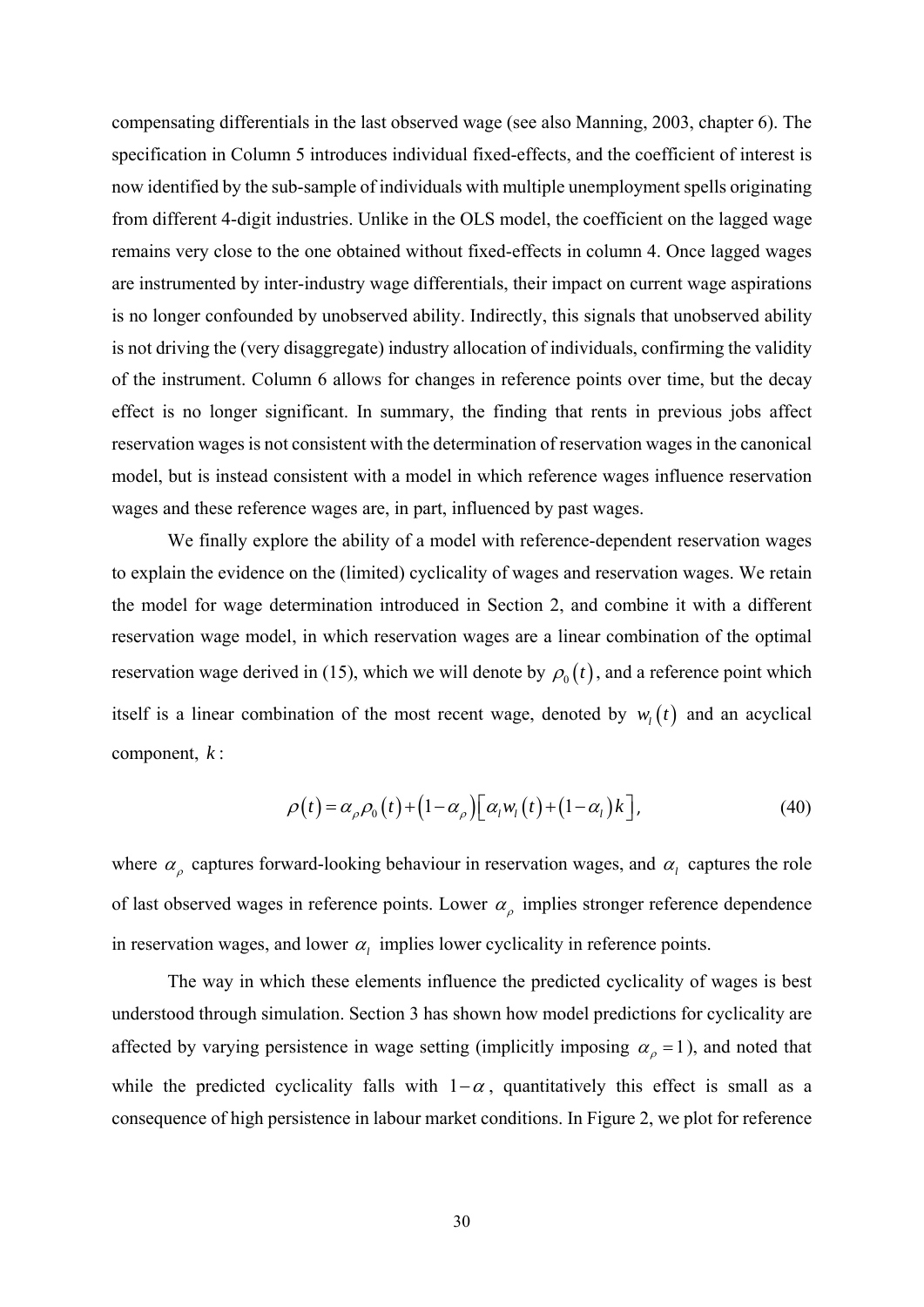the relationship between  $1-\alpha$  and the cyclicality in average wages for  $\alpha_{\rho} = 1$  and benchmark values of other parameters. This is the curve denoted "Persistence in Wages Only".16

We next consider the role of persistence in reservation wages, by plotting the relationship between  $1 - \alpha_{\alpha}$  and the cyclicality in average wages, using the same benchmark parameter values described in Section 3C, and having ruled out persistence in wage setting (  $\alpha = 1$ ). We consider two cases,  $\alpha_i = 0$  (Model 1) and  $\alpha_i = 1$  (Model 2), under the assumption that the last observed wage  $w_i(t)$  is as cyclical as average wages. The main results is that both reservation wage models generate less cyclical wages than a model that introduces *the same level of persistence* in wage setting. The reduction in cyclicality is clearly greater when the reference point in reservation wages is assumed to be completely acyclical ( $\alpha_l = 0$ ).

We consider whether there exists a combination of parameter values ( $\alpha, \alpha_{\rho}, \alpha_{\rho}$ ) that yields quantitative predictions close to our empirical findings. The data moments we use to nail down the values of these three parameters are: (i) the coefficient on lagged wages in the determination of reservation wages ( 0.15, from column 6 in Table 7); (ii) the elasticity of wages with respect to unemployment  $(-0.17,$  from column 3 of Table 1); (iii) the elasticity of reservation wages with respect to unemployment  $(-0.16,$  from column 3 of Table 3). Specifically, we impose  $(1 - \alpha_o)\alpha_i = 0.15$ , as  $(1 - \alpha_o)\alpha_i$  is the coefficient on lagged wages in the reservation wage equation (40), and then select combinations of ( $\alpha, \alpha_{\rho}$ ) that produce, in correspondence of baseline parameters used in Section 3, an elasticity of wages and reservation wages with respect to unemployment within 0.02 of  $-0.17$  and  $-0.16$ , respectively.<sup>17</sup>. Figure 3 plots values of  $(\alpha, \alpha)$  that satisfy these criteria. Two clear points emerge. First, only values of  $\alpha_{\rho}$  in the range 0.47 – 0.67 meet the above criteria and, second, once  $\alpha_{\rho}$  lies in this range, almost any value of  $\alpha$  meets the criteria.

This reinforces our earlier point that the degree of backward-looking behaviour in wage-setting has virtually no bite on the predicted cyclicality of wages, while we note here that this is instead quite sensitive to the extent of backward-looking behaviour in reservation wages. A model in which between one third and one half of the variation in reservation wages is driven by backward-looking reference points is able to match well the observed cyclicality of average wages and reservation wages and address wage (and reservation wage) flexibility puzzles.

<sup>&</sup>lt;sup>16</sup> This simply replicates, on a different scale, the curve denoted "Average Wages" of Figure 1.

 $17$  The last part of Appendix B derives the equations for the cyclicality of actual and reservation wages when the model for reservation wages is given by (40).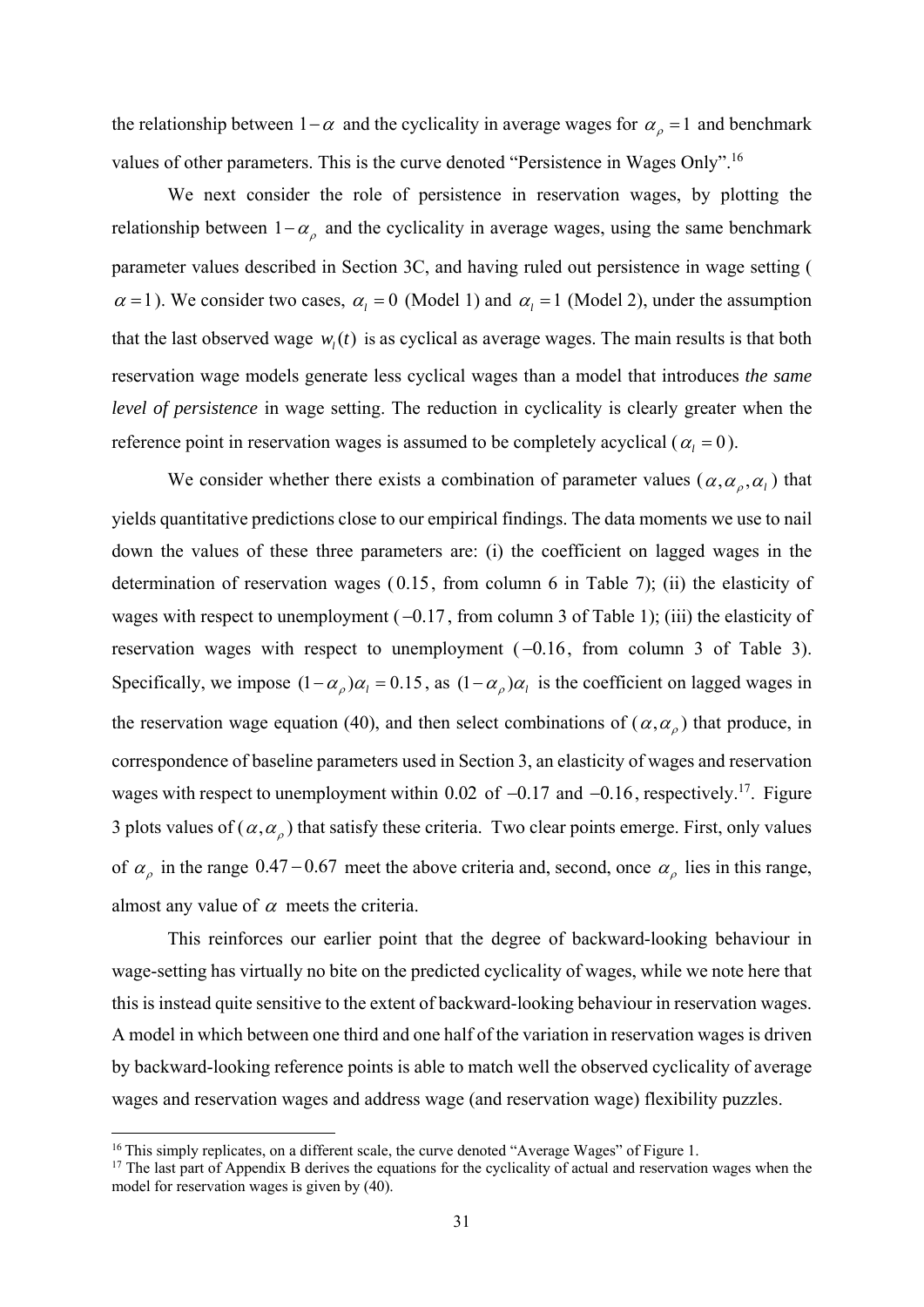#### **6. Conclusions**

We use a canonical search model to derive a relationship between wages and unemployment – the wage curve – which is plausibly unaffected by demand shocks. The slope of this curve is an estimate of the relative variability of wages and unemployment in response to demand shocks. We show how the model can only explain the modest pro-cyclicality of wages if replacement ratios are implausibly high. The wage flexibility puzzle persists even in the presence of a backward-looking component in wage determination, and if wages are only infrequently renegotiated – unless unemployment has implausibly low persistence. A further model prediction is that reservation wages should be more strongly cyclical than wages, because they embody cyclicality from both expected wage offers and the probability of receiving an offer.

We then investigate and reject model predictions using micro data on wages and reservation wages for the UK and Germany, and namely we find that wages are only moderately cyclical, and that reservation wages and not more strongly cyclical than wages.

We argue that one plausible source of both puzzles is the model for the determination of reservation wages, and consider alternative models that would curb their cyclicality. In particular, reference dependence in job search behaviour generates less cyclical reservation wages than the canonical model, as long as reference points are less cyclical than forwardlooking components of reservation wages such as the arrival rate of job offers.

We provide evidence that reservation wages significantly respond to backward-looking reference points, as proxied by rents earned in previous jobs. In a model calibration we show that backward-looking reference dependence in reservation wages markedly reduces the predicted cyclicality of both wages and reservation wages and can reconcile theoretical predictions of search models with the observed cyclicality of wages and reservation wages.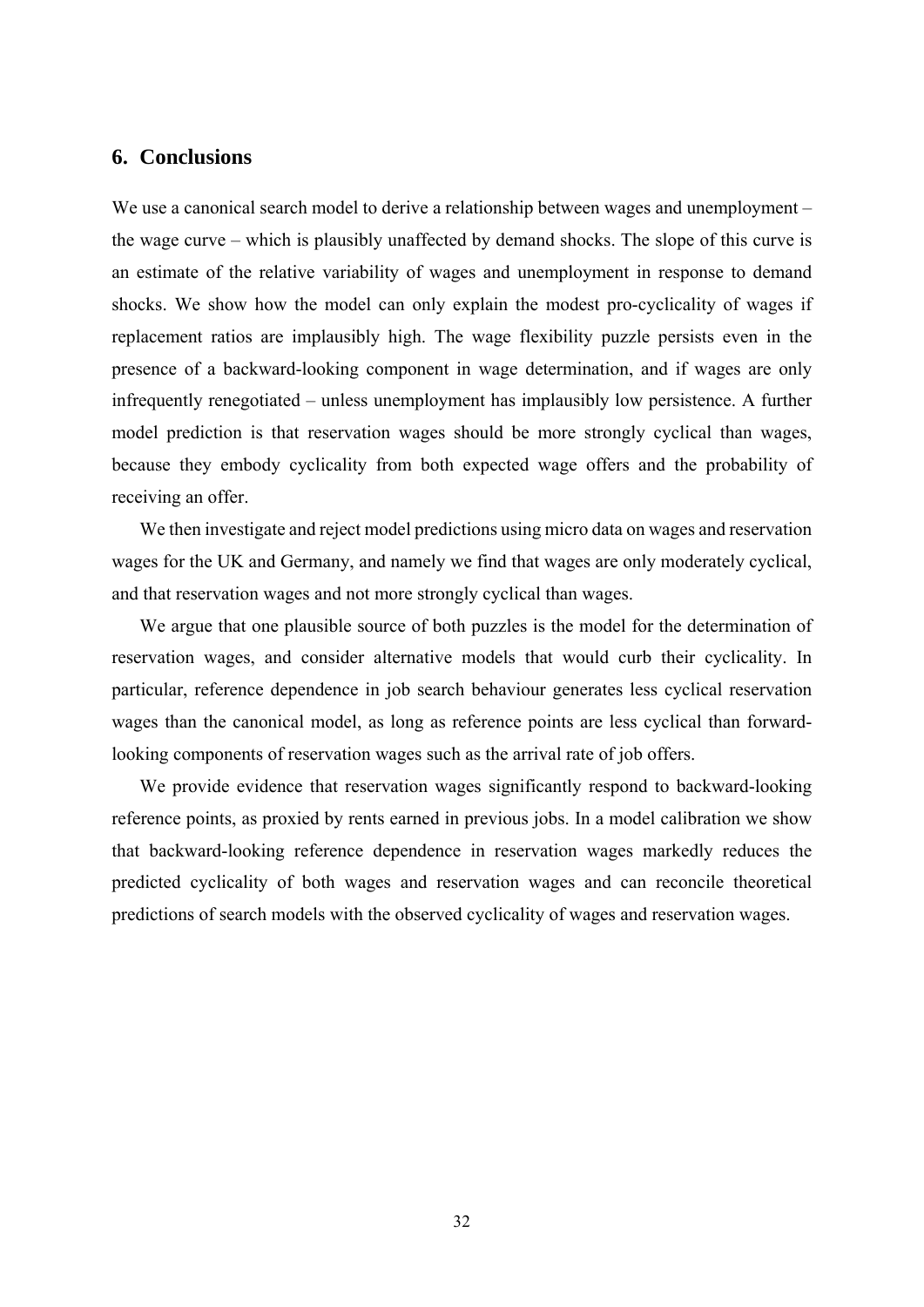#### **References**

- Akerlof, G. and J. Yellen. 1990. "The Fair Wage-Effort Hypothesis and Unemployment." *Quarterly Journal of Economics* 105: 255 – 283.
- Ammermueller, A., C. Lucifora, F. Origo and T. Zwick. 2010. "Wage Flexibility in Regional Labour Markets: Evidence from Italy and Germany." *Regional Studies* 44: 401 – 421
- Baltagi, B., U. Blien and K. Wolf. 2009. "New Evidence on the Dynamic Wage Curve for West Germany." *Labour Economics* 15: 893-914.
- Beaudry, P. and J. DiNardo. 1991. "The Effect of Implicit Contracts on the Movement of Wages Over the Business Cycle: Evidence from Micro Data". *Journal of Political Economy* 99: 665- 688.
- Bell, B., S. Nickell, and G. Quintini. 2002. "Wage Equations, Wage Curves and All That." *Labour Economics* 9: 341-360.
- Benito, A. 2000. "Inter-Industry Wage Differentials in Great Britain", *Oxford Bulletin of Economics and Statistics* 62, 727–746.
- Blanchard, O. and L. Katz. 1992. "Regional Evolutions". *Brookings Papers on Economic Activity* 23: 1–75.
- Blanchard, O. and L. Katz. 1999. "Wage Dynamics: Reconciling Theory and Evidence." *American Economic Review* 89: 69–74.
- Blanchflower, D. and A. Oswald. 1994. *The Wage Curve*, Cambridge: MIT Press.
- Blanchflower, D. and A. Oswald. 2005. "The Wage Curve Reloaded". NBER Working Paper No. 11338.
- Burdett, K. and D. Mortensen. 1998. "Wage Differentials, Employer Size, and Unemployment." *International Economic Review* 39: 257–273.
- Calvo, G. 1983. "Staggered Prices in a Utility Maximizing Framework." *Journal of Monetary Economics* 12: 383–98.
- Cameron, C. and D. Miller. 2013. "A Practitioner's Guide to Cluster-Robust Inference". Unpublished.
- Card, D. 1995. "The Wage Curve : A Review", *Journal of Economic Literature* 33: 785–799.
- Carruth, A., W. Collier and A. Dickerson. 2004. "Inter-industry Wage Differences and Individual Heterogeneity", *Oxford Bulletin of Economics and Statistics* 66, 811–846.
- Chodorow-Reich, G. and L. Karabarbounis. 2015. "The Cyclicality of the Opportunity Cost of Employment". Forthcoming, *Journal of Political Economy*.
- Clark, A. 2003. "Unemployment as a Social Norm: Psychological Evidence from Panel Data." *Journal of Labor Economics* 21: 323–351.
- Costain, J. and M. Reiter. 2008. "Business Cycles, Unemployment Insurance, and the Calibration of Matching Models." *Journal of Economic Dynamics and Control* 32: 1120–1155.
- Della Vigna, S. 2009. "Psychology and Economics: Evidence from the Field". *Journal of Economic Literature* 47: 315–372.
- Della Vigna, Stefano and Daniele Paserman. (2005). "Job Search and Impatience." *Journal of Labor Economics* 23 (3): 527-588.
- Della Vigna, S., A. Lindner, B. Reizer and J. Schmeider. 2015. "Reference-Dependent Job Search: Evidence from Hungary". Unpublished, UC Berkeley.
- Devereux, P. J. and R.A. Hart. 2006. "Real Wage Cyclicality of Job Stayers, within-Company Movers, and Betwenn-Company Movers." *Industrial and Labor Relations Review* 60, 105– 119.
- Dunlop, J. 1938. "The Movement of Real and Money Wage Rates." *The Economic Journal* 48: 413–434.
- Elsby, M. and R. Michaels. 2013. "Marginal Jobs, heterogeneous Firms and Unemployment Flows." *American Economic Journal: Macroeconomics* 5: 1–48.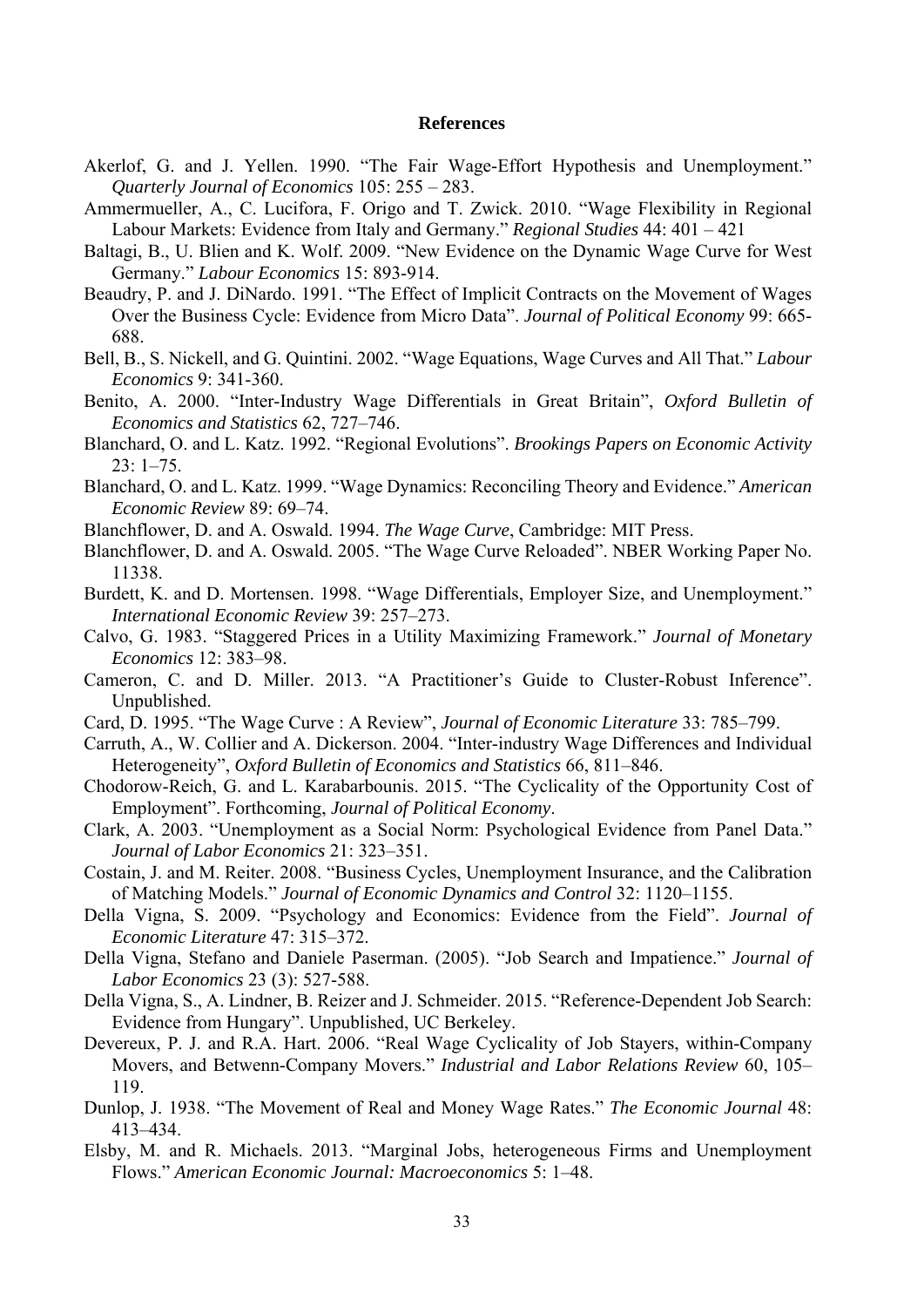- Faggio, G. and S. Nickell. 2005. "The Responsiveness of Wage to Labour Market Conditions." *Labour Economics* 12: 685–696.
- Falk, A., E. Fehr and C. Zehnder. 2006. "Fairness Perceptions and Reservation Wages: The Behavioral Effects of Minimum Wage Laws." *The Quarterly Journal of Economics* 121: 1347– 1381.
- Farber, H. 2008. "Reference-Dependent Preferences and Labor Supply: The Case of New York Taxi Cab Drivers". *American Economic Review* 98: 1069–1082.
- Feldstein, M. and J. Poterba. 1984. "Unemployment Insurance and Reservation Wages." *Journal of Public Economics* 23: 141–167.
- Genesove, D. and C. Mayer. 2001. "Loss Aversion and Seller Behavior: Evidence from the Housing Market". *Quarterly Journal of Economics* 116: 1233–1260.
- Gertler, M., L. Sala and A. Trigari. 2008. "An Estimated Monetary DSGE Model with Unemployment and Staggered Nominal Wage Bargaining." *Journal of Money, Credit and Banking* 40: 1713–1764.
- Gertler, M. and A. Trigari. 2009. "Unemployment Fluctuations with Staggered Nash Wage Bargaining." *Journal of Political Economy* 117: 38–86.
- Gibbons, R., and L. Katz. (1992). "Does Unmeasured Ability Explain Inter-Industry Wage Differentials?" *Review of Economic Studies* 59: 515–535.
- Gregg, P., S. Machin and M. Fernandez-Salgado. 2014. "Real Wages and Unemployment in the Big Squeeze." *Economic Journal* 124: 408–432.
- Haefke, C., M. Sonntag and T. van Rens. 2013. "Wage Rigidity and Job Creation." *Journal of Monetary Economics* 60: 887–899.
- Hagedorn, M. and I. Manovskii. 2008. "The Cyclical Behavior of Equilibrium Unemployment and Vacancies Revisited." *American Economic Review* 98: 1692–1706.
- Hagedorn, M. and I. Manovskii. 2013. "Job Selection and Wages over the Business Cycle." *American Economic Review* 103: 771–803.
- Hall, R. 2005. "Employment Fluctuations with Equilibrium Wage Stickiness". *American Economic Review* 95: 50–65.
- Hall, R. and P. Milgrom. 2008. "The Limited Influence of Unemployment on the Wage Bargain." *American Economic Review* 98: 1653–1674.
- Hall, R. and A. Mueller 2015 "Wage Dispersion and Search Behaviour", NBER WP 21764.
- Harris, C. and D. Laibson. 2013. "Instantaneous Gratification." *Quarterly Journal of Economics* 128: 205–248.
- Hines, J., H. Hoynes and A. Krueger. 2001. "Another Look at Whether a Rising Tide Lifts All Boats". NBER Working Paper No. 8412.
- Holzer, H. 1986a. "Black Youth Nonemployment Duration and Job Search." in Richard Freeman and Harry Holzer (eds) *The Black Youth Employment Crisis*, Chicago: University of Chicago Press.
- Holzer, H. 1986b. "Reservation Wages and their Labor Market Effects for Black and White Male Youth." *Journal of Human Resources* 21: 157–177.
- Jones, S. 1988. "The Relationship between Unemployment Spells and Reservation Wages as a Test of Search Theory." *Quarterly Journal of Economics* 103: 741–65.
- Kasper, H. 1967. "The Asking Price of Labour and the Duration of Unemployment." *Review of Economics and Statistics* 49: 165–72.
- Kassenboehmer, S. and J. Haisken-DeNew. 2009. "You-re fired! The Causal Negative Effect of Entry Unemployment on Life Satisfaction." *Economic Journal* 119: 448–462.
- Krueger, A. and A. Mueller. 2011. "Job Search, Emotional Well‐Being and Job Finding in a Period of Mass Unemployment: Evidence from High‐Frequency Longitudinal Data," *Brookings Papers on Economic Activity* 42: 1‐81.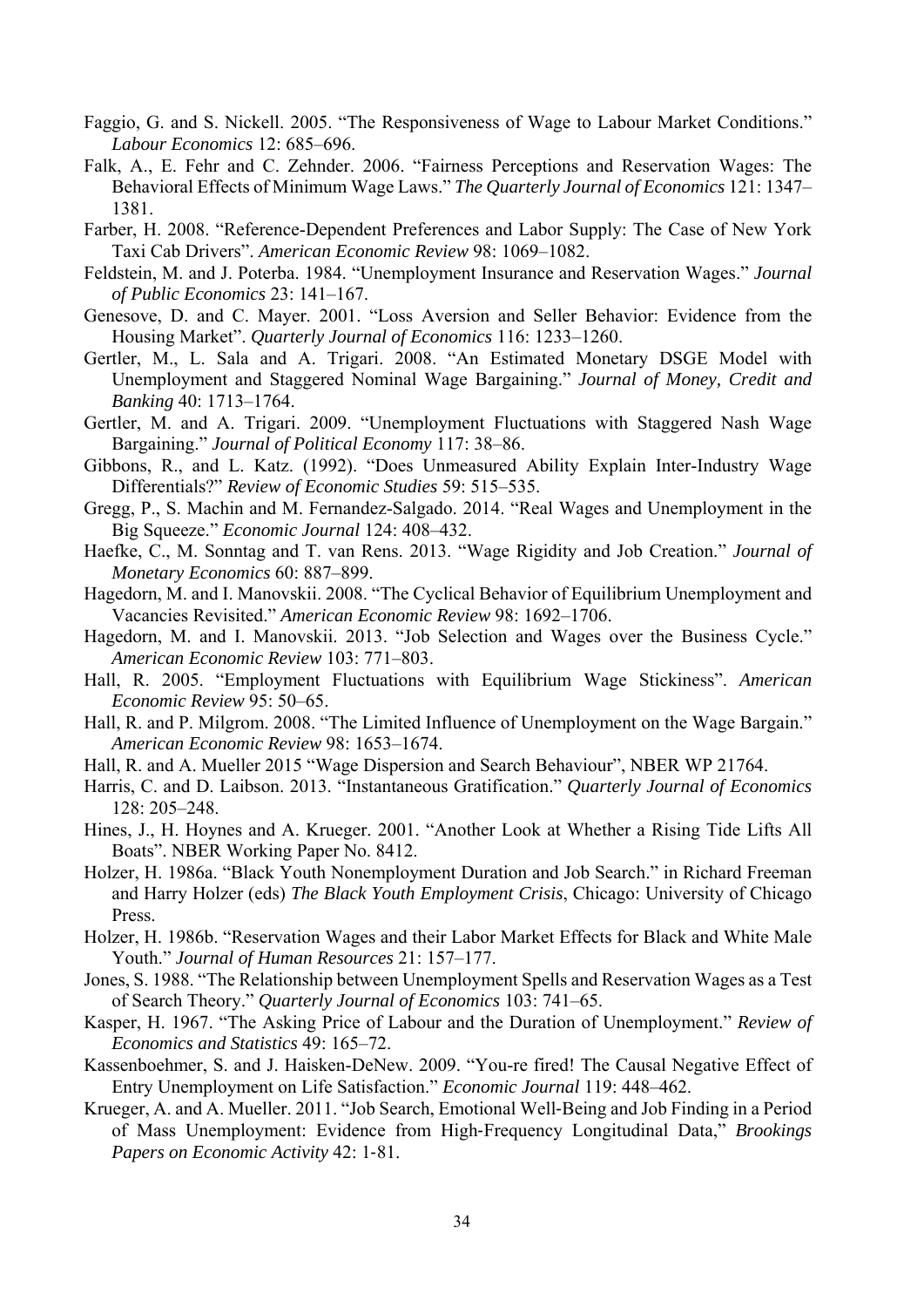- Krueger, A. and A. Mueller. 2012. "Time Use, Emotional Well‐Being, and Unemployment: Evidence from Longitudinal Data," *American Economic Review* 102: 594‐99.
- Krueger, A. and A. Mueller. 2016. "A Contribution to the Empirics of Reservation Wages." Forthcoming, *American Economic Journal: Economic Policy*.
- Krueger, A. and L. Summers. 1988. "Efficiency Wages and the Inter-Industry Wage Structure." *Econometrica* 56: 259–293.
- Lancaster, T. and A. Chesher. 1983 "An Econometric Analysis of Reservation Wages", *Econometrica* 51: 1661–1676.
- Manning, A. 2003. *Monopsony in Motion: Imperfect Competition in Labour Markets*. Princeton: Princeton University Press.
- Michaillat, P. 2012. "Do Matching Frictions Explain Unemployment? Not in Bad Times", *American Economic Review* 102: 1721–1750.
- Mortensen, D. and E. Nagypal. 2007. "More on Unemployment and Vacancy Fluctuations." *Review of Economic Dynamics* 10: 327–347.
- Nijkamp, P. and J. Poot. 2005. "The Last Word on the Wage Curve?" *Journal of Economic Surveys* 19: 421–450.
- Paserman, D. 2008. "Job Search and Hyperbolic Discounting: Structural Estimation and Policy Evaluation." *Economic Journal* 118: 1418–1452.
- Petterson, S. 1998. "Black-White Differences in Reservation Wages and Joblessness: A Replication." *Journal of Human Resources* 33: 758–770.
- Pissarides, C. 2000. *Equilibrium Unemployment Theory*. Cambridge: MIT Press. Second Edition.
- Pissarides, C. 2009. "The Unemployment Volatility Puzzle: Is Wage Stickiness the Answer?" *Econometrica* 77: 1339–1369.
- Rogerson, R. and R. Shimer. 2011. "Search in Macroeconomic Models of the Labor Market." In O. Ashenfelter and D. Card (eds.), *Handbook of Labor Economics*, Vol. 4A: 619–700.
- Ryscavage, P. 1988. "Reservation Wages and Subsequent Acceptance Wages of Unemployed Persons." SIPP Working Paper No. 66.
- Sanderson, E. and F. Windmeijer. 2015. "A Weak Instrument F-Test in Linear IV Models with Multiple Endogenous Variables." Forthcoming, *Journal of Econometrics*.
- Shapiro, C. and J. Stiglitz. 1984. "Equilibrium Unemployment as a Worker Discipline Device." *American Economic Review* 74: 433–444.
- Shimer, R. 2005. "The Cyclical Behavior of Equilibrium Unemployment and Vacancies." *American Economic Review* 95: 25–49.
- Shimer, R. 2010. *Labor Markets and Business Cycles*. Princeton: Princeton University Press.
- Shimer, R. 2013 "Wage Rigidities and Jobless Recoveries", *Journal of Monetary Economics* 59: S65–77.
- Shimer, R. and I. Werning. 2007 "Reservation wages and Optimal Unemployment Insurance." *Quarterly Journal of Economics* 122: 1145–1185.
- Silva, J. I. and M. Toledo. 2009. "Labor Turnover Costs and the Cyclical Behavior of Vacancies and Unemployment." *Macroeconomic Dynamics* 13(S1): 76–96.
- Spinnewijn, J. 2015. "Unemployed but Optimistic: Optimal Insurance Design with Biased Beliefs." *Journal of the European Economic Association* 13: 130–167.
- Tversky, A. and D. Kahneman. 1991. "Loss Aversion in Riskless Choice: A Reference-Dependent Model." *Quarterly Journal of Economics* 106: 1039–1361.
- Wagner, J. 1994. "German Wage Curves, 1979-1990." *Economics Letters* 44: 307–311.
- Winkelmann, L., and R. Winkelmann. 1998. "Why Are the Unemployed So Unhappy? Evidence from Panel Data". *Economica* 65: 1–15.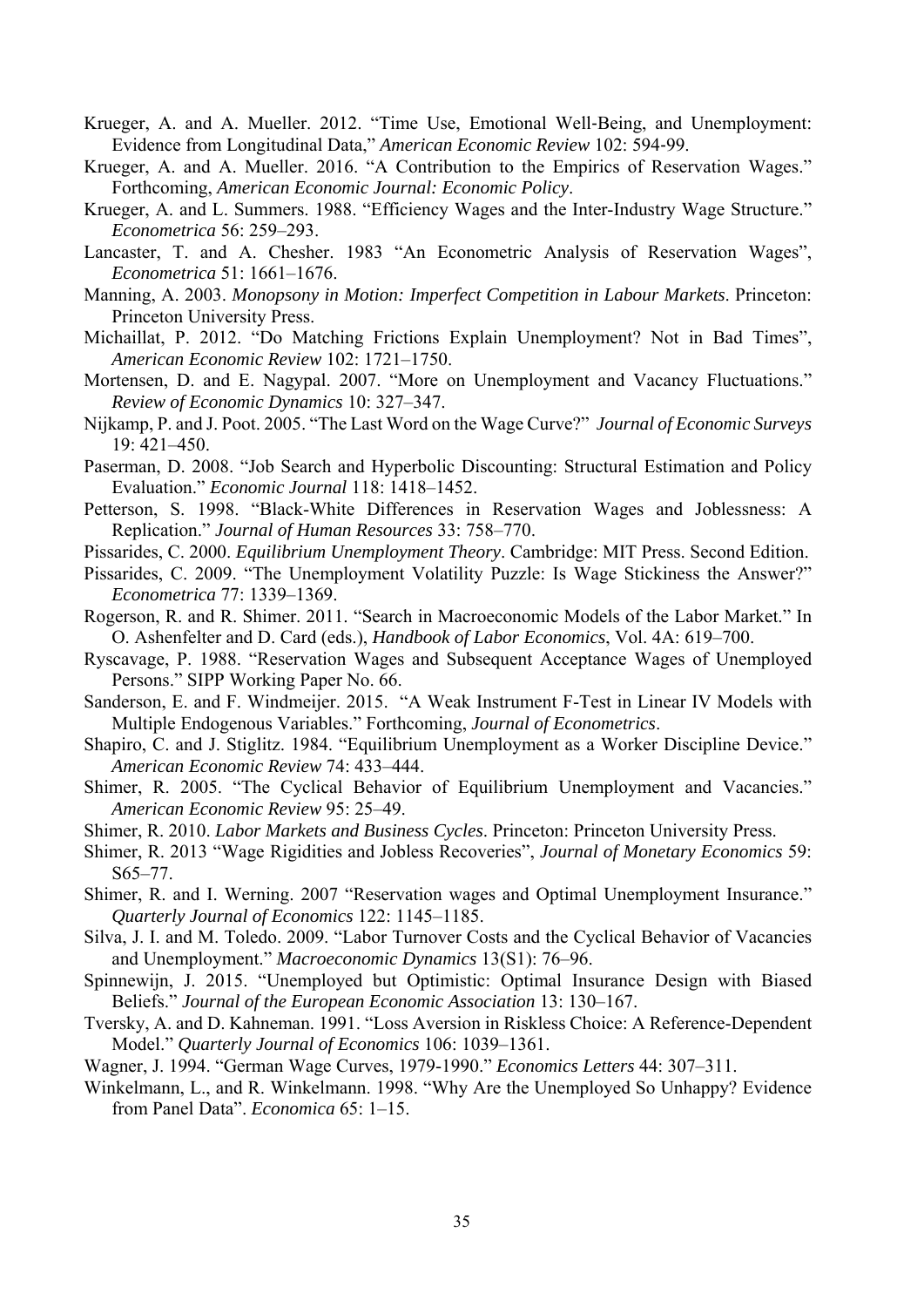|                                        | Dependent variable: log hourly wage |                |             |             |             |             |             |             |  |
|----------------------------------------|-------------------------------------|----------------|-------------|-------------|-------------|-------------|-------------|-------------|--|
|                                        |                                     | $\overline{2}$ | 3           | 4           | 5           | 6           | 7           | 8           |  |
| Log wage, lagged                       |                                     |                |             |             |             |             |             | $0.102***$  |  |
|                                        |                                     |                |             |             |             |             |             | (0.046)     |  |
| Log unemployment rate                  | $-0.022$                            | $-0.165***$    | $-0.169***$ | $-0.146***$ | $-0.110***$ | $-0.137***$ | $-0.022$    | $-0.150***$ |  |
|                                        | (0.032)                             | (0.044)        | (0.014)     | (0.011)     | (0.011)     | (0.014)     | (0.023)     | (0.009)     |  |
| Log unemployment rate * new job        |                                     |                |             | $-0.075***$ | $-0.016^*$  |             |             |             |  |
|                                        |                                     |                |             | (0.008)     | (0.009)     |             |             |             |  |
| Log unemployment rate, at start of job |                                     |                |             |             |             | $-0.069***$ |             |             |  |
|                                        |                                     |                |             |             |             | (0.010)     |             |             |  |
| Log unemployment rate, lagged          |                                     |                |             |             |             |             | $-0.113***$ |             |  |
|                                        |                                     |                |             |             |             |             | (0.017)     |             |  |
| Trend                                  | linear                              | quadratic      | quadratic   | quadratic   | quadratic   | quadratic   | quadratic   | quadratic   |  |
| Individual fixed effects               |                                     |                | $\sqrt{ }$  | $\sqrt{ }$  |             | $\sqrt{ }$  | V           | $\sqrt{ }$  |  |
| Job fixed effects                      |                                     |                |             |             | V           |             |             |             |  |
| Observations                           | 96,270                              | 96,270         | 92,381      | 92,381      | 77,854      | 91,713      | 70,438      | 53,054      |  |
| R-squared                              | 0.397                               | 0.397          | 0.268       | 0.269       | 0.117       | 0.270       | 0.748       |             |  |

**Table 1 Estimates of a Wage Equation for the UK, 1991-2009.** 

Notes. See notes to Table A1 for the sample used. Estimation method: OLS in columns 1-7; Arellano Bond (1991) estimator for dynamic panel data models in column 8. The unemployment concept is national. All regressions include a gender dummy, age and its square, three education dummies, a cubic trend in job tenure, a dummy for married, the number of children in household, and eleven region dummies. Regressions in columns 4 and 5 also include a dummy for new job. Standard errors are clustered at the year level in columns 1 and 2, and using 2-way cluster-robust variance (Cameron and Miller, 2013) in columns 3-8. Source: BHPS.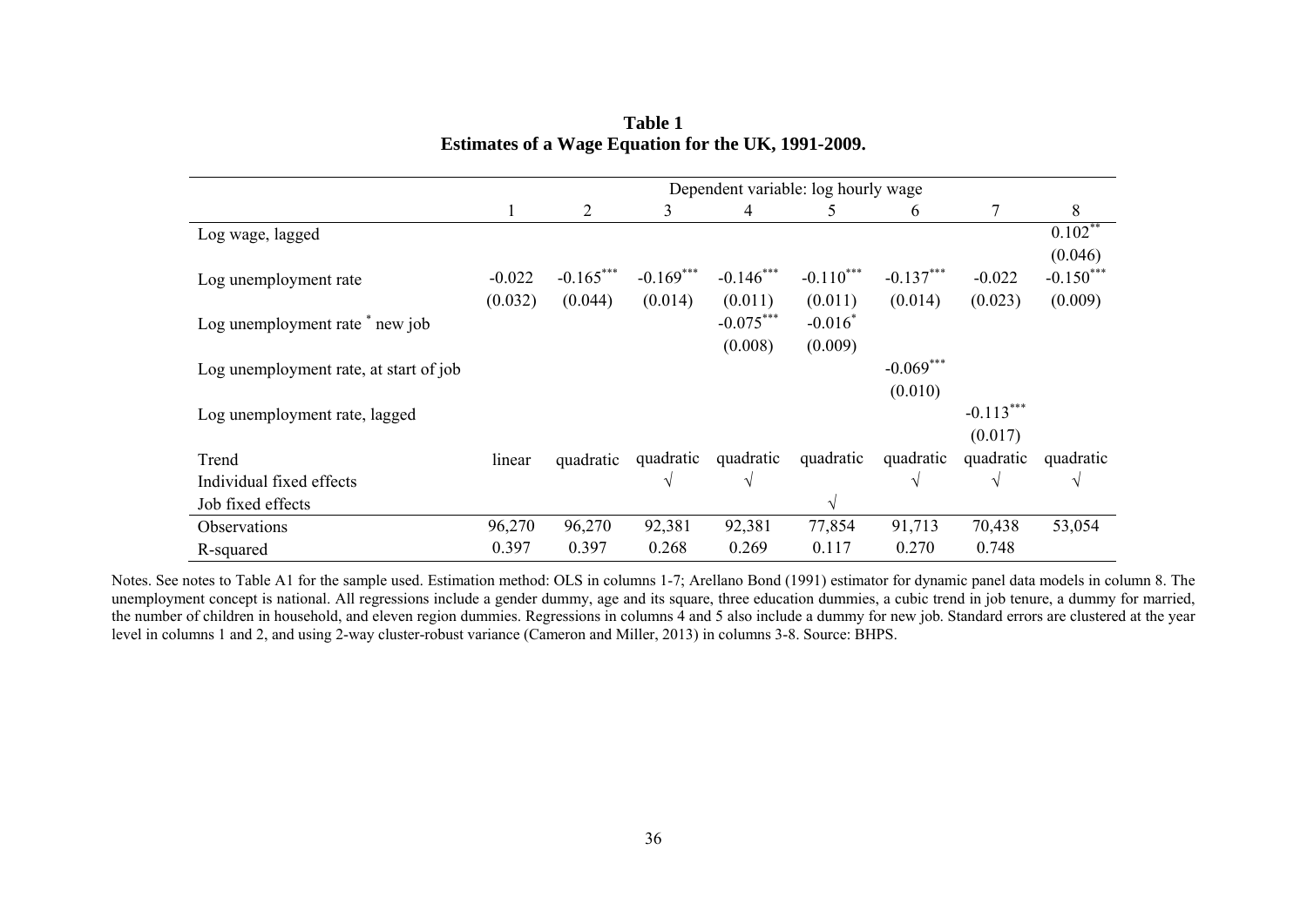|                                        | Dependent variable: Log monthly wage |           |           |               |           |           |             |            |  |  |
|----------------------------------------|--------------------------------------|-----------|-----------|---------------|-----------|-----------|-------------|------------|--|--|
|                                        |                                      | 2         | 3         | 4             | 5         | 6         |             | 8          |  |  |
| Log wage, lagged                       |                                      |           |           |               |           |           |             | $0.390***$ |  |  |
|                                        |                                      |           |           |               |           |           |             | (0.027)    |  |  |
| Log unemployment rate                  | 0.082                                | 0.002     | $-0.028$  | $-0.015$      | $-0.005$  | $-0.023$  | $0.065***$  | $-0.015$   |  |  |
|                                        | (0.048)                              | (0.025)   | (0.019)   | (0.018)       | (0.015)   | (0.019)   | (0.025)     | (0.030)    |  |  |
| Log unemployment rate $*$ new job      |                                      |           |           | $-0.096***$   | 0.034     |           |             |            |  |  |
|                                        |                                      |           |           | (0.026)       | (0.022)   |           |             |            |  |  |
| Log unemployment rate, at start of job |                                      |           |           |               |           | $-0.011$  |             |            |  |  |
|                                        |                                      |           |           |               |           | (0.008)   |             |            |  |  |
| Log unemployment rate, lagged          |                                      |           |           |               |           |           | $-0.118***$ |            |  |  |
|                                        |                                      |           |           |               |           |           | (0.025)     |            |  |  |
| Trend                                  | linear                               | quadratic | quadratic | quadratic     | quadratic | quadratic | quadratic   | quadratic  |  |  |
| Individual fixed effects               |                                      |           | V         | $\mathcal{N}$ |           |           | $\sqrt{ }$  | V          |  |  |
| Job fixed effects                      |                                      |           |           |               | V         |           |             |            |  |  |
| <b>Observations</b>                    | 166,614                              | 166,614   | 161,075   | 160,865       | 149,617   | 161,075   | 144,529     | 101,526    |  |  |
| R-squared                              | 0.649                                | 0.651     | 0.415     | 0.415         | 0.199     | 0.415     | 0.419       |            |  |  |

**Table 2 Estimates of a Wage Equation for the West Germany, 1984-2010** 

Notes. See notes to Table A1 for the sample used. Estimation method: OLS in columns 1-7; Arellano Bond (1991) estimator for dynamic panel data models in column 8. All regressions include log hours worked, a gender dummy, age and its square, three education dummies, a cubic trend in job tenure, a dummy for married, number of children in household, and eleven region dummies. Regressions in columns 4 and 5 also include a dummy for new job. Standard errors are clustered at the year level in columns 1 and 2, and using 2-way cluster-robust variance (Cameron and Miller, 2013) in columns 3-8. Source: SOEP.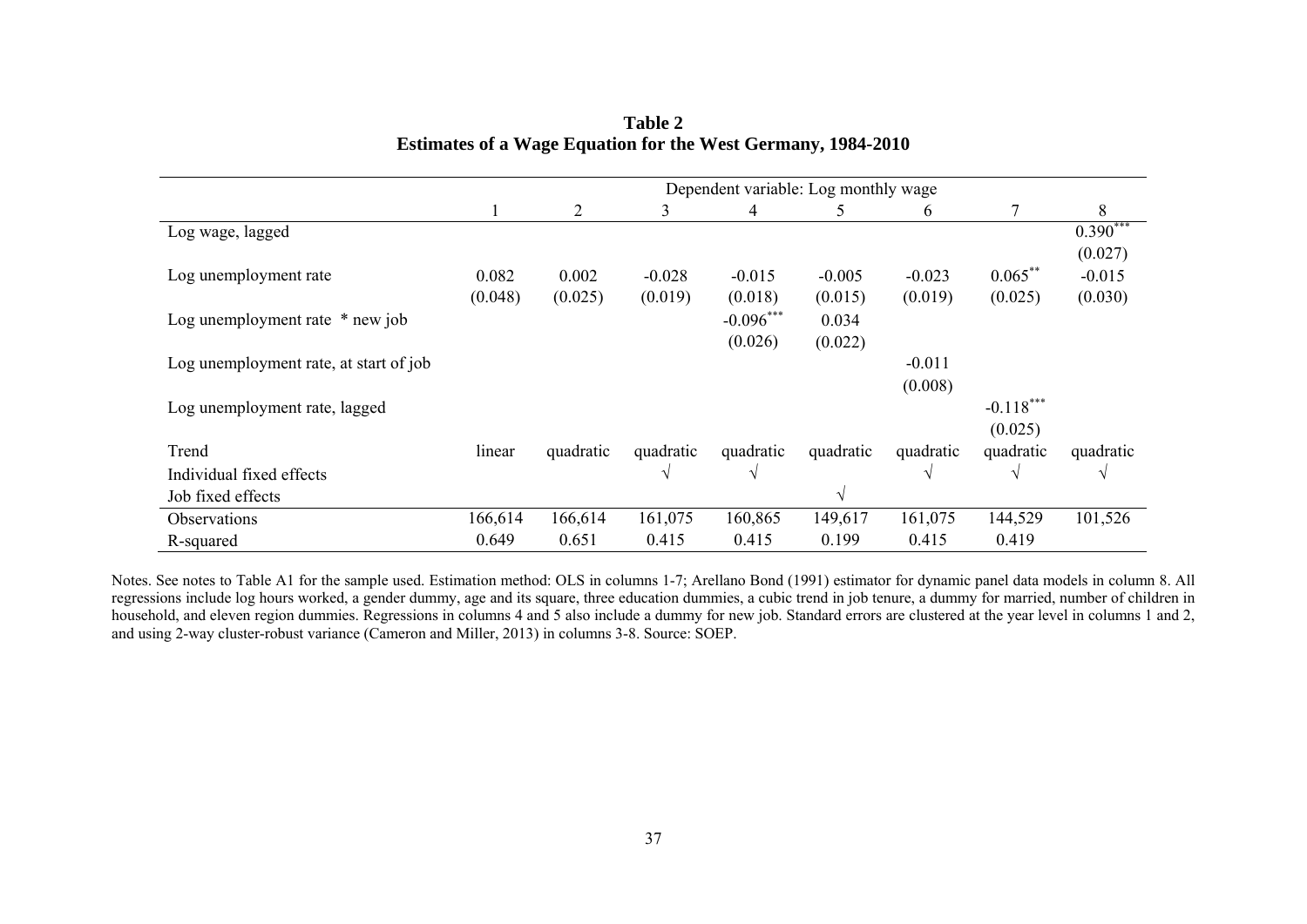|                               |             | Dependent variable: log hourly reservation wage |             |           |
|-------------------------------|-------------|-------------------------------------------------|-------------|-----------|
|                               |             |                                                 |             | 4         |
| Log unemployment rate         | $-0.095***$ | $-0.175***$                                     | $-0.164***$ | 0.010     |
|                               | (0.046)     | (0.058)                                         | (0.040)     | (0.114)   |
| Log unemployment rate, lagged |             |                                                 |             | $-0.119$  |
|                               |             |                                                 |             | (0.079)   |
| Trend                         | linear      | quadratic                                       | quadratic   | quadratic |
| Individual fixed-effects      |             |                                                 |             | ٦         |
| Observations                  | 14,874      | 14,874                                          | 10,774      | 10,774    |
| R-squared                     | 0.248       | 0.249                                           | 0.110       | 0.110     |

#### **Table 3 Estimates of a Reservation Wage Equation for the UK, 1991-2009.**

Notes. See notes to Table A1 for the sample used. Estimation method: OLS. The unemployment concept is national. All regressions also include a gender dummy, age and its square, three education dummies, a cubic trend in unemployment duration, a dummy for married, the number of children in the household, the log of unemployment benefits, a dummy for receipt of housing benefits, and eleven region dummies. Standard errors are clustered at the year level in columns 1 and 2, and using 2-way cluster-robust variance (Cameron and Miller, 2013) in columns 3 and 4. Source: BHPS.

|                               |            | Dependent variable: log monthly reservation wage |               |             |
|-------------------------------|------------|--------------------------------------------------|---------------|-------------|
|                               |            |                                                  |               |             |
| Log unemployment rate         | $0.173***$ | 0.001                                            | 0.038         | $0.175***$  |
|                               | (0.070)    | (0.065)                                          | (0.054)       | (0.070)     |
| Log unemployment rate, lagged |            |                                                  |               | $-0.196***$ |
|                               |            |                                                  |               | (0.064)     |
| Trend                         | linear     | quadratic                                        | quadratic     | quadratic   |
| Individual fixed-effects      |            |                                                  | $\mathcal{N}$ |             |
| Observations                  | 11,221     | 11,221                                           | 7,911         | 7,911       |
| R-squared                     | 0.414      | 0.418                                            | 0.123         | 0.125       |

#### **Table 4 Estimates of a Reservation Wage Equation for West Germany, 1987-2009.**

Notes. See notes to Table A1 for the sample used. Estimation method: IV. All regressions also include a gender dummy, age and its square, three education dummies, a cubic trend in unemployment duration, a dummy for married, the number of children in the household, the log of unemployment benefits, a dummy for receipt of housing benefits, controls for whether an individual looks for full-time, part-time or any job (the omitted category being "unsure about preferences"), months of social insurance contributions and eleven region dummies. Unemployment benefits are instrumented by months to benefit expiry. These are obtained by exploiting benefit entitlement rules, based on (nonlinear) functions of age and previous social security contributions. Standard errors are clustered at the year level in columns 1 and 2, and using 2-way cluster-robust variance (Cameron and Miller, 2013) in column 3 and 4. Source: SOEP.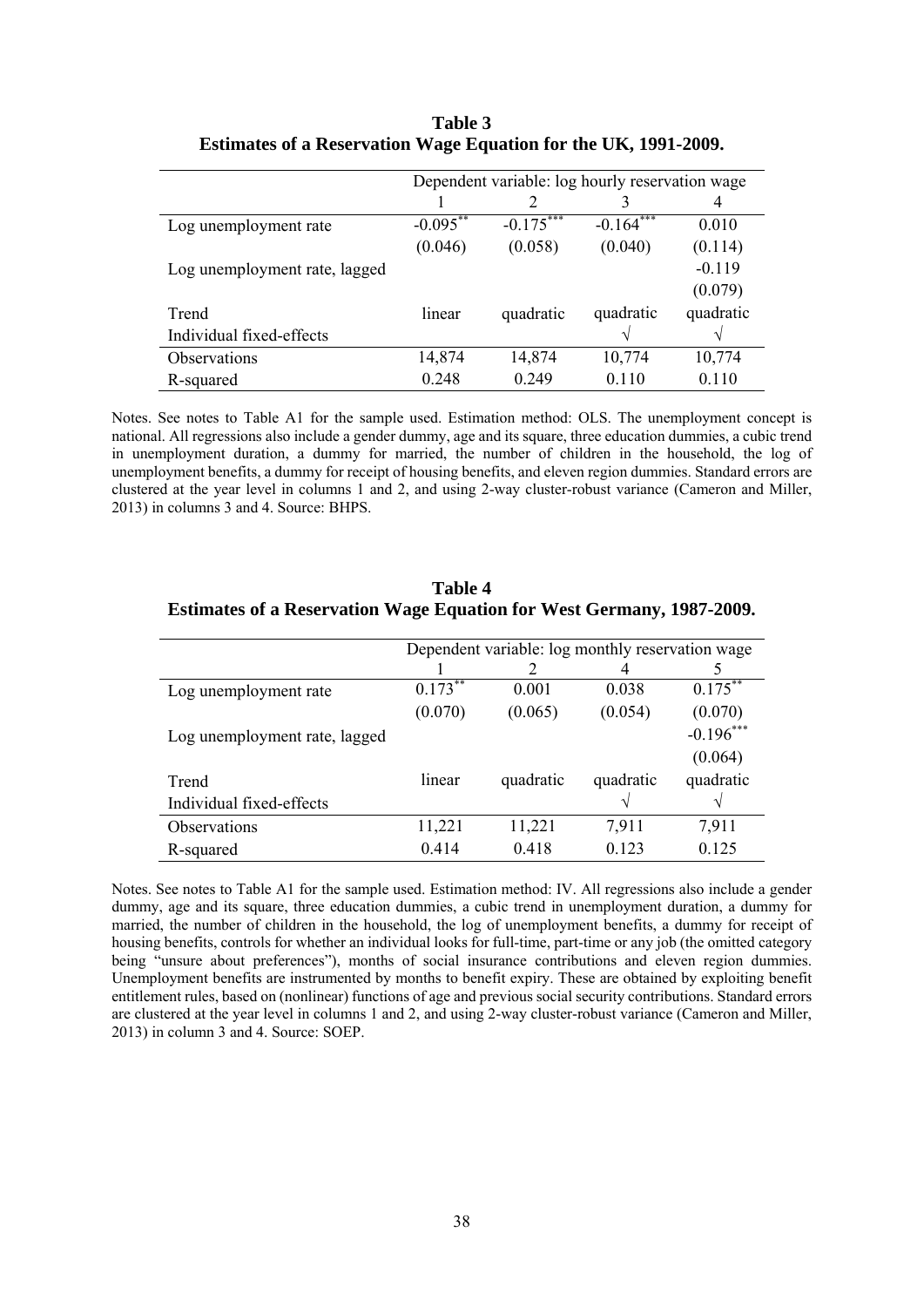|                          |          | Whether found job      |            |            | Log post-unemployment wage |            |  |  |  |
|--------------------------|----------|------------------------|------------|------------|----------------------------|------------|--|--|--|
|                          |          |                        |            |            |                            |            |  |  |  |
| Log reservation wage     | $-0.001$ | $-0.020$ <sup>**</sup> | $-0.020^*$ | $0.436***$ | $0.312***$                 | $0.157***$ |  |  |  |
|                          | (0.008)  | (0.008)                | (0.011)    | (0.021)    | (0.036)                    | (0.080)    |  |  |  |
| Year dummies             |          |                        |            |            |                            |            |  |  |  |
| Trend                    | No       | quadratic              | quadratic  | no         | quadratic                  | quadratic  |  |  |  |
| Further controls         |          | N                      |            |            |                            |            |  |  |  |
| Individual fixed-effects |          |                        |            |            |                            | ٦          |  |  |  |
| Observations             | 15,278   | 14,701                 | 10,642     | 2,685      | 2,594                      | 602        |  |  |  |
| R-squared                | 0.018    | 0.078                  | 0.039      | 0.217      | 0.299                      | 0.290      |  |  |  |

#### **Table 5 Reservation Wages, Post-Unemployment Wages and Job Finding Probabilities in the UK, 1991-2009**

Notes. See notes to Table A1 for the sample used. The wage measure is hourly. Estimation method: OLS. All specifications include eleven region dummies. Further controls in columns 2, 3, 5 and 6 are a gender dummy, age and its square, three education dummies, a cubic trend in unemployment duration, a dummy for married and the number of children in the household. Standard errors are clustered at the year level in columns 1, 2, 4 and 5; and using 2-way cluster-robust variance (Cameron and Miller, 2013) in columns 3 and 6. Source: BHPS.

| in west Germany, 1988-2010 |                |                   |             |            |                            |           |  |  |  |  |
|----------------------------|----------------|-------------------|-------------|------------|----------------------------|-----------|--|--|--|--|
|                            |                | Whether found job |             |            | Log post-unemployment wage |           |  |  |  |  |
|                            |                |                   |             | 4          |                            | b         |  |  |  |  |
| Log reservation wage       | $0.033***$     | $-0.081***$       | $-0.100***$ | $0.737***$ | $0.391$ <sup>***</sup>     | 0.123     |  |  |  |  |
|                            | (0.007)        | (0.011)           | (0.016)     | (0.023)    | (0.034)                    | (0.106)   |  |  |  |  |
| Year dummies               |                |                   |             |            |                            |           |  |  |  |  |
| Trend                      | N <sub>0</sub> | quadratic         | quadratic   | no         | quadratic                  | quadratic |  |  |  |  |
| Further controls           |                |                   |             |            |                            |           |  |  |  |  |
| Individual fixed-effects   |                |                   |             |            |                            |           |  |  |  |  |
| Observations               | 11,534         | 11,534            | 8,156       | 2,984      | 2,984                      | 755       |  |  |  |  |
| R-squared                  | 0.007          | 0.071             | 0.033       | 0.244      | 0.348                      | 0.127     |  |  |  |  |

**Table 6 Reservation Wages, Post-Unemployment Wages and Job Finding Probabilities in West Germany, 1988-2010** 

Notes. See notes to Table A1 for the sample used. The wage measure is monthly. Estimation method: OLS. All specifications include eleven region dummies. Further controls in columns 2,3 5 and 6 are a gender dummy, age and its square, three education dummies, a cubic trend in unemployment duration, a dummy for married, the number of children in the household, whether an individual looks for a full-time, part-time or any job (the omitted category is "unsure about preferences"). Standard errors are clustered at the year level in columns 1, 2, 4 and 5; and using 2-way cluster-robust variance (Cameron and Miller, 2013) in columns 3 and 6. Source: SOEP.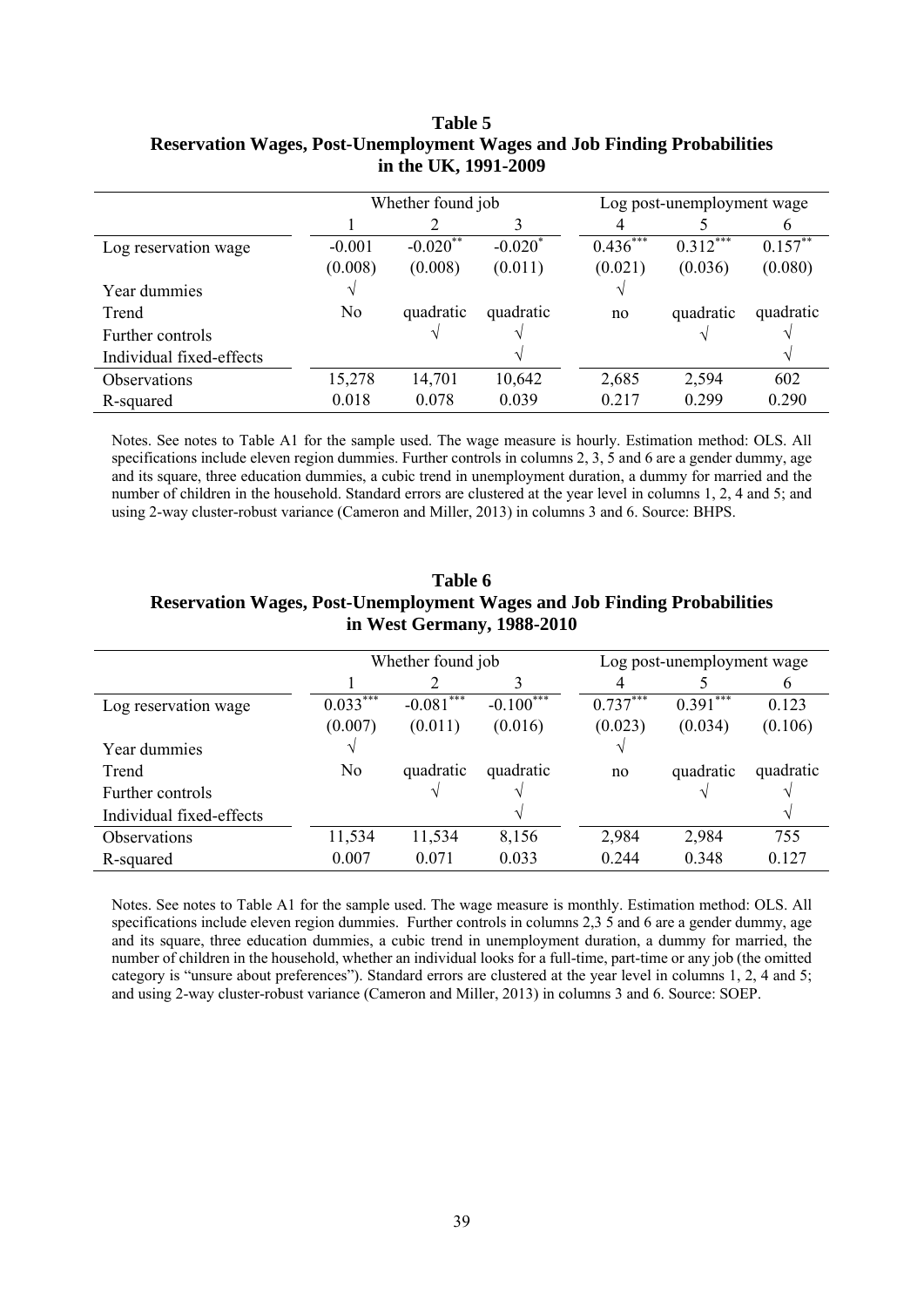|                                    | Dependent variable: log monthly reservation wage |                        |                        |            |             |                        |  |  |  |  |
|------------------------------------|--------------------------------------------------|------------------------|------------------------|------------|-------------|------------------------|--|--|--|--|
|                                    |                                                  | 2                      | 3                      | 4          | 5           | 6                      |  |  |  |  |
| <b>Estimation</b> method           | <b>OLS</b>                                       | <b>OLS</b>             | <b>OLS</b>             | IV         | IV          | IV                     |  |  |  |  |
| Last observed log wage             | $0.083***$                                       | $0.033$ <sup>***</sup> | $0.042$ <sup>***</sup> | $0.133***$ | $0.149**$   | $0.153$ <sup>***</sup> |  |  |  |  |
|                                    | (0.005)                                          | (0.010)                | (0.011)                | (0.018)    | (0.063)     | (0.067)                |  |  |  |  |
| Last observed log wage             |                                                  |                        | $-0.011$ <sup>*</sup>  |            |             | $-0.002$               |  |  |  |  |
| years since observed               |                                                  |                        | (0.006)                |            |             | (0.009)                |  |  |  |  |
| Log unemployment rate              | $-0.183***$                                      | $-0.173***$            | $-0.174***$            | $-0.159*$  | $-0.177$ ** | $-0.166*$              |  |  |  |  |
|                                    | (0.081)                                          | (0.075)                | (0.075)                | (0.084)    | (0.067)     | (0.078)                |  |  |  |  |
| Trend                              | quadratic                                        | quadratic              | quadratic              | quadratic  | quadratic   | quadratic              |  |  |  |  |
| Individual FE                      |                                                  | $\mathcal{N}$          |                        |            |             | N                      |  |  |  |  |
| Observations                       | 8,091                                            | 5,737                  | 5,737                  | 7,732      | 5,520       | 5,520                  |  |  |  |  |
| R-squared                          | 0.284                                            | 0.098                  | 0.099                  |            |             |                        |  |  |  |  |
| First stage, F-test <sup>(a)</sup> |                                                  |                        |                        | 908.9      | 53.7        | 53.7                   |  |  |  |  |
| First stage, F-test <sup>(b)</sup> |                                                  |                        |                        |            |             | 64.2                   |  |  |  |  |

**Table 7 Reservation wages and rents in previous jobs: UK, 1991-2009.** 

Notes. See notes to Table A1 for the sample used. All regressions also include a gender dummy, age and its square, three education dummies, a cubic trend in the number of years since the last job was observed, a dummy for married, the number of children in the household, the log of unemployment benefits, three dummies for capital income (0, <100£, 100£+ per year, where the excluded category is "don't know"), three dummies for housing tenure (owned with mortgage, local authority rented, other rented, where the excluded category is outright owned) and eleven region dummies. *Instruments used*: predicted industry wage (4-digit) for previous job (columns 4 and 5); predicted industry wage (4-digit) for previous job and its interaction with years since previous job (column 6). (a) denotes Sanderson and Windmeijer (2015) first-stage F-statistic for the first equation (last observed log wage) and  $(b)$  denotes the corresponding statistic for the second equation (last observed log wage\*years since observed). Standard errors are clustered at the year level in columns 1-2 and 4-5, and using 2-way cluster-robust variance (Cameron and Miller, 2013) in columns 3 and 6. Source: BHPS.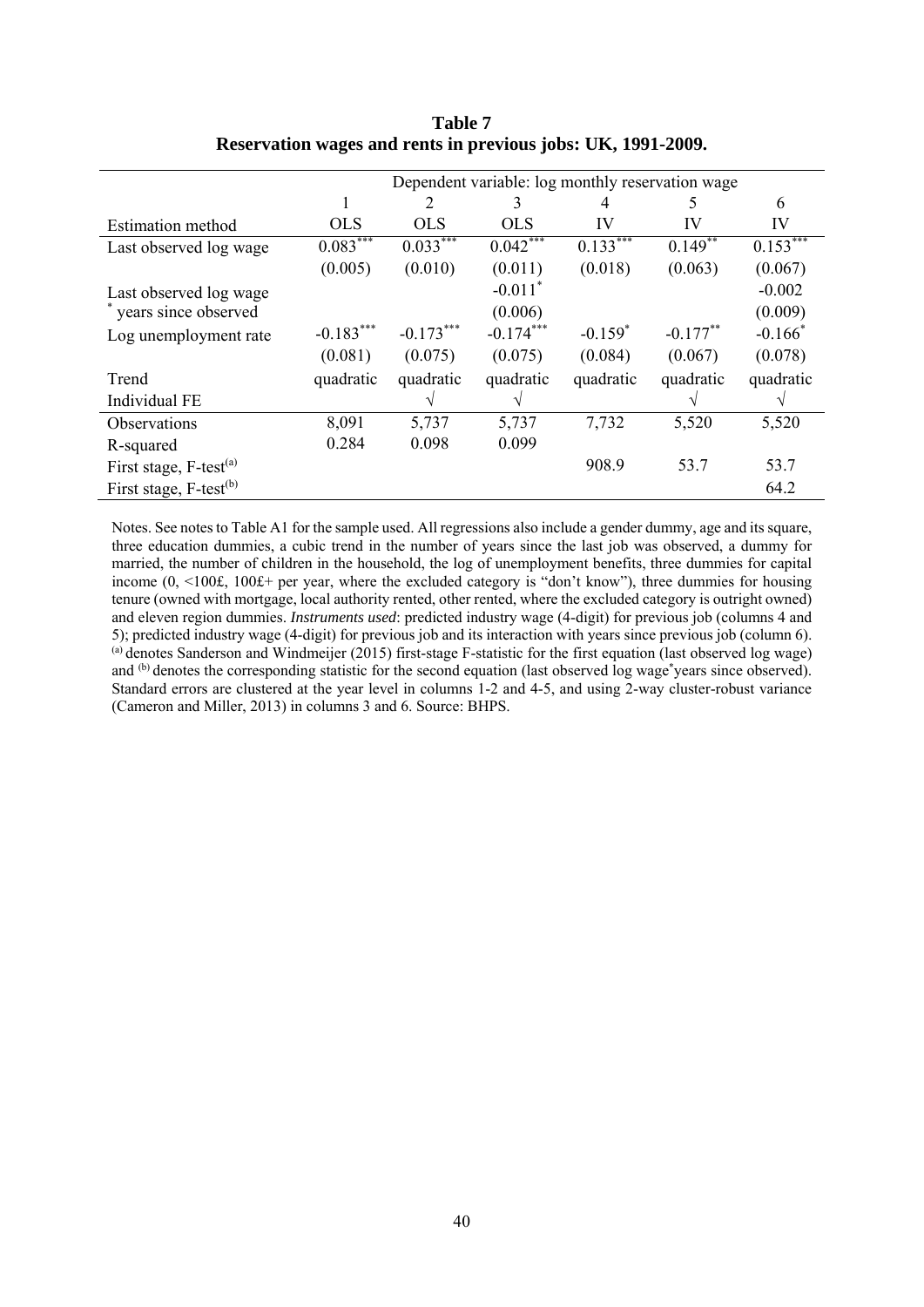**Figure 1 Persistence in Wage-Setting and Predicted Wage Cyclicality** 

**Panel A**: Realistic (High) Value of Unemployment Persistence



**Panel B**: Unrealistic (Low) Value of Unemployment Persistence



Notes. Figures plots (the absolute value of) predicted elasticities of wages and reservation wages to unemployment, using results (29)-(32) of Section 3C. Parameter values used are as described in Section 3C. Panel A assumes  $\xi = 0.003$ , while Panel B assumes  $\xi = 0.1$ .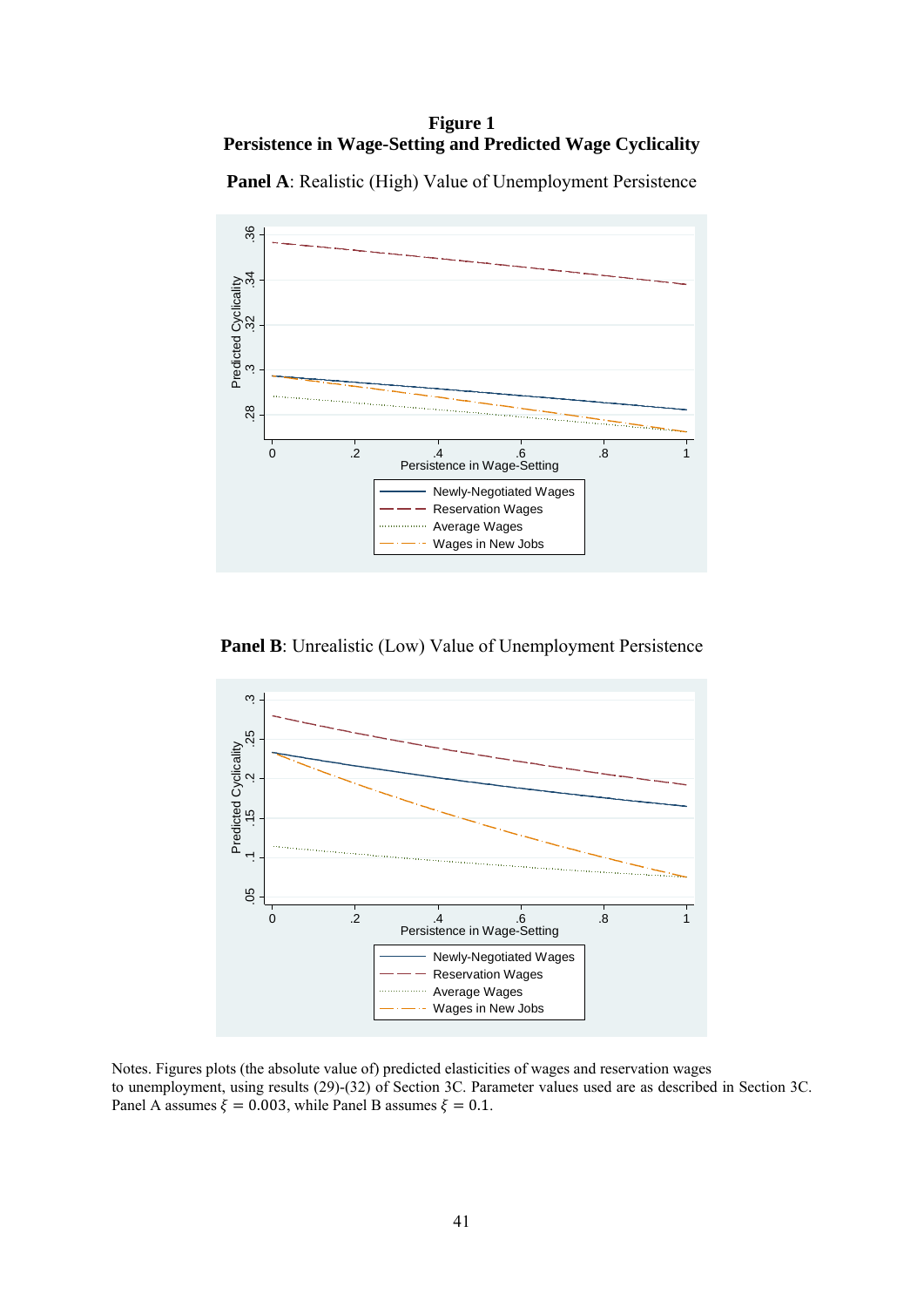**Figure 2 Persistence in Reservation Wages and Predicted Wage Cyclicality** 



Notes: These are predictions from the model of Section 5D. Models 1 and 2 impose  $\alpha_l = 0$  and  $\alpha_l = 1$ , respectively. Other parameter values used are described in Section 3C and Section 5D.





Notes. The shaded region shows the combinations of  $\alpha$ , the probability of negotiating a new wage, and  $\alpha_{\rho}$ , the weight on the forward-looking reservation wage that predict both a wage elasticity and a reservation wage elasticity within 0.04 of -0.166 for a predicted sensitivity of the reservation wage to the lagged wage  $(1 - \alpha_o)\alpha_r$ , equal to 0.15 (taken from column 6 of Table 7). All other parameter are set at baseline values.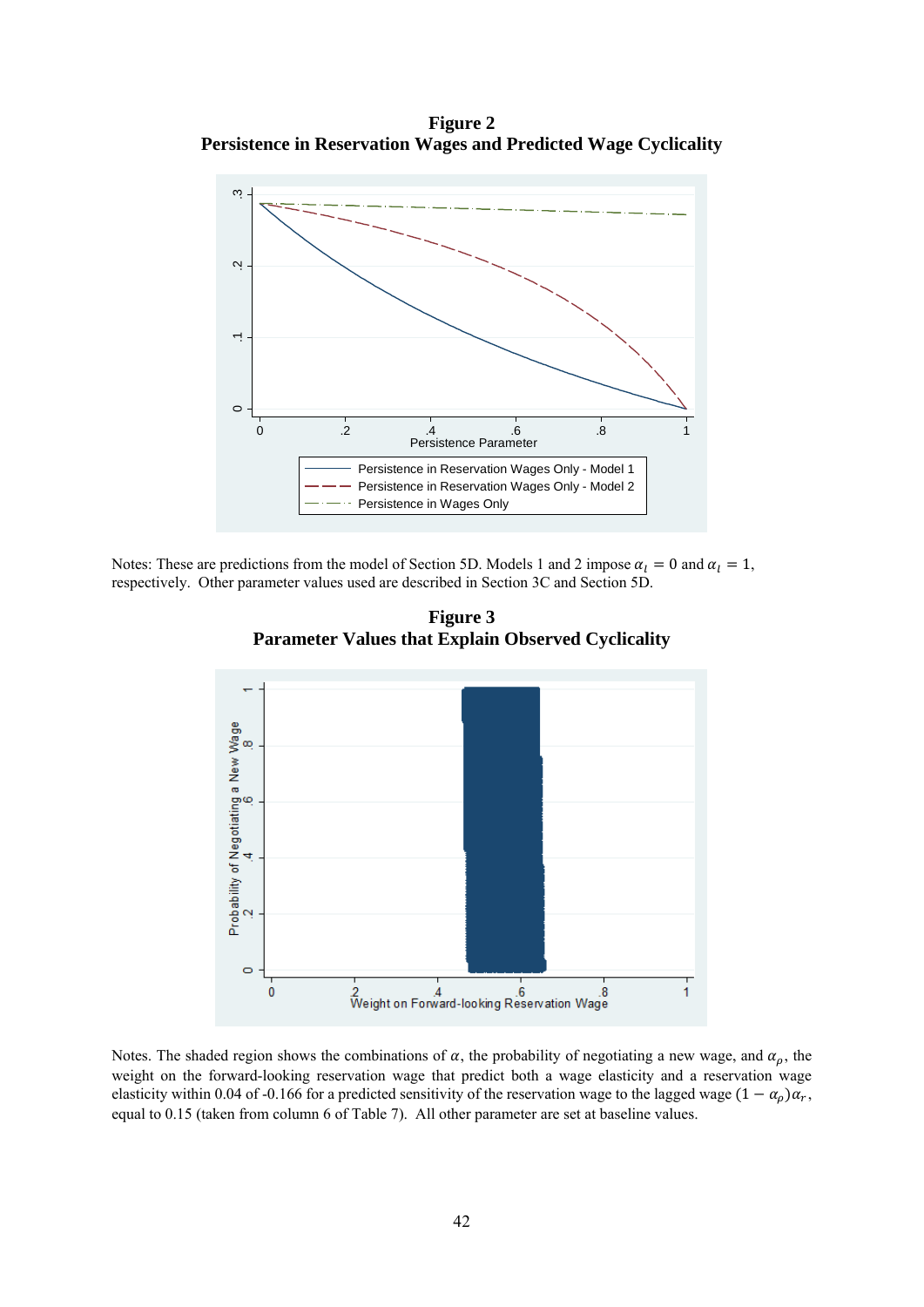## **Appendix A: Additional Tables and Figures**

|                                         |        |             | United Kingdom |                             | West Germany |             |          |                            |
|-----------------------------------------|--------|-------------|----------------|-----------------------------|--------------|-------------|----------|----------------------------|
|                                         |        | Wage sample |                | Reservation. wage<br>sample |              | Wage sample |          | Reservation wage<br>sample |
| Variables:                              | Mean   | St. dev.    | Mean           | St. dev.                    | Mean         | St. dev.    | Mean     | St. dev.                   |
| Reservation wage                        |        |             | 5.226          | 6.206                       |              |             | 1180.366 | 703.219                    |
| Wage                                    | 9.866  | 6.203       |                |                             | 2387.666     | 1898.023    |          |                            |
| Female                                  | 0.526  | 0.500       | 0.546          | 0.498                       | 0.430        | 0.495       | 0.616    | 0.486                      |
| Age                                     | 38.106 | 11.691      | 34.666         | 14.024                      | 39.039       | 11.644      | 33.289   | 11.316                     |
| Higher education                        | 0.117  | 0.321       | 0.247          | 0.431                       | 0.254        | 0.435       | 0.143    | 0.350                      |
| Upper secondary education               | 0.269  | 0.443       | 0.353          | 0.478                       | 0.528        | 0.499       | 0.549    | 0.498                      |
| Lower secondary education               | 0.405  | 0.491       | 0.314          | 0.464                       | 0.178        | 0.382       | 0.211    | 0.408                      |
| No qualifications                       | 0.209  | 0.407       | 0.085          | 0.280                       | 0.040        | 0.040       | 0.097    | 0.086                      |
| Married                                 | 0.717  | 0.451       | 0.514          | 0.500                       | 0.657        | 0.475       | 0.559    | 0.497                      |
| No. Kids                                | 0.686  | 0.965       | 0.917          | 1.168                       | 0.730        | 0.990       | 1.027    | 1.120                      |
| Duration in current status (years)      | 4.880  | 5.969       | 4.387          | 5.748                       | 10.464       | 9.653       | 2.962    | 3.902                      |
| <b>Benefits</b>                         |        |             | 276.414        | 318.201                     |              |             | 255.835  | 448.710                    |
| Looking for full-time work              |        |             |                |                             |              |             | 0.482    | 0.500                      |
| Looking for part-time work              |        |             |                |                             |              |             | 0.382    | 0.486                      |
| Looking for either                      |        |             |                |                             |              |             | 0.109    | 0.312                      |
| Unsure about working hours              |        |             |                |                             |              |             | 0.027    | 0.161                      |
| Social insurance contributions (months) |        |             |                |                             |              |             | 5.242    | 6.878                      |
| Months to benefit expiry                |        |             |                |                             |              |             | 1.109    | 3.679                      |
| Entitled to unemployment benefits       |        |             |                |                             |              |             | 0.196    | 0.397                      |
| Hours worked                            |        |             |                |                             | 38.495       | 12.680      |          |                            |
| Number of observations                  |        | 96,270      |                | 14,874                      | 166,614      |             | 11,221   |                            |

#### **Table A1: Descriptive statistics**

Notes. Samples include employees aged 16-65 with non-missing wage information (wage sample), and unemployed jobseekers aged 18-65 with non-missing reservation wage information (reservation wage sample). Source: BHPS 1991-2009 and SOEP 1984-2010.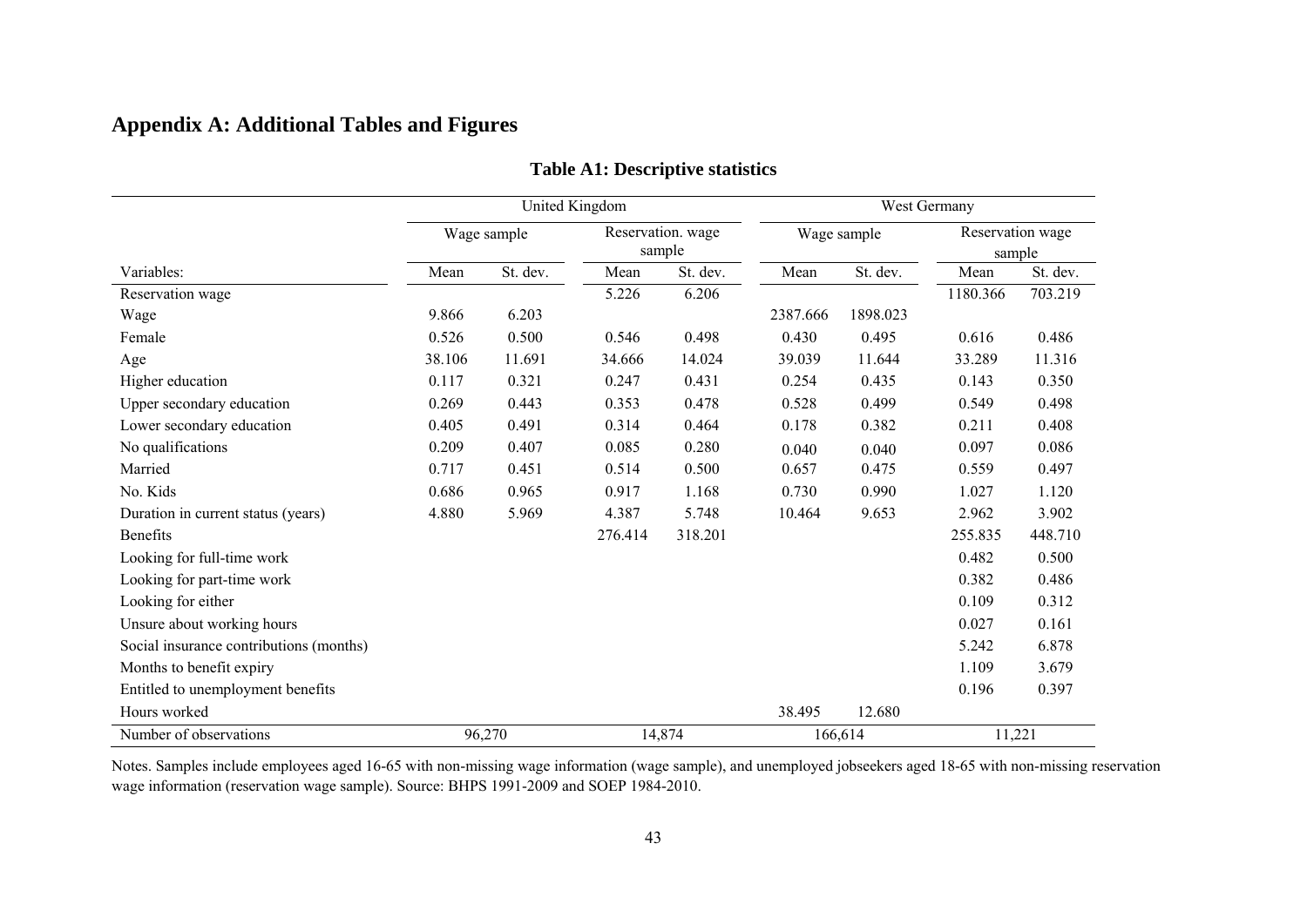|                                         |                 | United Kingdom |             | West Germany |
|-----------------------------------------|-----------------|----------------|-------------|--------------|
|                                         |                 |                | 3           | 4            |
| Dependent variable:                     | Log wage        | Log res wage   | Log wage    | Log res wage |
| Log aggregate unemployment rate         | $-0.165***$     | $-0.175***$    | 0.002       | 0.001        |
|                                         | (0.044)         | (0.058)        | (0.025)     | (0.065)      |
| Female                                  | $-0.263***$     | $-0.102***$    | $-0.265***$ | $-0.188***$  |
|                                         | (0.009)         | (0.011)        | (0.015)     | (0.018)      |
| Age                                     | $0.073***$      | $0.033***$     | $0.082***$  | $0.018***$   |
|                                         | (0.002)         | (0.002)        | (0.002)     | (0.003)      |
| Age <sup>2</sup> (/100)                 | $-0.084***$     | $-0.034***$    | $-0.009***$ | $-0.003***$  |
|                                         | (0.002)         | (0.002)        | (0.000)     | (0.000)      |
| Lower secondary qualification           | $0.193***$      | $0.068***$     | $0.023***$  | $-0.016$     |
|                                         | (0.008)         | (0.009)        | (0.011)     | (0.024)      |
| Upper secondary qualification           | $0.361***$      | $0.157***$     | $0.230***$  | $0.093***$   |
|                                         | (0.007)         | (0.011)        | (0.015)     | (0.023)      |
| Higher education                        | $0.710***$      | $0.352***$     | $0.562***$  | $0.276***$   |
|                                         | (0.004)         | (0.013)        | (0.019)     | (0.029)      |
| Married                                 | $0.092***$      | $0.042***$     | $0.032***$  | $-0.038***$  |
|                                         | (0.006)         | (0.006)        | (0.003)     | (0.010)      |
| No. kids in household                   | $-0.019***$     | $0.018***$     | $-0.020***$ | $-0.006$     |
|                                         | (0.003)         | (0.004)        | (0.004)     | (0.005)      |
| Duration in current status              | $0.018^{***}\,$ | $-0.002$       | $0.037***$  | $0.013***$   |
| (years)                                 | (0.001)         | (0.002)        | (0.002)     | (0.005)      |
| Duration in current status <sup>2</sup> | $-0.010***$     | $-0.001$       | $-0.012***$ | $-0.014**$   |
| (years/10)                              | (0.001)         | (0.002)        | (0.001)     | (0.006)      |
| Duration in current status <sup>3</sup> | $0.017***$      | 0.003          | $0.002***$  | $0.003***$   |
| (years/100)                             | (0.002)         | (0.003)        | (0.000)     | (0.002)      |
| $Log(Unemp benefits + 1)$               |                 | $0.004**$      |             | 0.004        |
|                                         |                 | (0.001)        |             | (0.003)      |
| Receives housing benefits               |                 | $0.017**$      |             | $-0.075***$  |
|                                         |                 | (0.008)        |             | (0.026)      |
| Social insurance contributions (months) |                 |                |             | $0.005***$   |
| (years)                                 |                 |                |             | (0.001)      |
| Looking for full-time work              |                 |                |             | $0.151***$   |
|                                         |                 |                |             | (0.036)      |
| Looking for part-time work              |                 |                |             | $-0.507***$  |
|                                         |                 |                |             | (0.033)      |
| Looking for any hours                   |                 |                |             | $-0.051*$    |
|                                         |                 |                |             | (0.031)      |
| Log hours worked                        |                 |                | $0.912***$  |              |
|                                         |                 |                | (0.042)     |              |
| Year                                    | $-0.009$        | 0.004          | $0.022***$  | $0.027***$   |
|                                         | (0.007)         | (0.007)        | (0.002)     | (0.008)      |
| $(Year-1990)^2$                         | $0.001***$      | $0.001**$      | $-0.696***$ | $-1.003***$  |
|                                         | (0.000)         | (0.000)        | (0.078)     | (0.253)      |
| Observations                            | 96,270          | 14,847         | 166, 614    | 11,221       |
| R-squared                               | 0.397           | 0.249          | 0.605       | 0.359        |
|                                         |                 |                |             |              |

#### **Table A2. Detailed results on wage and reservation wage equations for the UK and West Germany**

Notes. See notes to Table A1 for sample used. The wage measure is hourly for the UK and monthly for West Germany. All regressions include region dummies. Standard errors are clustered at the year level. Source: BHPS 1991-2009 and SOEP 1984-2010.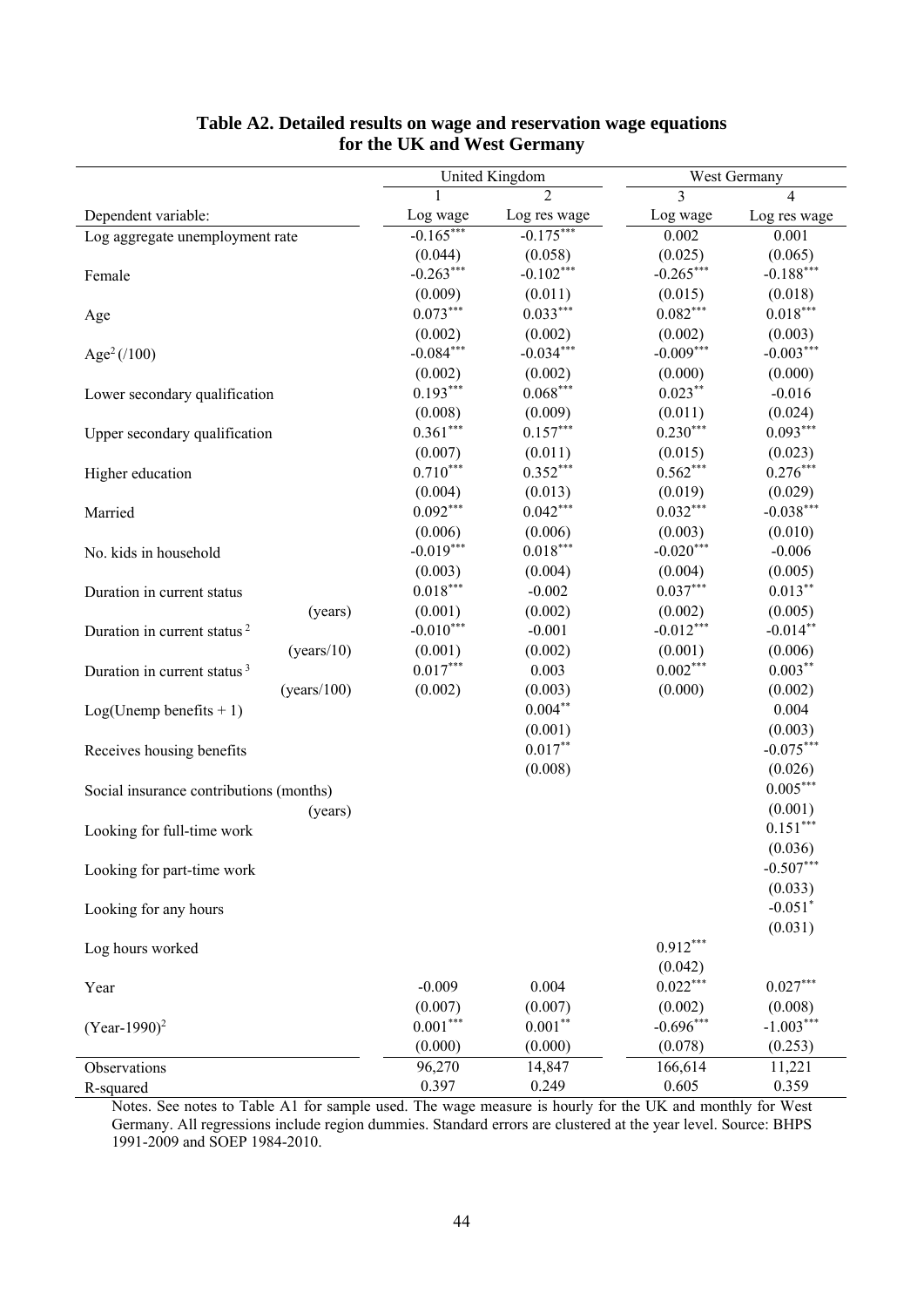#### **Table A3: Estimates of a Wage Equation for the UK, 1991-2009. Further estimates with regional controls.**

|                                                    |                  | Dependent variable: Log hourly wage |                      |                        |                        |                        |                        |                        |                        |  |  |
|----------------------------------------------------|------------------|-------------------------------------|----------------------|------------------------|------------------------|------------------------|------------------------|------------------------|------------------------|--|--|
|                                                    | -1               | $\overline{2}$                      | 3                    | 4                      | 5                      | 6                      | 7                      | 8                      | 9                      |  |  |
| Log hourly wage, lagged                            |                  |                                     |                      |                        |                        |                        |                        |                        | 0.073<br>(0.052)       |  |  |
| Log regional unemployment rate                     | 0.010<br>(0.010) | $-0.009$<br>(0.022)                 | $-0.036*$<br>(0.019) | $-0.053***$<br>(0.007) | $-0.044***$<br>(0.006) | $-0.042***$<br>(0.006) | $-0.039***$<br>(0.007) | $-0.010$<br>(0.008)    | $-0.058***$<br>(0.022) |  |  |
| Log regional unemployment rate<br>new job          |                  |                                     |                      |                        | $-0.032***$<br>(0.006) | $-0.011$ **<br>(0.006) |                        |                        |                        |  |  |
| Log regional unemployment rate,<br>at start of job |                  |                                     |                      |                        |                        |                        | $-0.084***$<br>(0.010) |                        |                        |  |  |
| Log regional unemployment rate,<br>lagged          |                  |                                     |                      |                        |                        |                        |                        | $-0.060***$<br>(0.007) |                        |  |  |
| Trend                                              | no               | linear                              | quadratic            | quadratic              | quadratic              | quadratic              | quadratic              | quadratic              | quadratic              |  |  |
| Year dummies                                       | V                |                                     |                      |                        |                        |                        |                        |                        |                        |  |  |
| Individual fixed effects                           |                  |                                     |                      | $\sqrt{ }$             | $\sqrt{ }$             |                        | $\sqrt{ }$             | $\sqrt{ }$             | $\sqrt{ }$             |  |  |
| Job fixed effects                                  |                  |                                     |                      |                        |                        | V                      |                        |                        |                        |  |  |
| Observations                                       | 96,269           | 96,269                              | 96,269               | 92,380                 | 92,380                 | 77,854                 | 91,712                 | 92,380                 | 53,054                 |  |  |
| R-squared                                          | 0.399            | 0.397                               | 0.397                | 0.267                  | 0.267                  | 0.116                  | 0.269                  | 0.267                  |                        |  |  |

Notes. See notes to Table A1 for sample. Estimation method: OLS in columns 1-8; Arellano Bond (1991) estimator for dynamic panel data models in column 9. All regressions include a gender dummy, age and its square, three education dummies, a cubic trend in job tenure, a dummy for married, the number of children in the household and eleven region dummies. Standard errors are clustered at the region\*year level in column 1; at the year level in columns 2 and 3; and using 2-way cluster-robust variance (Cameron and Miller, 2013) in columns 4-9. Source: BHPS.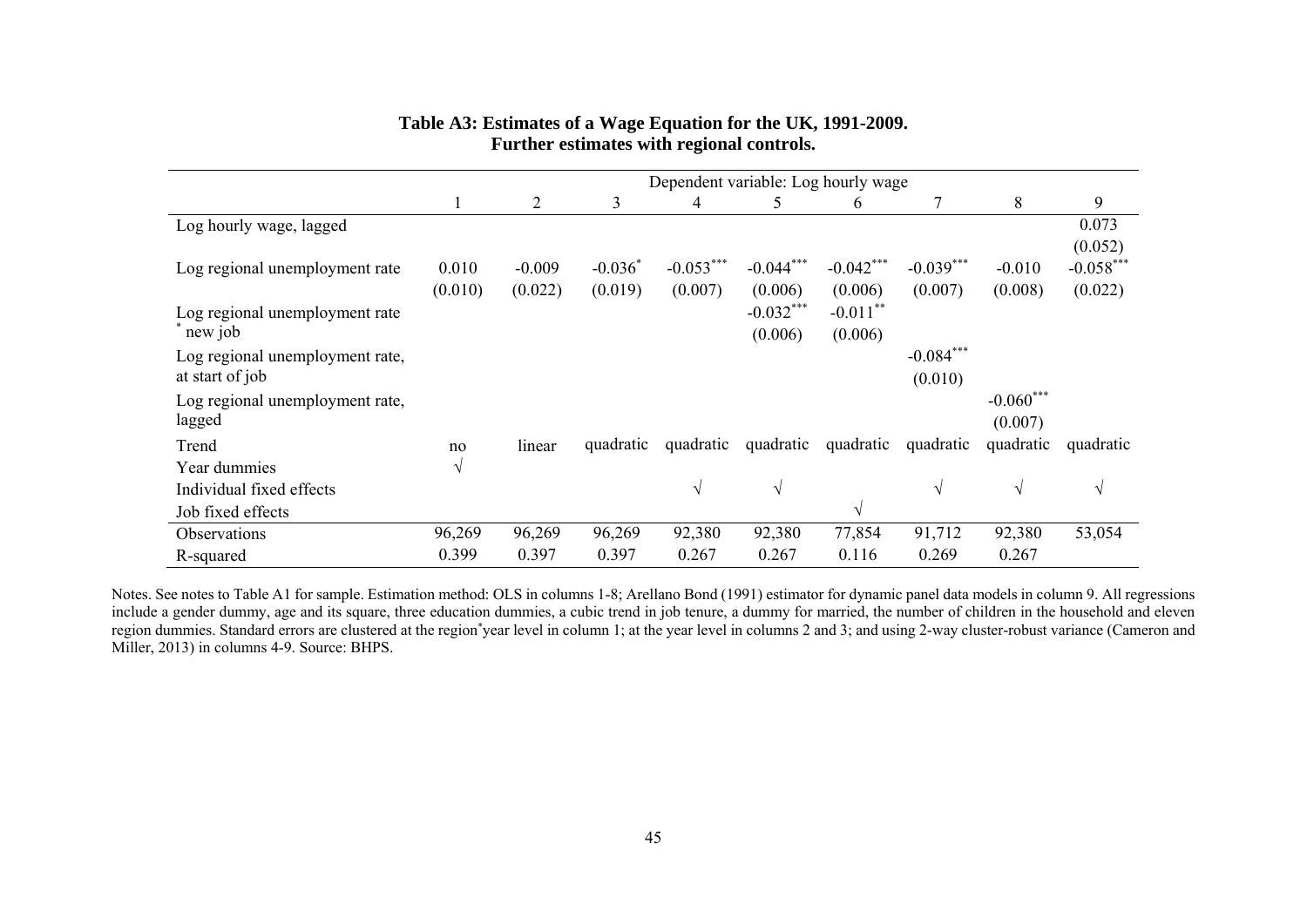| Table A4: Estimates of a Wage Equation for West Germany, 1984-2010. |
|---------------------------------------------------------------------|
| Further estimates with regional controls                            |

|                                 |             | Dependent variable: log monthly wage |           |            |             |            |            |             |            |  |  |
|---------------------------------|-------------|--------------------------------------|-----------|------------|-------------|------------|------------|-------------|------------|--|--|
|                                 | 1           | 2                                    | 3         | 4          | 5           | 6          |            | 8           | 9          |  |  |
| Log monthly wage, lagged        |             |                                      |           |            |             |            |            |             | $0.390***$ |  |  |
|                                 |             |                                      |           |            |             |            |            |             | (0.027)    |  |  |
| Log regional unemployment rate  | $-0.033$ ** | 0.015                                | 0.006     | $-0.008$   | $-0.003$    | 0.001      | $-0.009$   | $0.046***$  | $-0.004$   |  |  |
|                                 | (0.016)     | (0.026)                              | (0.023)   | (0.015)    | (0.014)     | (0.011)    | (0.015)    | (0.015)     | (0.016)    |  |  |
| Log regional unemployment rate  |             |                                      |           |            | $-0.039***$ | $-0.011$   |            |             |            |  |  |
| new job                         |             |                                      |           |            | (0.013)     | (0.011)    |            |             |            |  |  |
| Log regional unemployment rate, |             |                                      |           |            |             |            | $-0.013$   |             |            |  |  |
| at start of job                 |             |                                      |           |            |             |            | (0.009)    |             |            |  |  |
| Log regional unemployment rate, |             |                                      |           |            |             |            |            | $-0.074***$ |            |  |  |
| lagged                          |             |                                      |           |            |             |            |            | (0.011)     |            |  |  |
| Trend                           | no          | linear                               | quadratic | quadratic  | quadratic   | quadratic  | quadratic  | quadratic   | quadratic  |  |  |
| Year dummies                    | $\sqrt{ }$  |                                      |           |            |             |            |            |             |            |  |  |
| Individual fixed effects        |             |                                      |           | $\sqrt{ }$ | $\sqrt{ }$  |            | $\sqrt{ }$ | $\sqrt{ }$  | $\sqrt{ }$ |  |  |
| Job fixed effects               |             |                                      |           |            |             | $\sqrt{ }$ |            |             |            |  |  |
| <b>Observations</b>             | 166,614     | 166,614                              | 166,614   | 161,075    | 160,865     | 149,617    | 157,241    | 144,513     | 101,526    |  |  |
| R-squared                       | 0.652       | 0.649                                | 0.651     | 0.414      | 0.415       | 0.199      | 0.422      | 0.419       |            |  |  |

Notes. All regressions include a gender dummy, age and its square, three education dummies, a cubic trend in job tenure, a dummy for married, the number of children in the household, log hours worked and eleven region dummies. Estimates in column 9 are obtained using the Arellano Bond (1991) estimator for dynamic panel data models Standard errors are clustered at the region\*year level in column 1; at the year level in columns 2 and 3; and using 2-way cluster-robust variance (Cameron and Miller, 2013) in columns 4-9. Source: SOEP.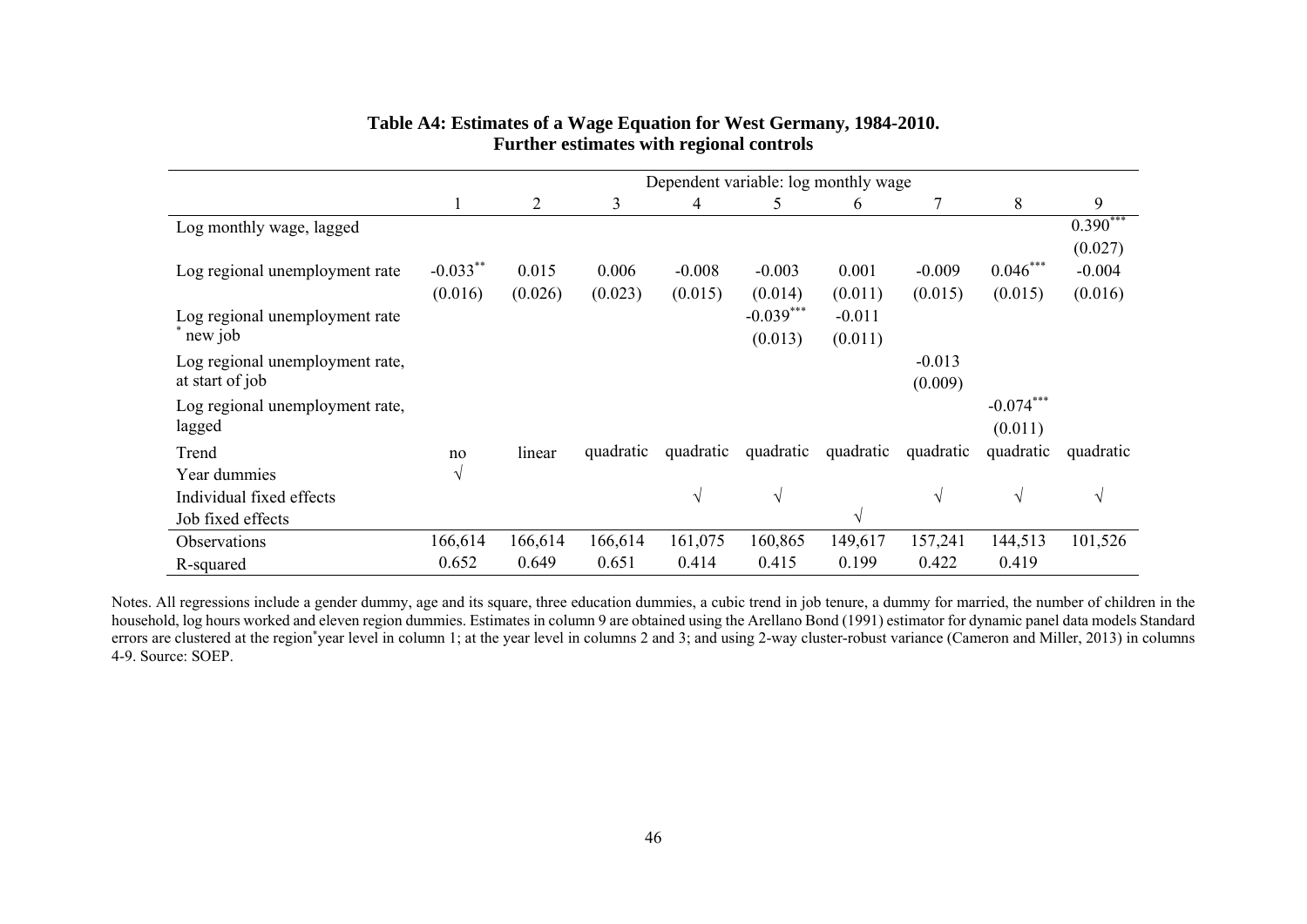|                                 | Dependent variable: Log hourly reservation wage |                |            |               |             |
|---------------------------------|-------------------------------------------------|----------------|------------|---------------|-------------|
|                                 |                                                 | $\overline{2}$ | 3          | 4             | 5           |
| Log regional unemployment rate  | 0.007                                           | $-0.047$       | $-0.054^*$ | $-0.034***$   | 0.048       |
|                                 | (0.025)                                         | (0.031)        | (0.028)    | (0.023)       | (0.030)     |
| Log regional unemployment rate, |                                                 |                |            |               | $-0.106***$ |
| lagged                          |                                                 |                |            |               | (0.027)     |
| Trend                           | no                                              | linear         | Quadrati   | quadrati      | quadratic   |
| Year dummies                    | $\sqrt{}$                                       |                |            |               |             |
| Individual fixed-effects        |                                                 |                |            | $\mathcal{N}$ | $\sqrt{ }$  |
| Observations                    | 14,873                                          | 14,873         | 14,873     | 10,774        | 10,774      |
| R-squared                       | 0.252                                           | 0.247          | 0.247      | 0.109         | 0.111       |

#### **Table A5: Estimates of a Reservation Wage Equation for the UK, 1991-2009. Further estimates with regional controls.**

Notes. See notes to Table A1 for the sample used. Estimation method: OLS. All regressions also include a gender dummy, age and its square, three education dummies, a cubic trend in unemployment duration, a dummy for married, the number of children in the household, the log of unemployment benefits, a dummy for receipt of housing benefits, and eleven region dummies. Standard errors are clustered at the year\*region level in column 1, at the year level in columns 2 and 3, and using 2-way cluster-robust variance (Cameron and Miller, 2013) in columns 4 and 5. Source: BHPS.

|                                 | Dependent variable: Log monthly reservation wage |         |           |           |             |
|---------------------------------|--------------------------------------------------|---------|-----------|-----------|-------------|
|                                 |                                                  | 2       | 3         | 4         |             |
| Log regional unemployment rate  | $-0.079*$                                        | 0.028   | 0.018     | 0.034     | $0.116***$  |
|                                 | (0.043)                                          | (0.044) | (0.028)   | (0.023)   | (0.029)     |
| Log regional unemployment rate, |                                                  |         |           |           | $-0.113***$ |
| lagged                          |                                                  |         |           |           | (0.032)     |
| Trend                           | no                                               | linear  | quadratic | quadratic | quadratic   |
| Year dummies                    | V                                                |         |           |           |             |
| Individual fixed-effects        |                                                  |         |           | N         | $\sqrt{ }$  |
| Observations                    | 11,221                                           | 11,221  | 11,221    | 7,911     | 7,911       |
| R-squared                       | 0.421                                            | 0.413   | 0.418     | 0.124     | 0.125       |

#### **Table A6: Estimates of a Reservation Wage Equation for West Germany. Further estimates with regional controls**

Notes. See notes to Table A1 for the sample used. Estimation method: IV. All regressions also include a gender dummy, age and its square, three education dummies, a cubic trend in unemployment duration, a dummy for married, the number of children in the household, the log of unemployment benefits, a dummy for receipt of housing benefits, controls for whether an individual looks for full-time, part-time or any job (the omitted category being "unsure about preferences"), months of social insurance contributions and eleven region dummies. Unemployment benefits are instrumented, see notes to Table 4. Standard errors are clustered at the year) level in columns 1-3, and using 2-way cluster-robust variance (Cameron and Miller, 2013) in columns 4 and 5. Source: SOEP.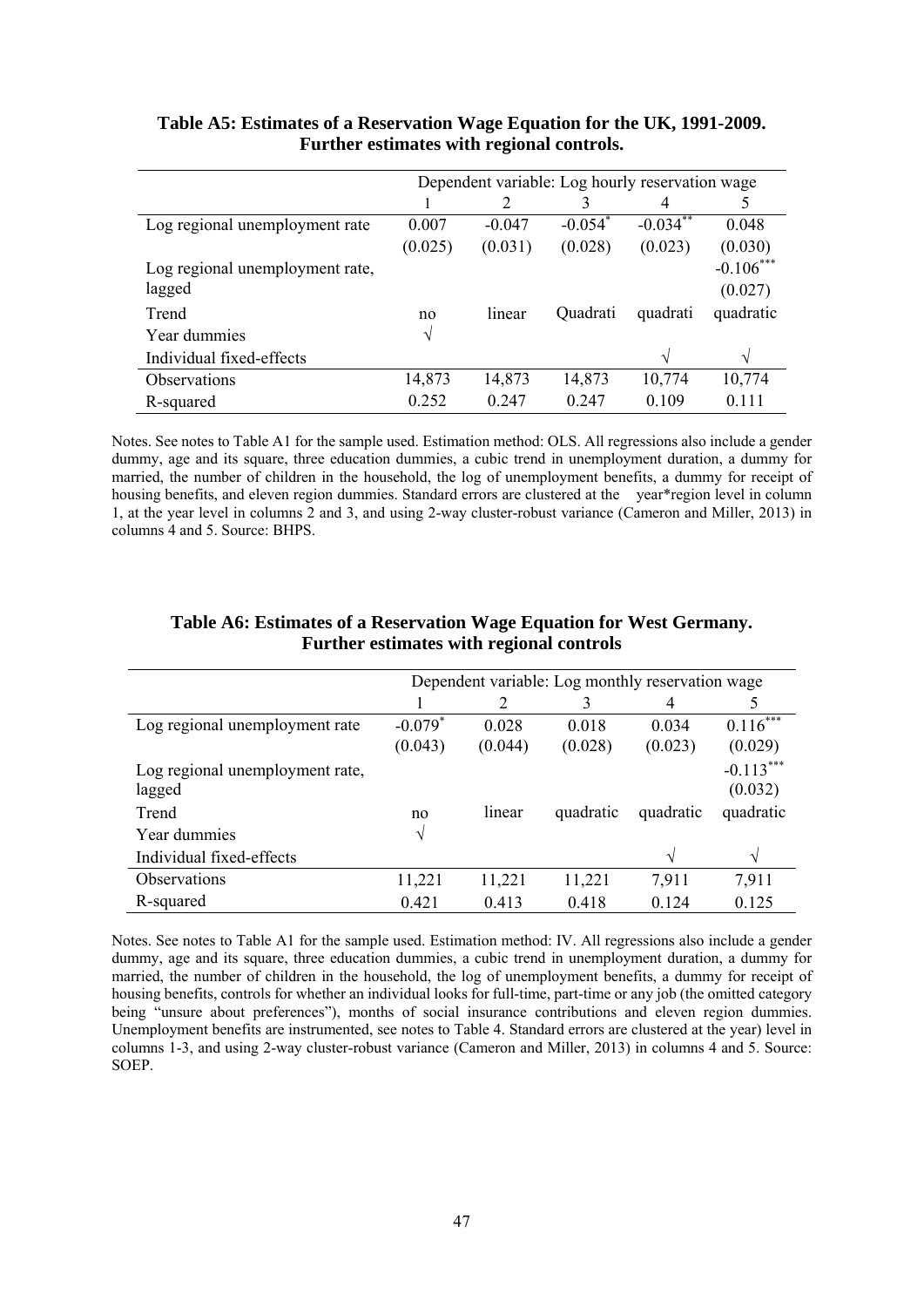#### **Appendix B: Proof of Propositions 1 and 2**

We start by stating some useful results:

#### *Result 1:*

$$
E_t\left(\lambda(\tau)\big|\lambda(t)\right) = e^{-\xi\left[(\tau-t)\right]}\lambda(t) + \left[1 - e^{-\xi\left[(\tau-t)\right]}\right]\lambda^*.
$$
\n(41)

This follows from (28) and holds for any  $\tau$ , higher or lower than t.

#### *Result 2:*

Linearizing the model around the steady-state, we can express any model variable  $x(t)$  as:

$$
x(t) - x^* = \theta_x(\lambda(t) - \lambda^*).
$$
 (42)

Combining (42) and (28) gives:

$$
E_t\left(\frac{dx(t)}{dt}\Big|\lambda(t)\right) = \theta_x E_t\left(\frac{d\lambda(t)}{dt}\Big|\lambda(t)\right) = -\xi\theta_x\left(\lambda(t) - \lambda^*\right) \tag{43}
$$

for forward-looking variables, and:

$$
E_t\left(\frac{dx(t)}{dt}\Big|\lambda(t)\right) = \theta_x E_t\left(\frac{d\lambda(t)}{dt}\Big|\lambda(t)\right) = \xi\theta_x\left(\lambda(t) - \lambda^*\right) \tag{44}
$$

for backward-looking variables. Note that, for backward-looking variables, past realizations of  $\lambda$  would have an explanatory power independent of  $\lambda(t)$ .

*Result 3:* The sensitivity of the (log) unemployment rate to  $\lambda(t)$  is given by:

$$
\frac{d \ln u(t)}{d \lambda(t)} = -\frac{1}{\lambda^* + s + \xi}.
$$
\n(45)

Proof: Unemployment follows a differential equation  $du(t)/dt = s(1 - u(t)) - \lambda(t)u(t)$ , which can be linearized around the steady-state to yield:

$$
\frac{du(t)}{dt} = -(\lambda^* + s)(u(t) - u^*) - u^* (\lambda(t) - \lambda^*).
$$
\n(46)

Using (42) and (44) (as unemployment is backward-looking), (46) can be written as  $\theta_u = -u^* / (\lambda^* + s + \xi)$ , which implies (45). This result is useful because we are ultimately interested in the elasticity of wages with respect to unemployment. Using (45) we can convert the sensitivity of any model variable to  $\lambda(t)$  into an unemployment elasticity.

#### *Result 4: The cyclicality of average wages*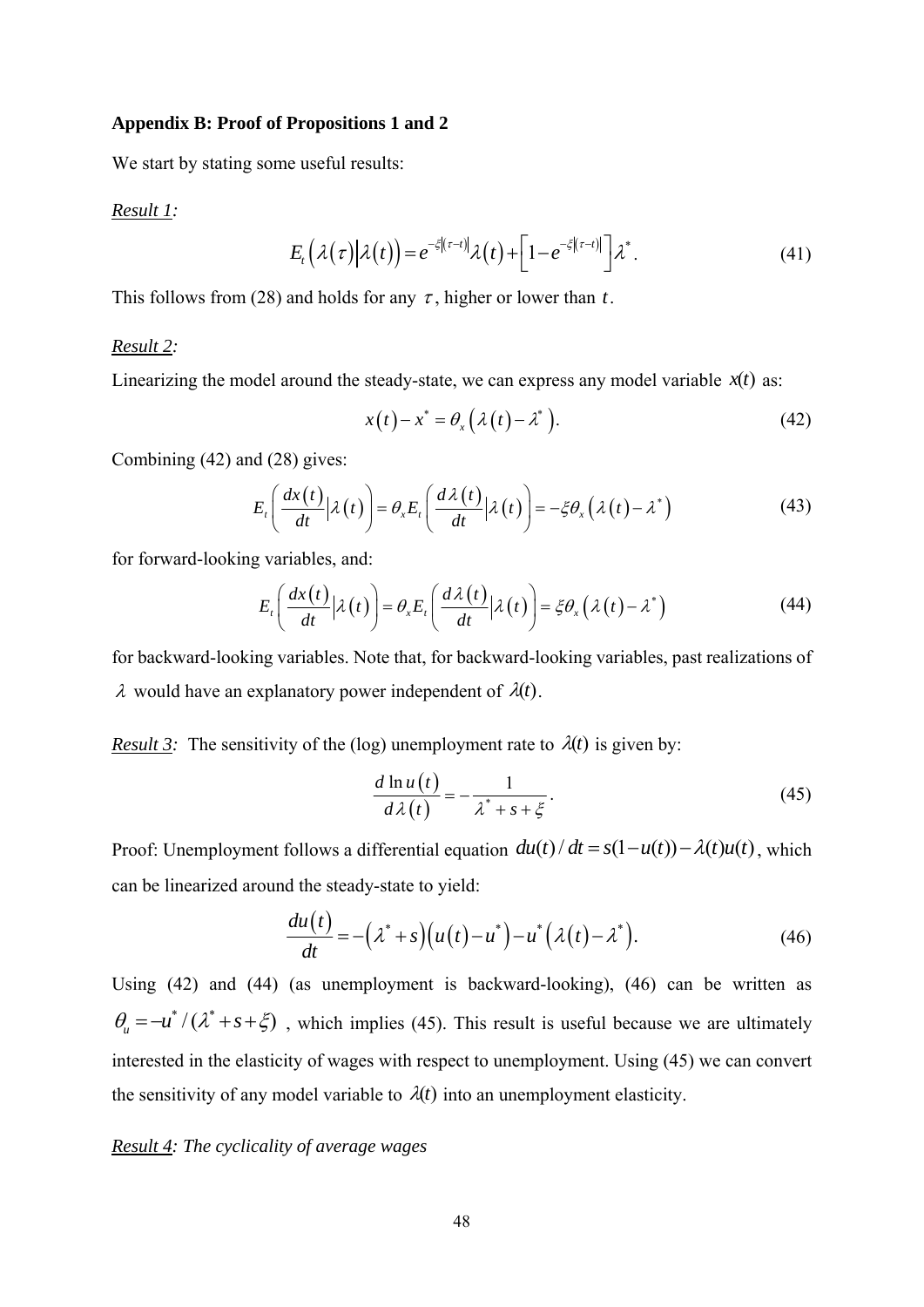Linearizing (18) around steady-state gives:

$$
\frac{dw_a}{dt} = -(\alpha s + \phi) \Big[ \Big( w_a - w_a^* \Big) - \Big( w_r - w_r^* \Big) \Big] + \frac{\alpha u^* \Big( w_r^* - w_a^* \Big)}{1 - u^*} \Big( \lambda \Big( t \Big) - \lambda^* \Big), \tag{47}
$$

where the second term is zero because re-negotiated wages are equal to average wages in steady state. As the average wage is a backward-looking variable we the can then derive:

$$
\theta_{w_a} = \frac{\alpha s + \phi}{\alpha s + \phi + \xi} \theta_{w_r} \tag{48}
$$

i.e. average wages are less cyclical than newly-negotiated wages unless there is continual wage re-negotiation ( $\phi = \infty$ ) or unemployment is fully persistent ( $\xi = 0$ ).

#### *Result 5: The cyclicality of newly-negotiated wages*

The linearized version of (14) can be written as:

$$
\theta_{w_r} = \theta_{\rho} + \tilde{\beta} \left( r + \phi + s \right) \theta_{\mu} - \tilde{\beta} \left( 1 - \alpha \right) \left( \theta_{w_a} - \theta_{w_r} \right) \n= \theta_{\rho} + \frac{w^* - \rho^*}{\mu^*} \theta_{\mu} - \tilde{\beta} \left( 1 - \alpha \right) \left( \theta_{w_a} - \theta_{w_r} \right),
$$
\n(49)

which allows for cyclicality in the mark-up. This is only valid for  $\phi < \infty$ , as (14) shows that  $w_r$  –  $\rho$  goes to infinity as  $\phi \rightarrow \infty$ , making the derivative in (49) ill-defined. Using (48) we can eliminate  $\theta_{w_a}$  from (49) and re-arrange to obtain:

$$
\left(1 - \frac{\tilde{\beta}(1-\alpha)\xi}{\alpha s + \phi + \xi}\right)\theta_{w_r} = \theta_\rho + \frac{w^* - \rho^*}{\mu^*}\theta_\mu,\tag{50}
$$

which can be expressed in elasticity form:

$$
\left(1 - \frac{\tilde{\beta}(1-\alpha)\xi}{\alpha s + \phi + \xi}\right) \frac{\partial \ln w_r(t)}{\partial \ln u(t)} = \frac{\rho^*}{w^*} \frac{\partial \ln \rho(t)}{\partial \ln u(t)} + \left(1 - \frac{\rho^*}{w^*}\right) \frac{\partial \ln \mu(t)}{\partial \ln u(t)}.
$$
(51)

#### *Result 6: The cyclicality of reservation wages*

The linearized version of (17) can be written as:

$$
E_t \frac{d\rho(t)}{dt} = (r + \lambda^* + s)(\rho(t) - \rho^*) - (\alpha \lambda^* - \phi)(w_r(t) - w_r^*)
$$
  
 
$$
- (1 - \alpha)\lambda^* (w_a(t) - w_a^*) + (\rho^* - w^*)(\lambda(t) - \lambda^*).
$$
 (52)

As the reservation wage is forward-looking, from (52) we can derive:

$$
\left(r+\lambda^*+s+\xi\right)\theta_\rho=\left(\alpha\lambda^*-\phi\right)\theta_{w_r}+\left(1-\alpha\right)\lambda^*\theta_{w_a}+\left(w^*-\rho^*\right). \tag{53}
$$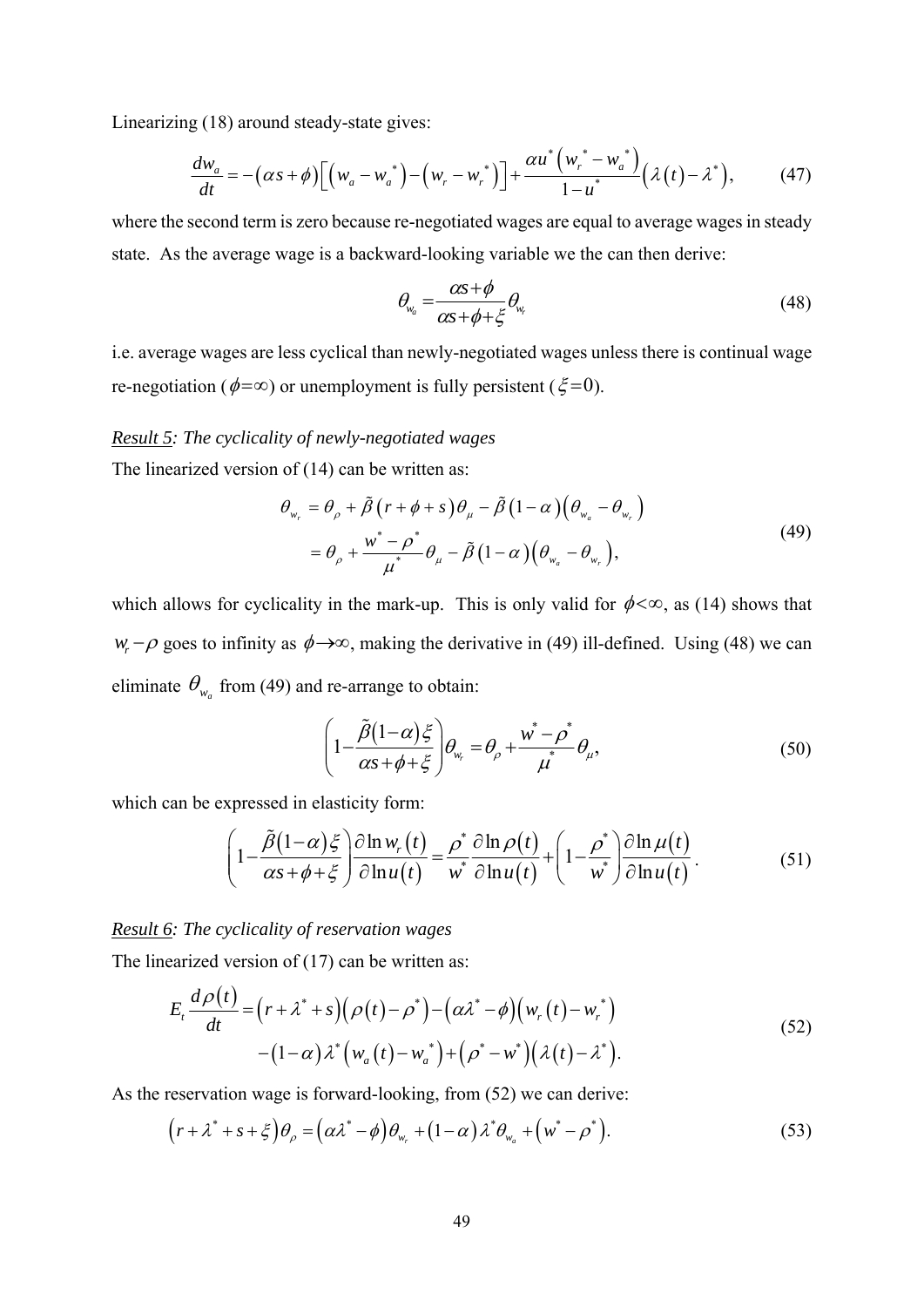Expressions (48), (49) and (53) – together with  $(50)$  – give a set of linear equations for the elasticity of wages and reservation wages with respect to unemployment, as a function of model parameters. Finally, using (48) to eliminate  $\theta_{w}$  from (53) yields:

$$
\left(r+\lambda^*+s+\xi\right)\theta_\rho = \left[\lambda^*-\phi-\frac{(1-\alpha)\lambda^*\xi}{\alpha s+\phi+\xi}\right]\theta_{w_r}+\left(w^*-\rho^*\right). \tag{54}
$$

#### *Proof of Proposition 1a*

Solving (50) and (54) leads to:

$$
\theta_{w_r} = \frac{\left(w^* - \rho^*\right)(\alpha s + \phi + \xi)\left[\left(r + \lambda + s + \xi\right)\frac{\theta_{\mu}}{\mu^*} + 1\right]}{(\alpha s + \phi + \xi)\left(r + \phi + s + \xi\right) - (1 - \alpha)\xi\left[\tilde{\beta}\left(r + \lambda + s + \xi\right) - \lambda\right]}.
$$
\n(55)

Using (24)*,* this can be expressed in elasticity form:

$$
\frac{\partial \ln w_r(t)}{\partial \ln u(t)} = -\frac{(1-\eta^*)(r+\phi+s)(\alpha s+\phi+\xi)}{(r+\lambda+s)\{(\alpha s+\phi+\xi)(r+\phi+s+\xi)-(1-\alpha)\xi\big[\tilde{\beta}(r+\lambda+s+\xi)-\lambda\big]\}}.\tag{56}
$$

Setting  $\theta_{\mu} = 0$  yields (29).

#### *Proof of Proposition 1b*

Solving (50) and (54) leads to:

$$
\theta_{\rho} = \frac{(w^* - \rho^*) \left\{ \left[ (\alpha s + \phi + \xi)(\lambda - \phi) - \lambda (1 - \alpha) \xi \right] \frac{\theta_{\mu}}{\mu^*} + \left[ (\alpha s + \phi + \xi) - \tilde{\beta} (1 - \alpha) \xi \right] \right\}}{(\alpha s + \phi + \xi)(r + \phi + s + \xi) - (1 - \alpha) \xi \left[ \tilde{\beta} (r + \lambda + s + \xi) - \lambda \right]}.
$$
\n(57)

Expressing this in elasticity form and setting  $\theta_{\mu} = 0$  yields (30).

#### *Proof of Propositon 1c*

This follows directly from (48).

#### *Proof of Propositon 1d*

This follows directly from (48) and the fact that wages in new jobs are equal to  $w_r$ , with probability  $\alpha$  and  $w_a$  with probability  $1 - \alpha$ .

#### *Proof of Proposition 2*

This follows directly from (54).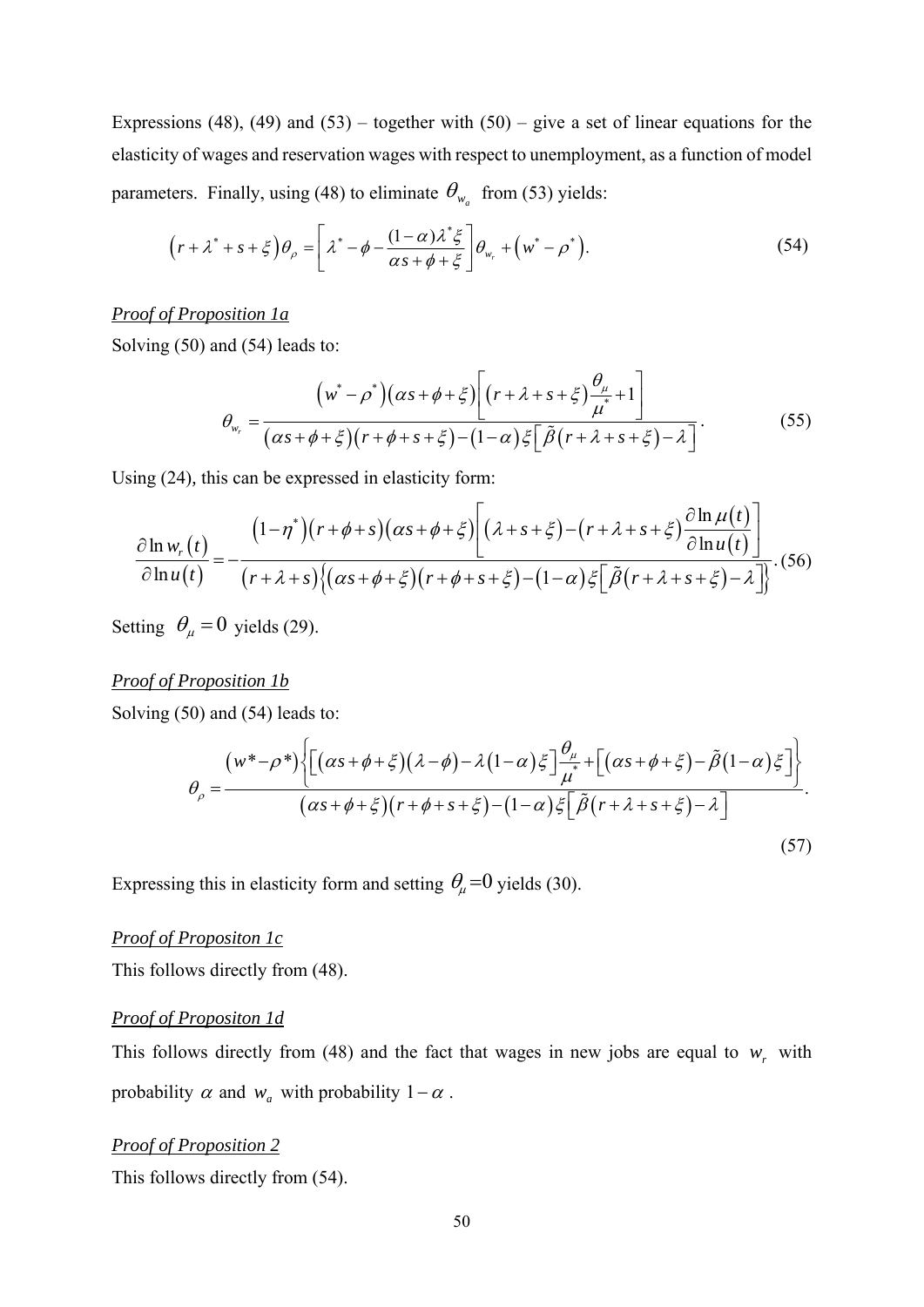## **Appendix C: Predicted Cyclicality with a Backward-Looking Reservation Wage Equation**

This section presents the equations for the predicted cyclicality in wages and reservation wages for the model of section 5D with backward-looking reservation wages (40). Equations (31) and (32) for the cyclicality of average wages and wages in new jobs still hold, conditional on the cyclicality of wages in newly-renegotiated jobs. Equation (49) also holds, conditional on the cyclicality in reservation wages. Equation (54) for the cyclicality in the forward-looking part of the reservation wage holds, but this is no longer the same as the cyclicality in the actual reservation wage. We continue to use  $\theta$  to denote the sensitivity of the actual reservation wage to deviations of  $\lambda$  from steady-state but now use  $\theta_{\alpha}$  for the sensitivity of the forwardlooking reservation wage to deviations of  $\lambda$  from steady-state so that (54) can be written as:

$$
\left(r+\lambda^*+s+\xi\right)\theta_{\rho_0}=\left[\lambda^*-\phi-\frac{(1-\alpha)\lambda^*\xi}{\alpha s+\phi+\xi}\right]\theta_{w_r}+\left(w^*-\rho^*\right). \tag{58}
$$

Using (40), the following condition must hold:

$$
\theta_{\rho} = \alpha_{\rho} \theta_{\rho_0} + (1 - \alpha_{\rho}) \alpha_{\nu} \theta_{w_l}, \qquad (59)
$$

where  $\theta_{w}$  is the sensitivity of the lagged wage to deviations of  $\lambda$  from steady-state. For the lagged wage we assume this is the average previous wage among the unemployed. This implies that the evolution of the lagged wage must follow the following dynamics:

$$
\frac{dw_i}{dt} = \frac{s\left[1 - u\left(t\right)\right]}{u\left(t\right)} \left(w_a - w_i\right). \tag{60}
$$

Linearizing (60) around the steady-state gives:

$$
\frac{dw_{l}}{dt} = -\lambda^{*} \Big[ \Big( w_{l} - w_{l}^{*} \Big) - \Big( w_{a} - w_{a}^{*} \Big) \Big] - \frac{s \Big( w_{a}^{*} - w_{l}^{*} \Big)}{u^{*2}} \Big( \lambda \big( t \big) - \lambda^{*} \Big), \tag{61}
$$

where the second term is zero because past wages are equal to average wages in steady state. As the past wage is a backward-looking variable we the can derive:

$$
\theta_{w_i} = \frac{\lambda}{\lambda + \xi} \theta_{w_a} = \frac{\lambda}{\lambda + \xi} \frac{\alpha s + \phi}{\alpha s + \phi + \xi} \theta_{w_r}
$$
(62)

Where the final term comes from (48). Substituting (62) into (59) then gives an expression for  $\theta$ <sub>o</sub> as a function of  $\theta$ <sub>w</sub>.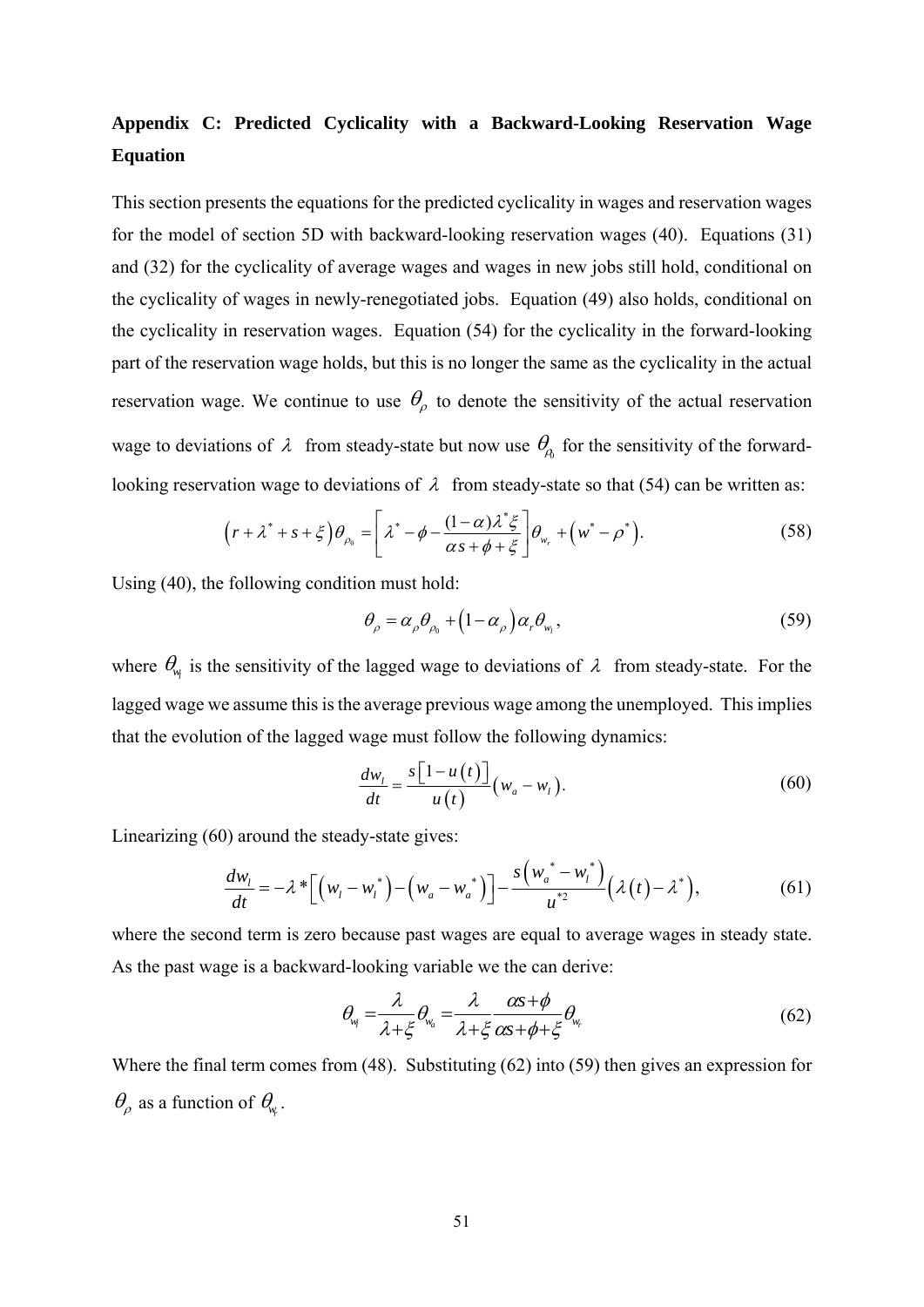#### **Appendix D: The reservation wage with on-the-job search**

#### *Derivation of expression (36)*

Arrival rates for the employed and the unemployed are denoted by  $\lambda^e$  and  $\lambda^u$ , respectively, and both depend on labour market tightness, and the corresponding value functions are given by:

$$
rW(w) = w - s[W(w) - U] + \lambda^e \int_w [W(x) - W(w)] dF(x)
$$
 (63)

and

$$
rU = z + \lambda^u \int_{\rho} \left[ W(x) - U \right] dF(w), \tag{64}
$$

respectively. The reservation wage satisfies  $W(\rho) = U$ , and can be expressed as:

$$
\rho = z + (\lambda^u - \lambda^e) \int_{\rho} \left[ W(w) - U \right] dF(w)
$$
  
=  $z + (\lambda^u - \lambda^e) \int_{\rho} \frac{1 - F(w)}{r + s + \lambda^e \left[ 1 - F(w) \right]} dw,$  (65)

where the second equality follows from integration by parts, given  $W'(w) = \{r + s + \lambda^e [1 - F(w)]\}^{-1}$ . The possibility of search on-the-job implies that the distribution of wages across workers,  $G(w)$  differs from the distribution of wage offers  $F(w)$ and it can be shown (Burdett and Mortensen, 1998) that the two are related by:

$$
1 - G(w) = \left(s + \lambda^e\right) \frac{1 - F(w)}{s + \lambda^e \left[1 - F(w)\right]},
$$
\n(66)

having imposed  $F(\rho) = 0$  as no firm will choose to offer a wage below the reservation wage in equilibrium. Using (67) and the approximation  $r \approx 0$ , (65) can be written as:

$$
\rho \approx z + \frac{\lambda^u - \lambda^e}{s + \lambda^e} \int_{\rho} \left[ 1 - G(w) \right] dw = z + \frac{\lambda^u - \lambda^e}{s + \lambda^e} \left( w_a - \rho \right). \tag{67}
$$

Re-arranging gives:

$$
\rho \approx \frac{\left(s + \lambda^e\right)z + \left(\lambda^u - \lambda^e\right)\overline{w}}{s + \lambda^u}.\tag{68}
$$

Unemployment is given by  $u = s/(s + \lambda^u)$ , and substituting this in (68) gives (36).

#### *The fraction of jobs filled by the currently employed*

We obtain evidence on the fraction of workers who are recruited from previous jobs (which we will denote by  $\zeta$ ) from the UK Quarterly LFS, looking at the previous quarter's employment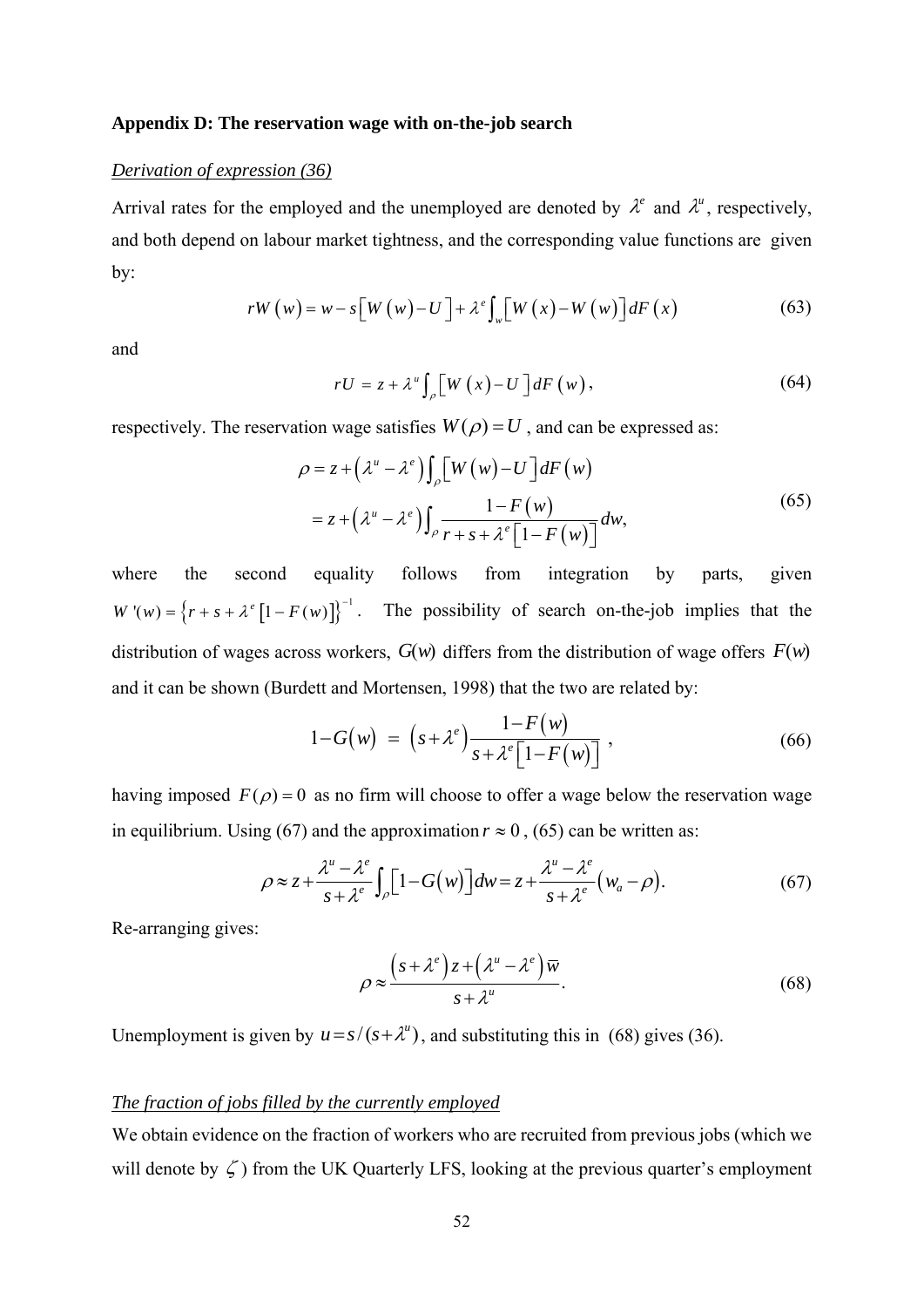status of newly-hired workers.18 During 1993-2012, this fraction is on average 60.1%. Regressions of  $\zeta$  on the unemployment show that  $\zeta$  is pro-cyclical, with a slope coefficient on unemployment of approximately 1 (results reported in Table D1).

We next consider the relationship between  $\zeta$  and  $\lambda^e/\lambda^u$  in a search model with permanent wage dispersion. Denote by *f* the position of a firm in the wage offer distribution. The fraction of workers employed in firms at or below position *f* satisfies:

$$
\[s + \lambda^e (1 - f)\] G(f)(1 - u) = \lambda^u u f,\tag{69}
$$

which simply equates flows into and out of firms paying *f* or below. Re-arranging and using  $u = s/(s + \lambda^u)$  gives:

$$
G(f) = \frac{sf}{s + \lambda^e (1 - f)}.\tag{70}
$$

Total recruits to a firm at position  $f$ ,  $R(f)$ , are given by:

$$
R(f) = \lambda^u u + \lambda^e (1 - u) G(f) = \frac{s \lambda^u}{s + \lambda^u} \frac{s + \lambda^e}{s + \lambda^e (1 - f)}
$$
(71)

and total recruits in the economy are given by:

$$
R = \int_0^1 R(f) df = \frac{s\lambda^u}{s + \lambda^u} \frac{s + \lambda^e}{s + \lambda^e (1 - f)} = \frac{s\lambda^u}{s + \lambda^u} \frac{s + \lambda^e}{\lambda^e} \ln\left(\frac{s + \lambda^e}{s}\right). \tag{72}
$$

As the total recruits from unemployment are given by  $\lambda^u/u$ , this implies that the fraction of recruits from non-employment,  $1-\zeta$ , is given by:

$$
1 - \zeta = \frac{\lambda^e}{\left(s + \lambda^e\right) \ln\left(\frac{s + \lambda^e}{s}\right)} = \frac{\lambda^e / \lambda^u}{\left(\frac{u}{1 - u} + \frac{\lambda^e}{\lambda^u}\right) \ln\left(1 + \frac{\lambda^e}{\lambda^u} \frac{1 - u}{u}\right)}.
$$
(73)

Using (73), an average unemployment rate in the UK over 1993-2012 of 6.8% and an average  $\zeta$  of 60.1% imply  $\lambda^e/\lambda^u = 0.612$ . As expected,  $1-\zeta$  is increasing in the unemployment rate and decreasing in  $\lambda^e/\lambda^u$ . Thus (73) implies an inverse relationship between  $\zeta$  and unemployment even if  $\lambda^e / \lambda^u$  does not vary with the cycle. But the strength of the relationship between  $\zeta$  and *u* shown in Table D1 is weaker than we would expect from (73) if  $\lambda^e / \lambda^u$  were

<sup>&</sup>lt;sup>18</sup> We do not adjust this statistic for time aggregation, so it may be possible that a worker in employment this quarter and 3 quarters ago has had an intervening period of non-employment. Given the outflow rates from unemployment in the UK this makes little difference to the computations.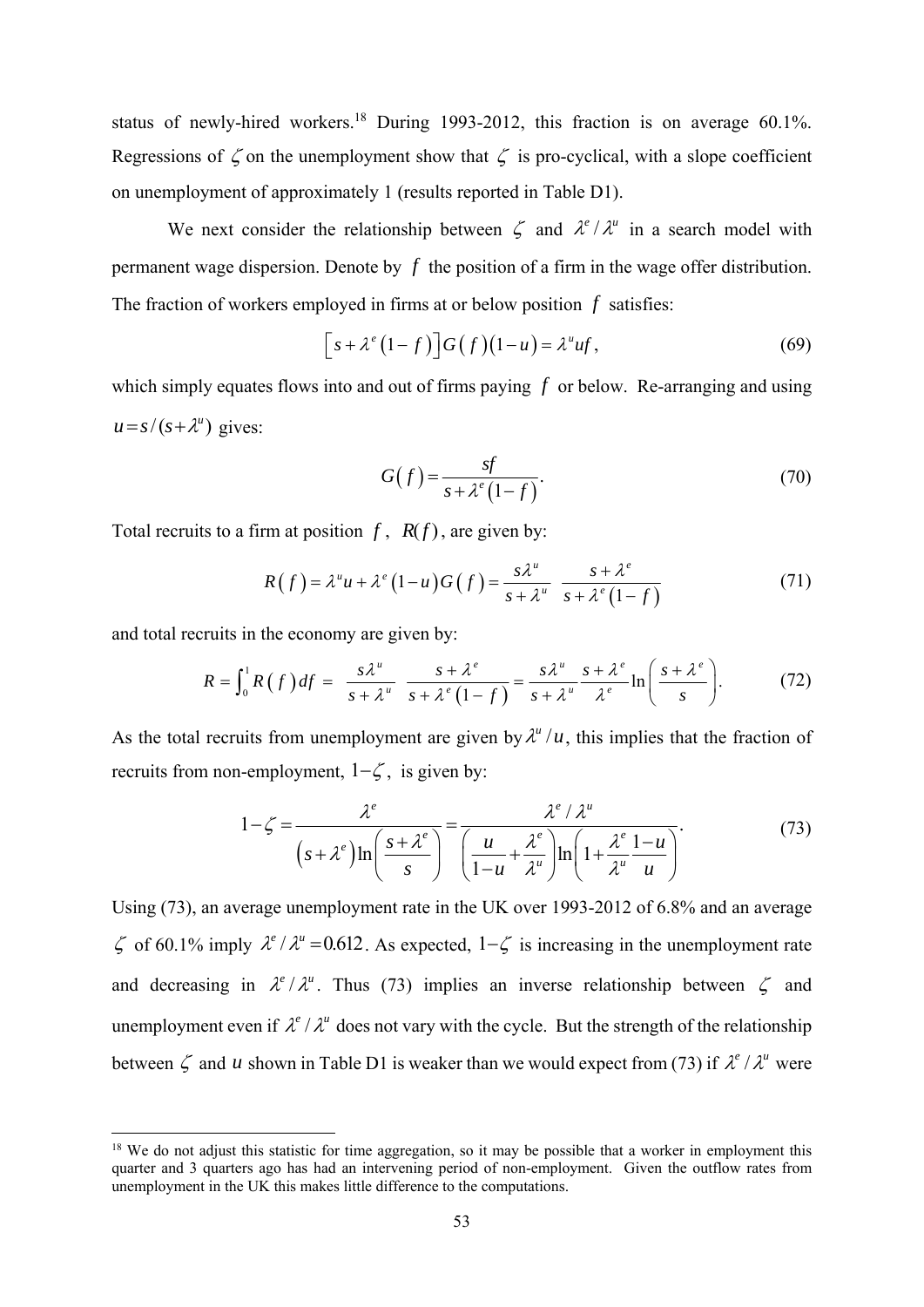acyclical. This implies that, as *u* rises, so does  $\lambda^e / \lambda^u$ . The estimates in Table D1 imply  $\lambda^e/\lambda^u = 0.726$  for  $u = 0.01$  and  $\lambda^e/\lambda^u = 0.443$  for  $u = 0.04$ . According to (36), this mechanisms acts to make the reservation wage even more sensitive to the unemployment rate.

|                   | Dependent variable: Fraction of new hires from previous jobs |            |         |         |  |  |
|-------------------|--------------------------------------------------------------|------------|---------|---------|--|--|
| Unemployment rate | $-1.51***$                                                   | $-1.91***$ | $-1.02$ | $-0.97$ |  |  |
|                   | (0.065)                                                      | (0.076)    | (0.081) | (0.195) |  |  |
| Region effects    | No                                                           | yes        | No      | yes     |  |  |
| Year effects      | N <sub>0</sub>                                               | no         | Yes     | yes     |  |  |
| R squared         | 0.57                                                         | 0.69       | 0.67    | 0.75    |  |  |
| No. observations  | 416                                                          | 416        | 416     | 416     |  |  |

**Table D1 The Cyclicality in the Fraction of New Hires from Previously Jobs**

Notes: Each observation is a region-year cell, and all regressions are weighted by cell size. Cells based on less than 50 observations are omitted. Sample period: 1993-2012. Source: UK LFS.

#### **Appendix E: The reservation wage with hyperbolic discounting**

We next consider how the presence of hyperbolic discounting may affect reservation wages (see also Della Vigna and Paserman, 2005, Paserman, 2008) and, to stay close to our benchmark framework, we use the continuous time version of hyperbolic discounting developed by Harris and Laibson (2013). Consider the arrival rate of a shock – here denoted by  $\delta$  – which turns one into a person (the future self) who cares less about the future than one's current self. The weight attached to the future self is denoted by  $\psi$ . The expectation is that the future self is a straightforward exponential discounter. The value function for being employed (7) is now modified to:

$$
rW(w) = w - s[W(w) - U] + \delta[\psi \tilde{W}(w) - W(w)], \qquad (74)
$$

where  $\tilde{W}(w)$  is the value of being employed for the future non-hyperbolic self, given by (7):

$$
r\tilde{W}(w) = w - s\left[\tilde{W}(w) - \tilde{U}\right].
$$
 (75)

The value function for the unemployed can similarly be written as:

$$
rU = z + \lambda (W - U) + \delta (\psi \tilde{U} - U), \qquad (76)
$$

where  $\tilde{U}$  is given by (6). Thus:

$$
\tilde{W} - \tilde{U} = \frac{w - z}{r + s + \lambda} \tag{77}
$$

and: